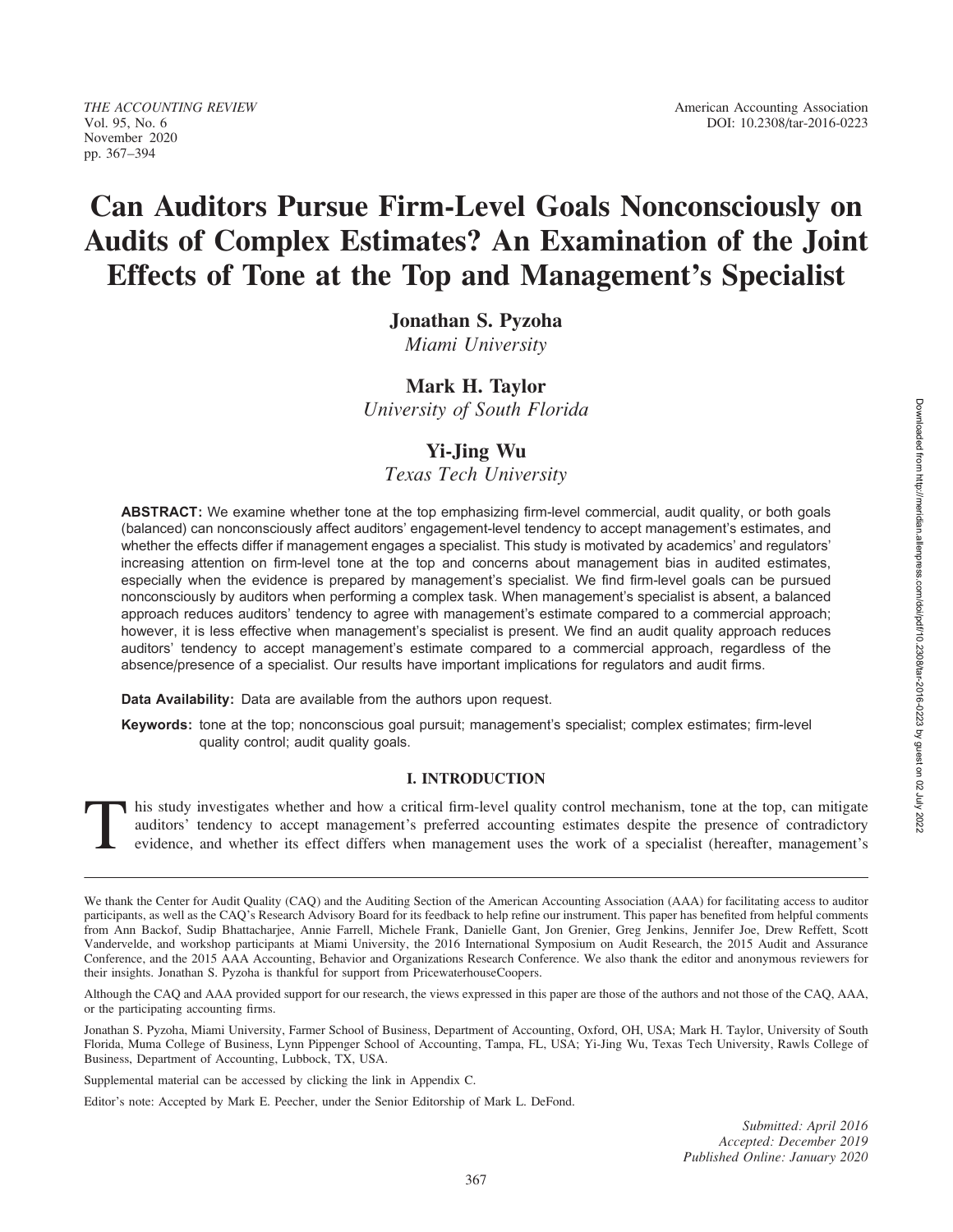specialist). Our focus on firm-level quality control is driven by the increasing attention that academic researchers and U.S. and international regulators and standard setters have given to firm-level audit quality control standards, including tone at the top [\(Gold, Gronewold, and Salterio 2013;](#page-23-0) [Federation of European Accountants \[FEE\] 2016](#page-22-0); Public Company Accounting Oversight Board [PCAOB] [2016c,](#page-25-0) [2018a](#page-25-0); [International Auditing and Assurance Standards Board \[IAASB\] 2017,](#page-23-0) [2018;](#page-23-0) [Koch](#page-24-0) [and Salterio 2017](#page-24-0)). Academic research has long stressed the crucial role that tone at the top, set by leadership, plays in influencing firm culture and how it is ultimately reflected in the actions and behaviors of employees (e.g., auditors) (e.g., [Brickley, Smith, and Zimmerman 2003](#page-22-0); [Schwartz, Dunfee, and Kline 2005;](#page-25-0) [Gronewold and Donle 2011;](#page-23-0) [Gold et al. 2013](#page-23-0); [Patelli and Pedrini 2015](#page-24-0)). Regulators advocate that effective tone at the top supports the firm-level goal of audit quality by promoting appropriate levels of professional skepticism, objectivity, and integrity, which align with their longstanding objective to protect the public interest (e.g., [PCAOB 2013a\)](#page-24-0). Regulators further contend that a firm's leadership must convey the appropriate tone related to their commitment to audit quality, as it ''can shape the engagement team, which does not operate in isolation'' and is an important mechanism that affects ''the strength of the engagement team's work'' [\(International](#page-23-0) [Federation of Accountants \[IFAC\] 2007](#page-23-0); [PCAOB 2015a](#page-24-0), 20).

In recent years, regulators have criticized firms for setting a tone at the top that overemphasizes firm-level commercial goals (e.g., client satisfaction, client retention, and firm profitability) while underemphasizing audit quality goals that are consistent with the profession's responsibilities to protect the public interest (e.g., [International Forum of Independent Audit](#page-23-0) [Regulators \[IFIAR\] 2014](#page-23-0); [PCAOB 2012b,](#page-24-0) [2013a](#page-24-0), [2013b](#page-24-0), [2015c](#page-25-0), [2017a;](#page-25-0) [American Institute of Certified Public Accountants](#page-21-0) [\[AICPA\] 2017](#page-21-0)). This approach can potentially perpetuate auditors' tendency to agree with management's position (e.g., [Kadous, Kennedy, and Peecher 2003](#page-23-0); [Koch and Salterio 2017](#page-24-0)). Although audit firms face these two competing firm-level goals (i.e., commercial versus audit quality)<sup>1</sup> and prior research provides considerable evidence that auditors are motivated to engage in self-interested directional goal pursuit consistent with management's position (e.g., [Peecher 1996;](#page-24-0) [Kadous et al. 2003](#page-23-0)), a paucity of research exists that examines how pursuit of these conflicting goals influences auditors' judgment and decisionmaking (JDM) [\(Griffith, Kadous, and Young 2016;](#page-23-0) [Hillison 2018\)](#page-23-0).

Both audit research and the recurring deficiencies in regulatory inspection reports provide considerable evidence that incentives/pressures commonly existing in the audit environment motivate auditors to pursue self-interested directional goals often consistent with management's preferred position (e.g., [Hackenbrack and Nelson 1996;](#page-23-0) [Peecher 1996;](#page-24-0) [Wilks 2002](#page-25-0); [Kadous et al. 2003](#page-23-0); [Ng and Tan 2003](#page-24-0); [Koch and Salterio 2017](#page-24-0); [PCAOB 2012a,](#page-24-0) [2017a\)](#page-25-0). This tendency is not only detrimental to firm-level audit quality goals and protecting the public interest (e.g., [Kadous et al. 2003](#page-23-0); [Koch and Salterio 2017](#page-24-0); [Deloitte](#page-22-0) [2017;](#page-22-0) [KPMG 2017](#page-24-0)), it is especially troubling as researchers find robust evidence of management bias in audited complex estimates, suggesting that auditors are failing to detect or correct the bias (e.g., [Hilton and O'Brien 2009;](#page-23-0) [Choudhary 2011](#page-22-0); [Bratten, Gaynor, McDaniel, Montague, and Sierra 2013\)](#page-22-0). To exacerbate these concerns, audit research and inspection findings highlight that auditors' tendency to accept management's preferred conclusions is compounded when management uses a specialist [\(Giddens 1990](#page-23-0); [Steginga and Occhipinti 2004](#page-25-0); [PCAOB 2016a,](#page-25-0) [2016b,](#page-25-0) [2017a;](#page-25-0) [Anantharaman 2017](#page-21-0)).

Auditors often evaluate evidence that is prepared by management's specialist due to the increasing use of specialists to assist in developing complex estimates ([PCAOB 2015b](#page-25-0), [2017a,](#page-25-0) [2017b](#page-25-0), [2018b,](#page-25-0) [2019](#page-25-0)). However, regulators have criticized auditors for not exercising appropriate levels of professional skepticism when evaluating evidence prepared by management's specialists [\(PCAOB 2016a,](#page-25-0) [2016b,](#page-25-0) [2017a](#page-25-0)).<sup>2</sup> Significant research highlights regulators' concerns by indicating that even highly knowledgeable experts/specialists are not infallible and are prone to self-interested incentives to arrive at management's desired estimates (e.g., [Mumpower and Stewart 1996;](#page-24-0) [Peecher, Solomon, and Trotman 2013;](#page-24-0) [Glover, Taylor, and Wu 2019](#page-23-0); [Kjellevold](#page-24-0) [2019\)](#page-24-0).<sup>3</sup> [Anantharaman \(2017\)](#page-21-0) provides archival evidence with pension accounting that suggests that despite management's use of third-party specialists to assist with complex estimates, management opportunism/bias in audited estimates persists (i.e., higher, obligation-reducing discount rates). [Joe, Vandervelde, and Wu \(2017\)](#page-23-0) also provide evidence that auditors do not

audit evidence ([Bell et al. 2005;](#page-22-0) [Nelson 2009](#page-24-0)).<br><sup>3</sup> Consistent with regulatory concerns, guidance prescribes that auditors need to be cognizant that the roles played by management's specialists and auditors' specialists are fundamentally different, and that ''when a company's specialist develops assumptions used in a fair value measurement, the auditor is required to evaluate the reasonableness of those assumptions as if the assumptions were developed by the company [management]" ([PCAOB 2017a,](#page-25-0) 8).



We acknowledge that commercial and audit quality goals potentially may not conflict in all instances; however, in the current study, we focus on the conflicting nature of these two goals. Our approach is consistent with regulators, who generally view commercial and audit quality goals as conflicting and contend that an overemphasis on commercial interests adversely affects an audit firm's audit quality goals and is not in the public's interest (e.g., [IFIAR](#page-23-0) [2014](#page-23-0); [PCAOB 2018a\)](#page-25-0). Likewise, prior research finds that auditors' pursuit of commercial goals (e.g., agreeing with management's preferred position)

often conflicts or competes with their pursuit of audit quality goals (e.g., [Hackenbrack and Nelson 1996;](#page-23-0) [Kadous et al. 2003;](#page-23-0) [Griffith et al. 2016](#page-23-0)).<br><sup>2</sup> Professional skepticism is defined in auditing standards "as an attit (AU 230, <sup>[8]</sup>; also see [PCAOB 2012b](#page-24-0)), which appears to take more of a "neutral" perspective (i.e., auditors assume that management is neither honest nor dishonest). In contrast, broader society (e.g., regulators, inspectors, and practitioners) and some academic literature take a more ''presumptive-doubt" perspective (i.e., auditors assume some level of management bias/dishonesty) (e.g., [Bell, Peecher, and Solomon 2005](#page-22-0); [Nelson 2009](#page-24-0); [Nolder and](#page-24-0) [Kadous 2018](#page-24-0)). Arguably, a shift from a more neutral to a more presumptive-doubt perspective increases the need for more convincing and persuasive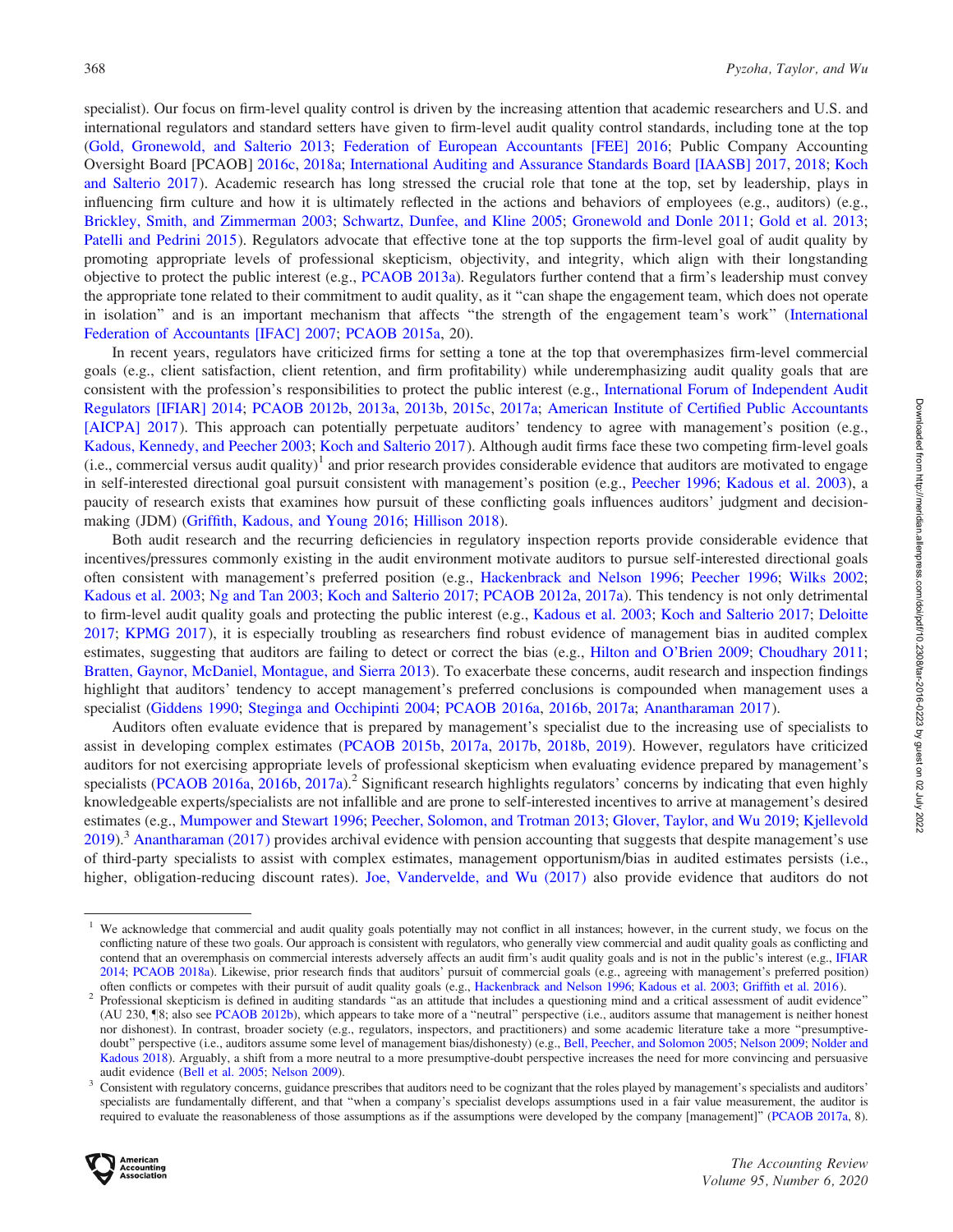recognize the potential that management can strategically influence evidence prepared by specialists. Together, research and regulatory concerns underscore the notion that auditors should be wary of allowing evidence provided by management's specialist to inappropriately influence their propensity to accept management's estimate, especially when indicators of management opportunism/bias are present. That is, the presence of a specialist does not inherently signal an enhancement in the diagnostic value, reliability, and/or the reasonableness of management's estimate. Motivated by the above research and regulatory concerns, we investigate whether and how firm-level tone at the top can mitigate auditors' tendency to pursue directional goals often consistent with management's preferred position, and whether its effect differs in the face of a stronger tendency to agree with management (i.e., presence of management's specialist).

Auditors pursue goals that can arise from a variety of sources, either explicitly (e.g., via task instructions, incentives, or preferences expressed by management) or implicitly (e.g., via subtle priming by environmental cues) (e.g., [Peecher 1996](#page-24-0); [Kadous et al. 2003](#page-23-0); [Gollwitzer and Bargh 2005](#page-23-0); [Dijksterhuis and Aarts 2010](#page-22-0); [Kleiman and Hassin 2013\)](#page-24-0). Per the extant psychology research, lower-order goals, also referred to as momentary temptations, interfere with one's pursuit of higher-order or global goals (e.g., [Shah and Kruglanski 2002](#page-25-0); [Fishbach, Friedman, and Kruglanski 2003;](#page-22-0) [Fishbach and Shah 2006](#page-22-0); [Fishbach](#page-22-0) [and Zhang 2008](#page-22-0)). Applied to an audit setting, firm-level goals conveyed via tone at the top represent global goals. In contrast, the incentives/pressures commonly present at the engagement level (e.g., client importance, budgets, supervisors' and managements' preferences) represent momentary temptations that increase auditors' tendency to pursue directional goals aligned with management's position and may interfere with pursuit of firm-level goals, such as audit quality.

Prior research theorizes that auditors' pursuit of self-interested directional goals need not be conscious, highlighting that engagement-level incentives/pressures can motivate auditors to pursue goals often consistent with management's preferences, but not aligned with firm-level audit quality (accuracy) goals (e.g., [Hackenbrack and Nelson 1996](#page-23-0); [Peecher 1996;](#page-24-0) [Brown,](#page-22-0) [Peecher, and Solomon 1999;](#page-22-0) [Wilks 2002;](#page-25-0) [Kadous et al. 2003;](#page-23-0) [Koch and Salterio 2017;](#page-24-0) [Messier and Schmidt 2018](#page-24-0); [Deloitte](#page-22-0) [2017;](#page-22-0) [KPMG 2017](#page-24-0)). This research also suggests that auditors are likely unaware that the manner in which they interpret evidence is biased toward pursuing such directional goals and, thus, are unlikely to take corrective action (e.g., [Kadous et al.](#page-23-0) [2003;](#page-23-0) [Griffith et al. 2016](#page-23-0)).

Drawing on the nonconscious goal pursuit research in psychology, we adapt the two-stage, or ''separate experiments,'' paradigm to explore whether tone at the top can serve as a mechanism to subtly activate firm-level goals that auditors subsequently pursue nonconsciously when performing engagement-level tasks (e.g., [Dijksterhuis and Aarts 2010;](#page-22-0) [Kleiman and](#page-24-0) [Hassin 2011,](#page-24-0) [2013\)](#page-24-0).<sup>4</sup> Importantly, a primary advantage of subtle priming and subsequent nonconscious goal pursuit is that this method circumvents individuals' very limited conscious resources, thus improving the efficiency with which they perform cognitively taxing tasks (e.g., auditing complex estimates) [\(Kahneman 1973;](#page-23-0) [Hassin, Bargh, and Zimmerman 2009](#page-23-0); [Dijksterhuis and Aarts 2010](#page-22-0)). Further, in contrast to explicitly triggering task-specific goal pursuit, this paradigm has been effectively employed in psychology research to enable higher-order goals (e.g., firm-level goals) to be subtly primed in Stage 1, where the goals activated can be contextually related or unrelated to the subsequent task in Stage 2 and, thus, are not limited to a specific task or engagement (e.g., [Hassin et al. 2009](#page-23-0); Kleiman and Hassin  $2011$ ,  $2013$ ).<sup>5</sup> This form of goal activation is more global in nature, and psychology research finds that it leads to nonconscious goal pursuit in subsequent tasks. Moreover, priming of higher-order goals can inhibit the pursuit of lower-order goals (i.e., engagement-level goals) (e.g., [Shah, Friedman,](#page-25-0) [and Kruglanski 2002;](#page-25-0) [Dijksterhuis and Aarts 2010;](#page-22-0) [Kleiman and Hassin 2011,](#page-24-0) [2013\)](#page-24-0).

To address our research objectives, we recruited 230 experienced auditors to participate in our study. We employ the twostage paradigm, where an audit firm's goals for the new fiscal year are communicated via tone at the top in Stage 1, and auditors complete a separate goodwill task in Stage 2. Our between-subjects research design manipulates tone at the top at three levels: (1) emphasis of a singular commercial goal; (2) emphasis of a singular audit quality goal; or (3) a balanced approach (equal emphasis of the two conflicting goals). We also manipulate whether management employs a specialist to assist with the goodwill analysis at two levels: (1) absent, or (2) present. Consistent with the prior literature and regulatory concerns (e.g., [Kadous et al. 2003;](#page-23-0) [Griffith,](#page-23-0) [Hammersley, and Kadous 2015a;](#page-23-0) [PCAOB 2012b](#page-24-0), [2017a](#page-25-0)), we focus on a setting where auditors encounter common engagementlevel incentives/pressures (i.e., temptations) to agree with management's preferred position (i.e., goodwill is not impaired), despite the presence of contradictory evidence that indicates a greater potential for management bias/aggressiveness in the estimate and, in



<sup>4</sup> Different terms have been used interchangeably in the literature to describe the effects of goals that are outside of a person's awareness (e.g., nonconscious, subconscious, unconscious, and automatic) (e.g., [Kleiman and Hassin 2011](#page-24-0), [2013](#page-24-0); [Dijksterhuis and Aarts 2010;](#page-22-0) [Bipp et al. 2017](#page-22-0)). Consistent with [Kleiman and Hassin \(2011,](#page-24-0) [2013\)](#page-24-0), we use the term nonconscious to investigate the effects of conflicting goals that can be activated

without a person's awareness.<br>This phenomenon has been observed in numerous instances in psychology research, which mainly uses student participants and basic tasks that do not require job-related knowledge and/or expertise and lack the professional context in which auditors operate. Thus, it is important to test whether the effect observed in psychology research applies to auditors who have a professional obligation to make decisions in the public interest and in higherstakes environments. Moreover, this is consistent with [Smith and Kida \(1991\),](#page-25-0) who suggest that a psychological phenomenon observed with students may occur differently with auditors completing naturalistic audit tasks.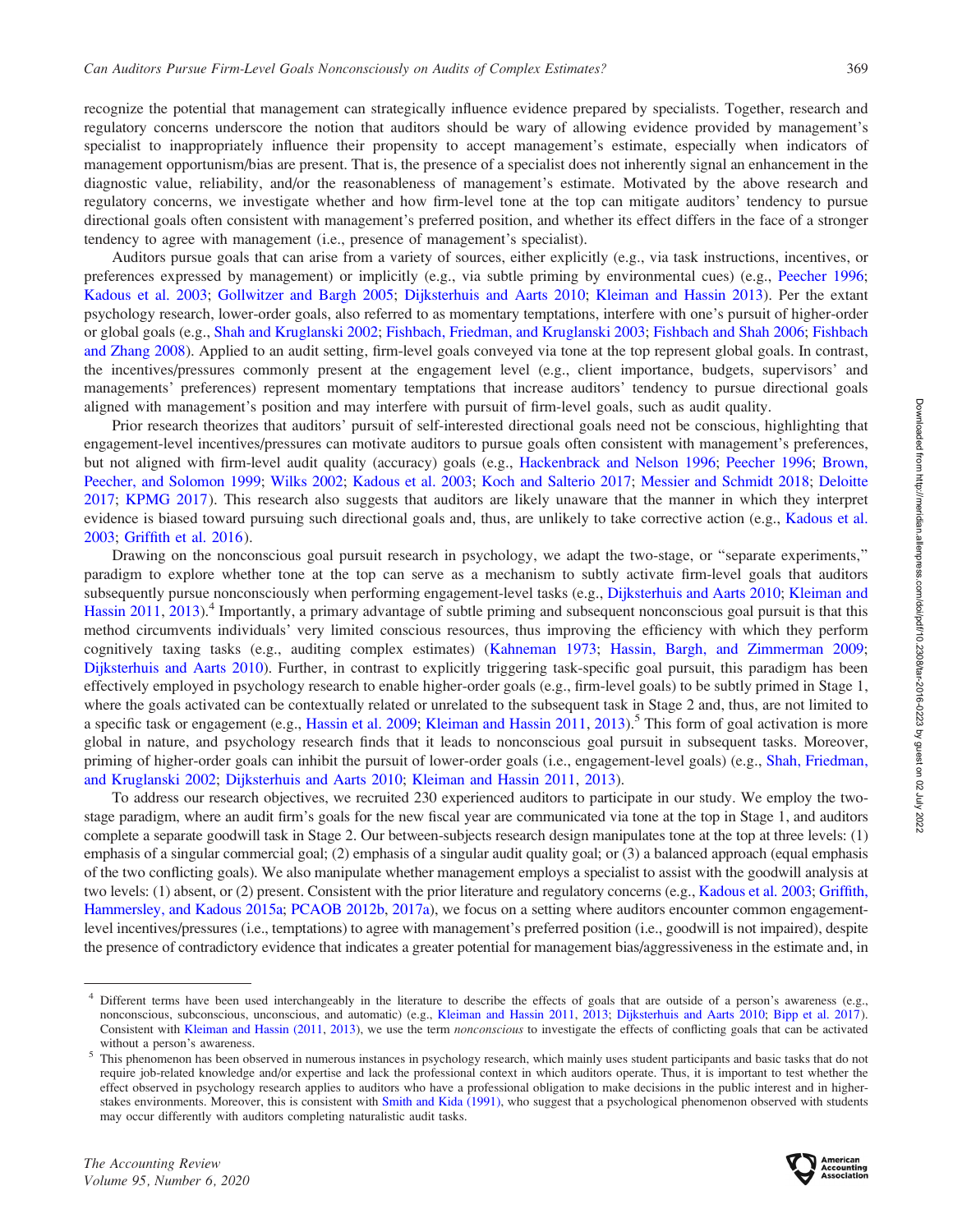turn, an increased likelihood of impairment. Accordingly, we anticipate that auditors exhibiting directional goal pursuit will be more likely to accept management's position (i.e., less likely to recommend impairment).

Consistent with nonconscious goal theory (e.g., [Fishbach and Zhang 2008](#page-22-0); [Kleiman and Hassin 2013](#page-24-0); [Orehek and Vazeou-](#page-24-0)[Nieuwenhuis 2013](#page-24-0)), we find that firm-level goals can be subtly primed via tone at the top and then subsequently pursued nonconsciously by auditors when performing a complex audit task. Consistent with our first hypothesis, we find that the efficacy of the balanced versus commercial approach differs depending on whether management engages a specialist (i.e., strength of engagement-level temptation). We find that a balanced approach (subtle priming of two conflicting goals) reduces auditors' tendency to agree with management's estimate compared to a commercial approach in the absence of management's specialist, but it is less effective in the presence of management's specialist. Consistent with our second hypothesis, we find that regardless of whether management engages a specialist, an audit quality approach (subtle priming of a singular goal) mitigates auditors' tendency to agree with management's estimate compared to a commercial approach and, thus, improves audit quality, consistent with protecting the public interest. Notably, analysis of post-experimental questions verifies that the reliability of management's goodwill analysis is held constant (i.e., auditors did not perceive any differences in reliability of the audit evidence across conditions). This finding lends support for our theoretical premise that auditors encounter stronger engagement-level temptations to agree with management's estimate in the presence of a specialist despite the specialist adding no incremental reliability to management's estimate.

Our study makes several contributions to the audit literature. First, we extend goal pursuit research that suggests that auditors have difficulty overcoming the nonconscious engagement-level tendency to agree with management's preferred position (e.g., [Wilks 2002;](#page-25-0) [Kadous et al. 2003](#page-23-0); [Blay 2005](#page-22-0); [Koch and Salterio 2017](#page-24-0); [Messier and Schmidt 2018](#page-24-0)). For example, [Kadous et al. \(2003\)](#page-23-0) find that explicitly requiring auditors to make quality assessments regarding the appropriateness and quality of management-preferred methods does not reduce their goal pursuit in favor of management's preferred position, but instead amplifies and exacerbates this tendency. We extend this stream of literature using the two-stage paradigm from the nonconscious goal pursuit psychology research to provide new evidence that subtle priming of firm-level audit quality goals (i.e., those that align with protecting the public interest) via tone at the top can be an effective mechanism to mitigate auditors' tendency to agree with management's preferred position and, importantly, to enhance professional skepticism. Second, we extend the limited research on tone at the top (e.g., [Gold et al. 2013;](#page-23-0) [Carpenter and Reimers 2013;](#page-22-0) [Pickerd, Summers, and](#page-24-0) [Wood 2015](#page-24-0)). We provide the first systematic evidence that varying firm-level goals (i.e., singular versus conflicting) via tone at the top can subsequently impact auditors' performance on complex audit tasks, and such impact depends on whether engagement-level temptations to agree with management's position are strengthened with the presence of management's specialist. In doing so, we answer the call for research by [Griffith et al. \(2016\)](#page-23-0) regarding how conflicting versus singular goal pursuit can influence auditors' JDM.

We next contribute to psychology research by investigating boundary conditions where the efficacy of nonconscious conflicting goal pursuit [\(Kleiman and Hassin 2013\)](#page-24-0) may be moderated. Drawing on the expertise and goal pursuit research in psychology (e.g., [Chaiken 1980](#page-22-0); [Petty and Cacioppo 1986](#page-24-0); [Steginga and Occhipinti 2004;](#page-25-0) [Orehek and Vazeou-Nieuwenhuis](#page-24-0) [2013\)](#page-24-0), we develop theory and provide evidence that the benefit of nonconscious conflicting goal pursuit posited and found by [Kleiman and Hassin \(2013\)](#page-24-0) (i.e., that it reduces the tendency for confirmatory thinking) is conditioned on the strength of the engagement-level temptation to agree with management's position (i.e., the presence/absence of management's specialist) naturally occurring in the audit context.

Our results have important implications for regulators, audit firms, and academics. Our findings confirm academics' and regulators' long-held position that tone at the top is an important firm-level quality control mechanism that influences auditors' engagement-level JDM. We demonstrate how subtle priming of firm-level goals via tone at the top serves as a promising mechanism for firm leadership to positively influence professional skepticism, which remains one of regulators' longstanding objectives to improve audit quality in the public interest (e.g., [PCAOB 2012b,](#page-24-0) [2017a](#page-25-0), [2017b](#page-25-0), [2017c](#page-25-0), [2018a\)](#page-25-0). Unlike other hands-on or conscious interventions that are designed to enhance audit quality, a primary benefit of subtly priming firm-level goals via tone at the top is that subsequent nonconscious goal pursuit circumvents auditors' very limited conscious resources while performing cognitively taxing tasks (e.g., [Hassin et al. 2009;](#page-23-0) [Dijksterhuis and Aarts 2010](#page-22-0)). Our finding that tone at the top emphasizing audit quality reduces auditors' tendency to unduly accept estimates provided by management's specialist has important implications for audit firms and regulators as both continue to work on improving auditors' performance when relying on the work of specialists [\(PCAOB 2017b\)](#page-25-0).

#### II. BACKGROUND AND HYPOTHESIS DEVELOPMENT

### Firm-Level Tone at the Top and Engagement-Level Temptations

A commonly accepted belief exists in the academic literature that tone at the top influences the actions and behaviors of employees (e.g., [Brickley et al. 2003](#page-22-0); [Gronewold and Donle 2011](#page-23-0); [Gold et al. 2013;](#page-23-0) [Skaife, Veenman, and Wangerin 2013](#page-25-0);

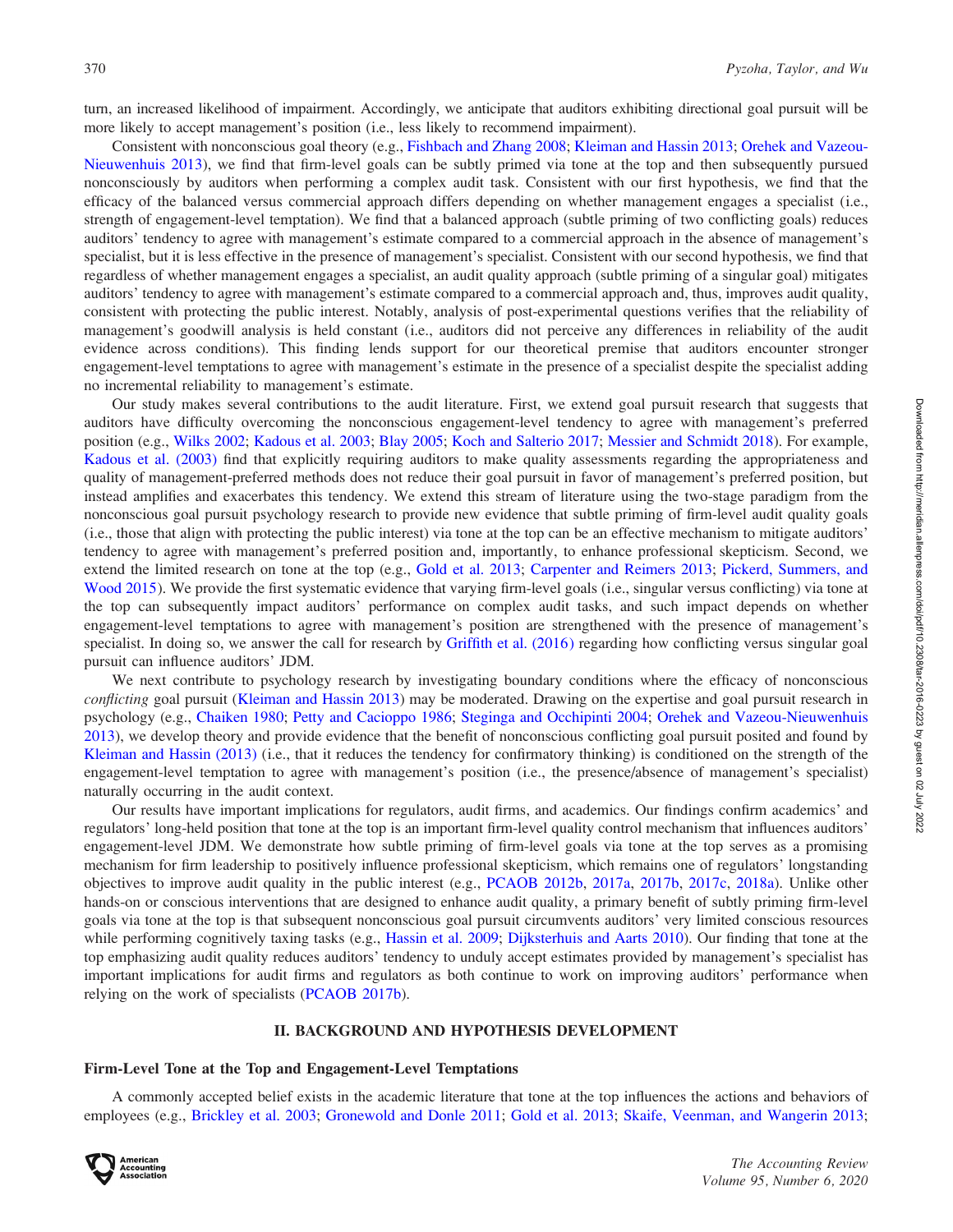[Patelli and Pedrini 2015](#page-24-0)). Similarly, regulators contend that firm-level goals communicated by leadership set the firm's overall global tone at the top and that they should have profound effects on how auditors pursue these goals at the engagement level [\(PCAOB 2014,](#page-24-0) [2015a](#page-24-0)). The [PCAOB \(2015a\)](#page-24-0) argues that firm-level tone at the top, and not just the expectations within the engagement team, influence auditor performance. Thus, U.S. and international regulators and standard setters have recently focused on further improving firm-level quality control, including tone at the top, with the longstanding objective to improve audit quality to the benefit of the public's interest [\(Financial Reporting Council \[FRC\] 2011,](#page-22-0) [2012;](#page-22-0) [PCAOB 2013b](#page-24-0), [2014](#page-24-0), [2016c](#page-25-0), [2018a;](#page-25-0) [IAASB 2014](#page-23-0), [2016](#page-23-0), [2017](#page-23-0); [FEE 2016](#page-22-0)). Despite these long-held beliefs and recent regulatory actions, limited direct evidence is available on the effects of firm-level tone at the top on engagement-level behavior.

To date, audit research provides preliminary evidence regarding the effects of tone at the top philosophy and climate. Using a survey, [Gronewold and Donle \(2011\)](#page-23-0) find only an indirect effect between office-level philosophy (e.g., error management climate) and auditors' predispositions for handling their errors (e.g., analyze, learn from, and communicate errors). Extending [Gronewold and Donle \(2011\),](#page-23-0) [Gold et al. \(2013\)](#page-23-0) use an experiment to investigate the effect of office-level error management climate on auditors' propensity to report post-review discovery of superiors' errors in audit files. They find evidence that a more open office-level climate related to error management increases auditors' propensity to report errors contained in working papers during post-review.

The current study extends tone at the top research by examining whether and how firm-level goals established via tone at the top influence auditors' tendency to pursue engagement-level goals consistent with management's preferred position. The inherent incentives/pressures present at the engagement level (e.g., meeting budgets, satisfying management's and supervisors' preferences) often exacerbate auditors' tendency/temptation to agree with management's conclusions and interfere with their pursuit and achievement of firm-level audit quality goals [\(Hackenbrack and Nelson 1996](#page-23-0); [Peecher 1996](#page-24-0); [Rich, Solomon, and](#page-25-0) [Trotman 1997;](#page-25-0) [Brown et al. 1999;](#page-22-0) [Wilks 2002](#page-25-0); [Kadous et al. 2003;](#page-23-0) [Blay 2005](#page-22-0); [Peecher, Piercey, Rich, and Tubbs 2010](#page-24-0); [Koch](#page-24-0) [and Salterio 2017](#page-24-0); [Messier and Schmidt 2018\)](#page-24-0). Specifically, we vary the strength of engagement-level temptation via the absence/presence of management's specialist.

In recent years, regulators have criticized auditors for not exercising appropriate levels of professional skepticism when evaluating evidence provided by management's specialists, suggesting that auditors are ''blindly'' relying on client evidence more than is warranted ([PCAOB 2016a,](#page-25-0) [2016b,](#page-25-0) [2017a](#page-25-0)). This regulatory concern is relevant in the setting we investigate, where indicators of management opportunism/bias are present, and in light of research that underscores why it would be unappealing for auditors to allow the presence of management's specialist to disproportionally increase their propensity to accept management's preferred estimate. Even highly knowledgeable experts/specialists are prone to pressures by management to arrive at management's desired position/estimate. For example, experts' judgments are not infallible and are prone to selfinterested tendencies, especially for highly subjective and complex tasks (e.g., [Stewart 1991;](#page-25-0) [Hammond 1996](#page-23-0); [Mumpower and](#page-24-0) [Stewart 1996](#page-24-0); [Bradshaw, Richardson, and Sloan 2006](#page-22-0); [Barber, Lehavy, and Trueman 2007](#page-21-0); [Khim, Low, H. Tan, and S. Tan](#page-23-0) [2012;](#page-23-0) [Peecher et al. 2013](#page-24-0); [Anantharaman 2017;](#page-21-0) [Glover et al. 2019\)](#page-23-0). Consequently, although management's specialists may be highly qualified and knowledgeable, their objectivity can be compromised given that they are hired and paid by management.<sup>6</sup> For instance, a recent field study provides insight from management's specialists who report feeling pressure from management to conform to its preferred estimates. Moreover, audit partners in the same study report difficulties in assessing whether management's specialist's objectivity has been impaired [\(Kjellevold 2019](#page-24-0)). These findings are consistent with archival evidence that finds that management uses more aggressive assumptions when it is a more economically important client of the specialist (Anantharaman  $2017$ ).<sup>7</sup>

Even though experts are not infallible, research demonstrates that individuals are prone to blindly trusting experts' advice and judgments [\(Giddens 1990;](#page-23-0) [Steginga and Occhipinti 2004;](#page-25-0) [Smith-Lacroix, Durocher, and Gendron 2012\)](#page-25-0). Psychology research suggests that individuals who are motivated to systematically process judgment-related information are still prone to the "expert opinion heuristics," trusting experts' statements, especially in situations with high uncertainty [\(Chaiken 1980;](#page-22-0) [Petty](#page-24-0) [and Cacioppo 1986;](#page-24-0) [Chaiken and Maheswaran 1994;](#page-22-0) [Steginga and Occhipinti 2004](#page-25-0)). Similarly, accounting research finds that investors are susceptible to over-relying on analysts' (i.e., experts') stock recommendations despite knowledge of the analysts' incentives to provide favorable (biased) recommendations ([Hirst, Koonce, and Simko 1995;](#page-23-0) [Barber et al. 2007;](#page-21-0) [Khim et al.](#page-23-0) [2012\)](#page-23-0). Recent experimental research also provides evidence that auditors are not always aware of the potential that management can strategically influence client evidence prepared by its specialists and, thus, ''auditors' substantive testing is most susceptible to strategic manipulations in the client specialist's report on higher-risk clients" [\(Joe et al. 2017](#page-23-0), 110).



In such an instance, there is the possibility that the specialist himself or herself could give comfort that the apparent contradictory evidence is not so negative after all.<br>Moreover, experimental and archival audit research find that management can "opinion shop" for specialist reports to obtain the desired estimate

<sup>(</sup>[Salzsieder 2016](#page-25-0); [Anantharaman 2017](#page-21-0)).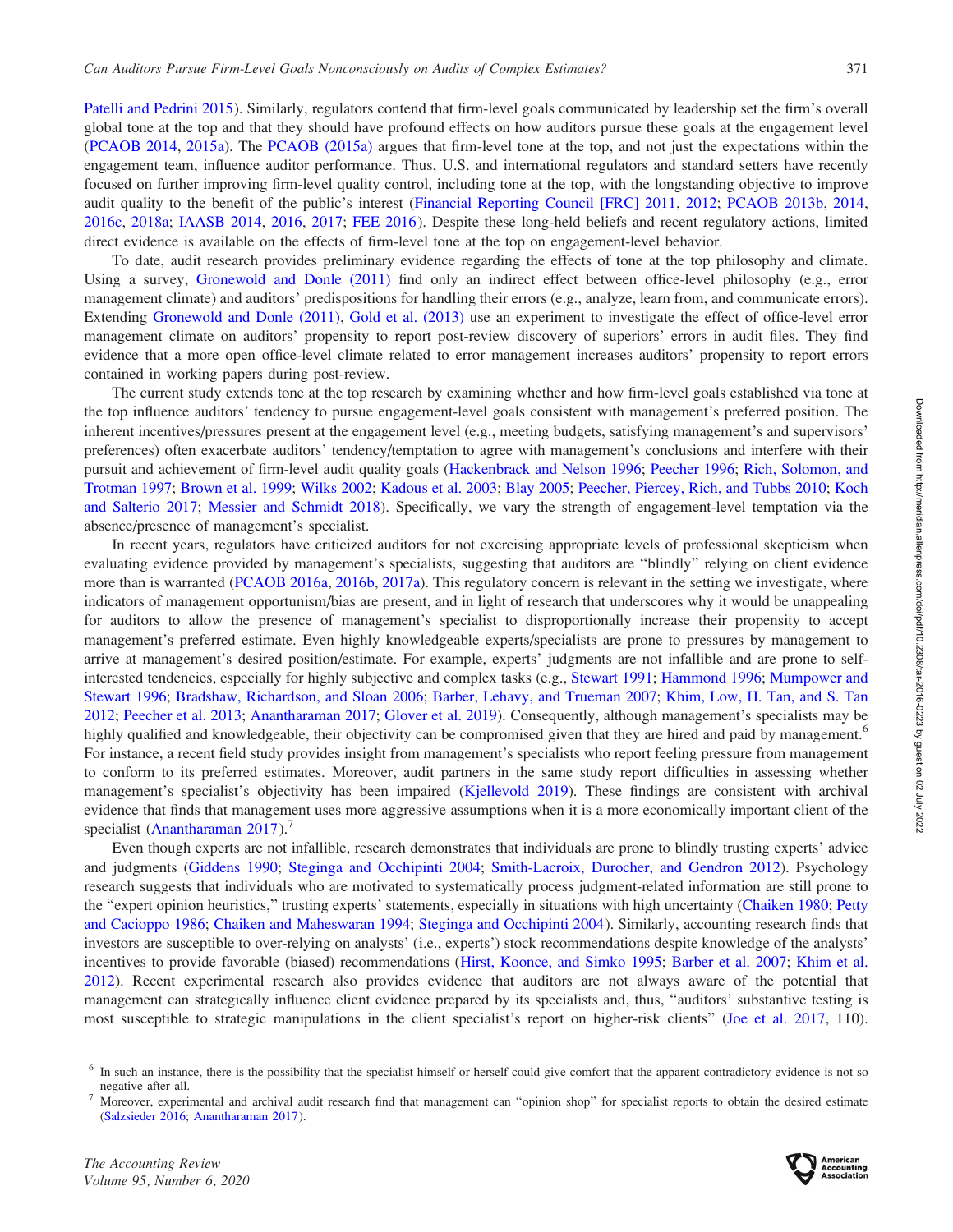Together, this research suggests that auditors' tendency to agree with management's position is amplified and more difficult to overcome when management uses the work of a specialist (i.e., stronger engagement-level temptations).

Overwhelming academic research and regulatory inspection findings discussed above support the underlying theoretical premise of the current study. That is, if auditors' propensity to agree with management's estimate increases, despite management's specialist adding no incremental reliability to management's estimate, then auditors falling prey to stronger engagement-level temptation to agree with management interferes with the pursuit of a higher-order firm-level audit quality goal (e.g., [Kadous et al. 2003](#page-23-0); [Bratten et al. 2013](#page-22-0); [PCAOB 2016a;](#page-25-0) [2017a](#page-25-0); [Anantharaman 2017](#page-21-0)). However, we acknowledge that this theoretical premise is not without tension, as an alternative situation could emerge where management's specialist incrementally enhances the reliability of management's estimate compared to the absence of management's specialist ([PCAOB](#page-25-0) [2017a](#page-25-0)). Arguably, in such an alternative situation, an auditor making a higher-quality judgment could place greater reliance on client evidence prepared by a specialist if the auditor deems the specialist to be competent and qualified. Consequently, in this alternative situation, the stronger engagement-level temptation to agree with management's preferred position in the presence of management's specialist should not be assumed to hinder the pursuit of higher-order firm-level audit quality goals.<sup>8</sup>

#### Activating Goals and Nonconscious Goal Pursuit

Goals are represented in networks of mental representations containing the means for achieving these goals and the contexts in which they can be routinely pursued consciously or nonconsciously. These mental representations of goals can be explicitly activated by task instructions and preferences expressed by management, supervisors, and accounting firms, or implicitly via subtle priming environmental features without an individual's awareness ([Peecher 1996;](#page-24-0) [Kadous et al. 2003](#page-23-0); [Hassin et al. 2009;](#page-23-0) [Dijksterhuis and Aarts 2010](#page-22-0); [Kleiman and Hassin 2011,](#page-24-0) [2013](#page-24-0)). Previous audit research, as well as regulators, note that the profit-oriented nature of public accounting firms and the audit process, in which auditors usually start with management-prepared data and conclusions (i.e., management is the "first mover"), increase auditors' tendency to pursue directional goals consistent with management-preferred conclusions (e.g., [Spence and Carter 2014;](#page-25-0) [PCAOB 2012b](#page-24-0), [2012d](#page-24-0); [Kadous et al. 2003](#page-23-0); [Earley, Hoffman, and Joe 2008;](#page-22-0) [Koch and Salterio 2017](#page-24-0)). Extant research provides considerable evidence that explicitly activated task-specific objectives or engagement-level goals lead auditors to engage in directional goal pursuit consistent with the task goals at hand (e.g., meeting budgeted hours, supervisors' preferences, and client-preferred accounting positions) ([Hackenbrack and Nelson 1996](#page-23-0); [Peecher 1996;](#page-24-0) [Rich et al. 1997;](#page-25-0) [Brown et al. 1999](#page-22-0); [Wilks 2002;](#page-25-0) [Kadous et al. 2003](#page-23-0); [Blay 2005;](#page-22-0) [Peecher et al. 2010\)](#page-24-0).

Psychology research provides overwhelming evidence that goals can be subtly primed by features of one's environment to activate components of the goal networks that have powerful effects on individuals' subsequent nonconscious pursuit of such goals ([Bargh, Gollwitzer, Lee-Chai, Barndollar, and Troetschel 2001;](#page-21-0) [Hassin et al. 2009;](#page-23-0) [Dijksterhuis and Aarts 2010;](#page-22-0) [Kleiman](#page-24-0) [and Hassin 2011,](#page-24-0) [2013](#page-24-0); [Bipp, Kleingeld, van Mierlo, and Kunde 2017](#page-22-0)). For example, [Bipp et al. \(2017\)](#page-22-0) find that high school students nonconsciously primed with an achievement goal via a photograph of a woman winning a race achieved higher exam grades than those not exposed to an achievement goal (i.e., a neutral photograph of a man resting on a mountain). This research applies a two-stage, or ''separate experiments,'' paradigm to subtly prime higher-order goals that are nonconsciously activated and pursued when the participant completes a subsequent task (e.g., [Bargh et al. 2001;](#page-21-0) [Fishbach et al. 2003;](#page-22-0) [Hassin et al. 2009](#page-23-0); [Kleiman and Hassin 2011,](#page-24-0) [2013\)](#page-24-0). This form of goal activation triggers a more general mode of information processing and subsequent goal pursuit that does not need to be domain- or task-specific [\(Kleiman and Hassin 2013](#page-24-0)). Moreover, research suggests that subtly primed goals can remain mentally accessible after the initial activation and can help inhibit lower-order temptations that may interfere with achievement of the higher-order goal (e.g., [Shah et al. 2002;](#page-25-0) [Dijksterhuis and Aarts 2010](#page-22-0); [Kleiman and Hassin 2013](#page-24-0)).

One important advantage of subtle priming and subsequent nonconscious goal pursuit "lies in freeing our very-limitedcapacity consciousness from many burdens, and thus improve the efficiency with which we cope with our complex and everchanging environment'' ([Hassin et al. 2009,](#page-23-0) 21). Furthermore, the nonconscious goal literature provides evidence that the twostage paradigm affects individuals' nonconscious goal pursuit in contextually related and unrelated subsequent tasks (e.g., [Bargh et al. 2001](#page-21-0); [Fishbach et al. 2003;](#page-22-0) [Hassin et al. 2009](#page-23-0); [Kleiman and Hassin 2011,](#page-24-0) [2013](#page-24-0); [Bipp et al. 2017](#page-22-0)). [Kleiman and](#page-24-0) [Hassin \(2013\)](#page-24-0) perform experiments where the subtle priming of goals and subsequent task (i.e., determining whether a fellow student is an extrovert) were either contextually *related* (i.e., pursuing academic versus social goals) or *unrelated* (i.e., pursuing

<sup>&</sup>lt;sup>8</sup> We hold constant management's evidence and the presence of contradictory evidence across all treatment conditions; thus, the presence of management's specialist in our setting does not incrementally increase the reliability or reasonableness of the client's goodwill analysis (and the risk that goodwill could be impaired). As will be discussed in Section IV, post-experimental questions confirm the theoretical premise of the current study. That is, despite management's specialist adding no perceived incremental reliability to management's estimate, auditors are more prone to agree with the estimate in the absence versus presence of management's specialist.

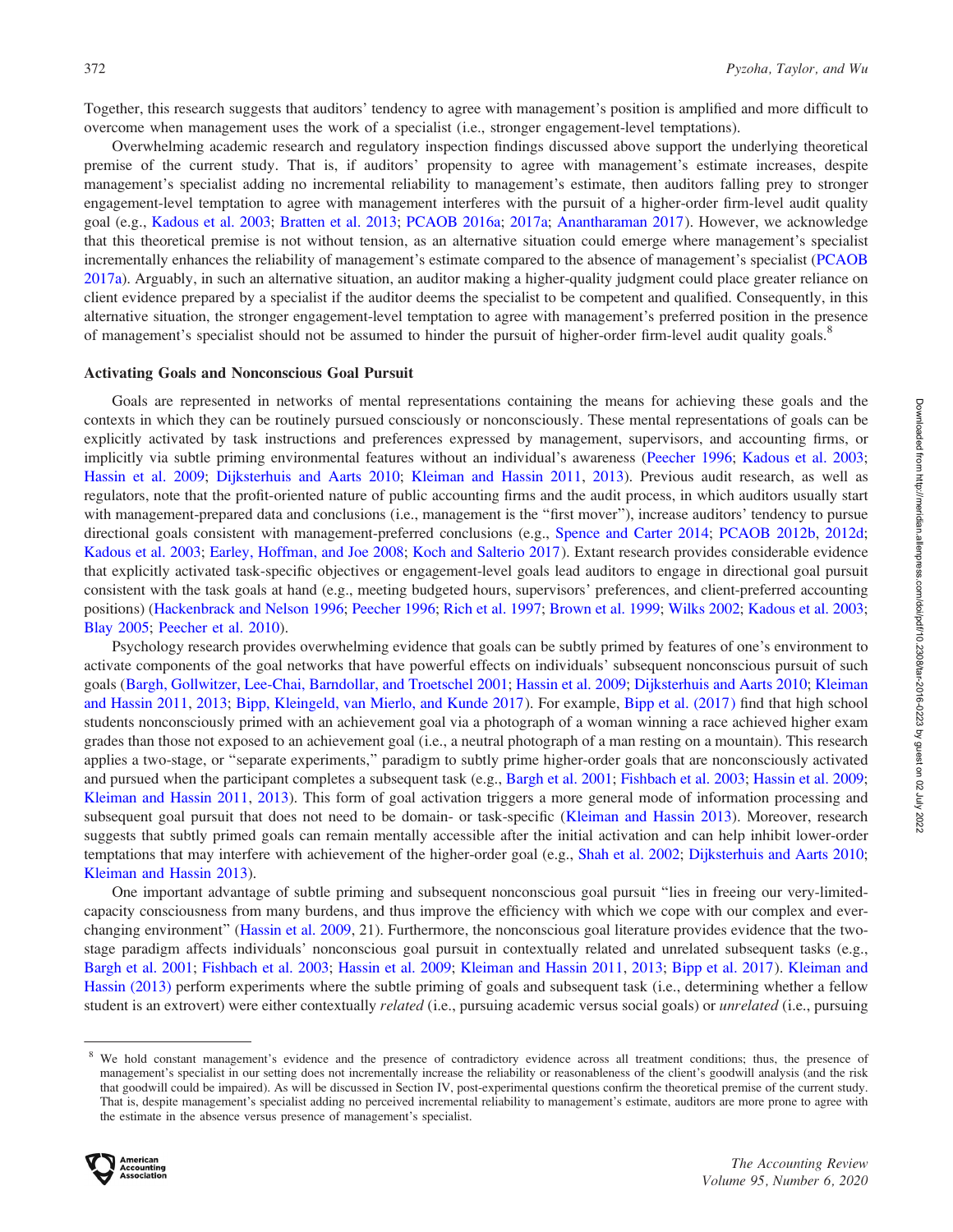health versus indulgence goals). Thus, this form of goal priming enables the establishment of global higher-level goals that can be pursued and applied across numerous tasks rather than only the specific task at hand [\(Bargh et al. 2001](#page-21-0); [Dijksterhuis and](#page-22-0) [Aarts 2010;](#page-22-0) [Hassin et al. 2009](#page-23-0); [Kleiman and Hassin 2011](#page-24-0), [2013](#page-24-0)).

To examine the efficacy of subtle priming of firm-level goals on auditors' nonconscious pursuit of those goals at the engagement level, we manipulate a feature of the audit environment, firm-level tone at the top, that is well suited to investigate this research objective. Regulators contend that firms' tone at the top should emphasize audit quality; however, there are allegations that firms overemphasize commercial goals and that such an approach ultimately hinders audit quality ([PCAOB](#page-24-0) [2012b,](#page-24-0) [2012d](#page-24-0), [2015c](#page-25-0), [2018a](#page-25-0)). Thus, with a commercial approach serving as the baseline, we investigate the effect of varying tone at the top on auditors' judgments when completing a complex audit task, such as assessing the reasonableness of management's complex estimates where auditors are prone to directional goal pursuit to agree with management's position. Further, we examine the efficacy of tone at the top based on the absence versus presence of management's specialist (i.e., extent of engagement-level temptations).

#### Conflicting Goal Pursuit versus Singular Goal Pursuit

Psychology research theorizes and provides evidence regarding the effects of subtly priming singular and conflicting global goals on individuals' subsequent goal pursuit and behaviors (e.g., [Shah and Kruglanski 2002;](#page-25-0) [Fishbach and Zhang 2008](#page-22-0); [Kleiman and Hassin 2011](#page-24-0), [2013](#page-24-0); [Orehek and Vazeou-Nieuwenhuis 2013\)](#page-24-0). Within the context of this study, tone at the top that focuses on either commercial or audit quality goals represents priming of a singular global goal, whereas a balanced approach falls between the two extremes by simultaneously priming these two conflicting goals equally.<sup>9,10</sup> The balanced approach may mitigate potential concerns regarding overemphasis of audit quality goals that could lead to ''blind skepticism'' and, in turn, compromise audit efficiency. Thus, we first investigate whether a balanced approach can reduce auditors' tendency to agree with management's position compared to the baseline approach of emphasizing commercial goals, and whether this reduction is dependent on the absence versus presence of management's specialist.

[Kleiman and Hassin \(2011\)](#page-24-0) were among the first to suggest that pursuing conflicting goals can occur nonconsciously. In a follow-up study, [Kleiman and Hassin \(2013\)](#page-24-0) theorize and find that nonconscious goal conflict, established by simultaneously priming individuals with two competing goals equally, reduces individuals' tendency to neglect contradictory information. This is based on the notion that ''nonconscious goal conflicts induce a mode of processing information that increases the likelihood of approaching an issue from opposing perspectives'' and broadens the scope of relevant information processed [\(Kleiman and](#page-24-0) [Hassin 2013](#page-24-0), 1). This research suggests that a balanced tone at the top approach can be a promising mechanism to mitigate auditors' tendency to agree with management's position compared to a commercial approach, encouraging the processing of all available information and, thus, the consideration of opposing perspectives. However, additional goal pursuit research in psychology and the JDM expertise research (e.g., [Chaiken 1980](#page-22-0); [Petty and Cacioppo 1986;](#page-24-0) [Chaiken and Maheswaran 1994](#page-22-0); [Steginga and Occhipinti 2004](#page-25-0); [Orehek and Vazeou-Nieuwenhuis 2013](#page-24-0)) suggests that the efficacy of the balanced approach in mitigating auditors' tendency to agree with management's conclusions may be sensitive to whether management uses the work of a specialist (i.e., extent of engagement-level goal temptation).

When encountering momentary temptations, goal pursuit research in psychology suggests that individuals engage in selfregulation (i.e., control), including goal shielding (i.e., the mechanism to inhibit momentary temptations), to pursue and achieve the global goals ([Shah and Kruglanski 2002](#page-25-0); [Shah et al. 2002](#page-25-0); [Fishbach et al. 2003;](#page-22-0) [Orehek and Vazeou-Nieuwenhuis](#page-24-0) [2013\)](#page-24-0). Individuals can nonconsciously and automatically engage in goal shielding to inhibit goal temptations [\(Shah et al. 2002](#page-25-0); [Fishbach and Shah 2006](#page-22-0); [Kleiman and Hassin 2011](#page-24-0)). However, goal shielding requires the use of our limited self-regulatory resources [\(Orehek and Vazeou-Nieuwenhuis 2013\)](#page-24-0). Based on the expertise/specialist literature discussed earlier, the tendency to agree with management's preferred position is considerably more difficult to overcome in the presence of management's specialist ([Giddens 1990](#page-23-0); [Steginga and Occhipinti 2004;](#page-25-0) [Smith-Lacroix et al. 2012](#page-25-0); [Anantharaman 2017](#page-21-0)); thus, goal shielding becomes more challenging. A balanced approach, which requires simultaneous pursuit of two conflicting global goals, further



<sup>&</sup>lt;sup>9</sup> To test nonconscious goal pursuit theory in an audit setting, the commercial and audit quality approaches focus only on commercial and audit quality goals, respectively. We acknowledge that firms focusing on commercial goals can also convey some audit quality goals. However, as noted by the PCAOB, evidence exists of overemphasis on commercial goals and underemphasis of audit quality goals in firms' tone at the top [\(PCAOB 2012b,](#page-24-0) [2012d,](#page-24-0) [2015c\)](#page-25-0).<br><sup>10</sup> Interestingly, [Peecher \(1996\)](#page-24-0) investigates three levels of justifiee/supervisor preferences (credence, objectivity, and skepticism) related to a planning

analytical procedures task, which can be interpreted to be analogous to the current study's tone at the top approaches (commercial, balanced, and audit quality). [Peecher \(1996\)](#page-24-0) finds that justifiee preferences/goals established via explicit task instructions influence auditors' assessment of client-provided explanations, as well as the weight auditors assign to different levels of client integrity. We extend this research by holding client integrity constant, and instead investigate whether firm-level goals subtly primed without auditors' awareness can nonconsciously reduce their engagement-level tendency to agree with management's position.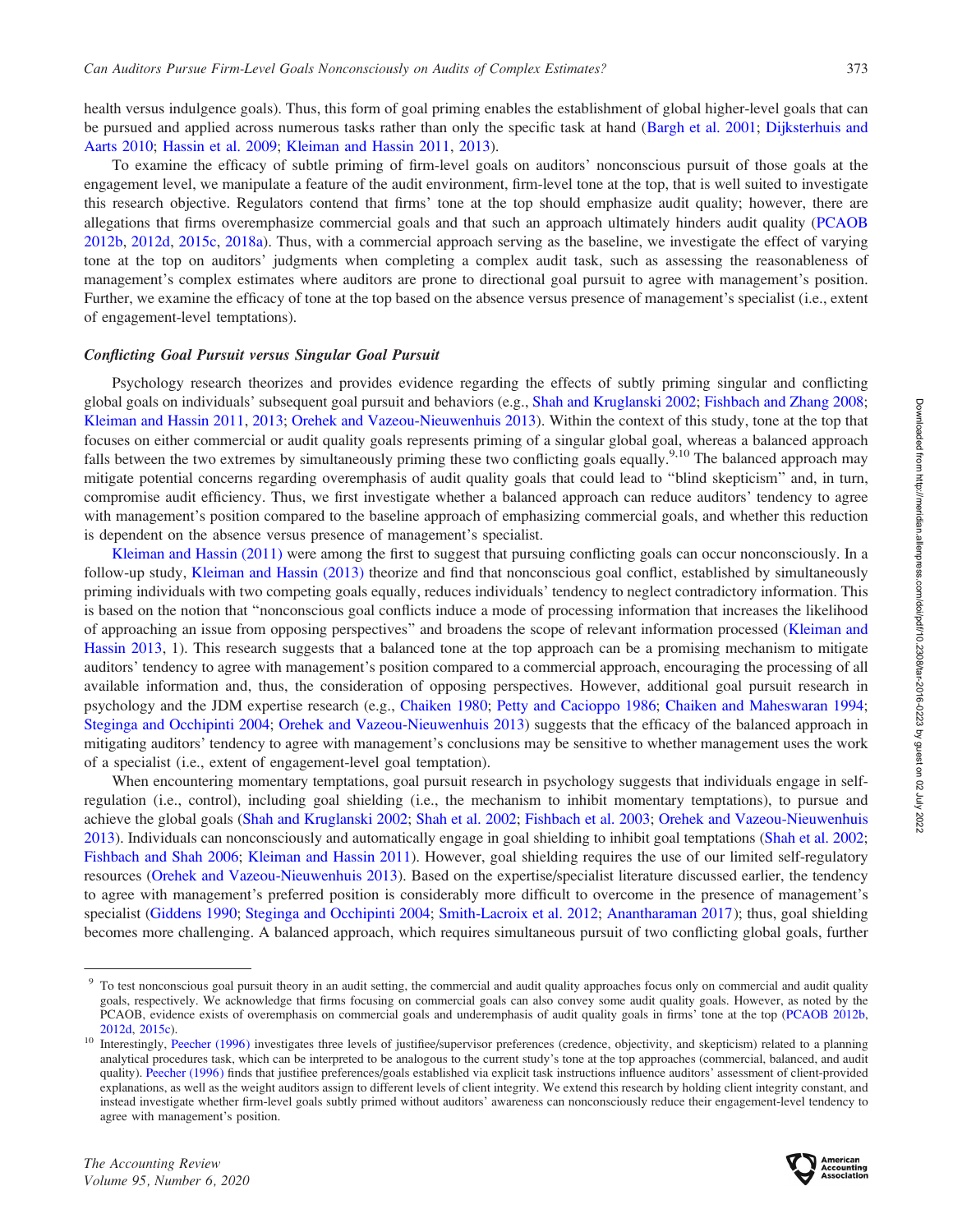heightens goal-shielding efforts and is computationally more demanding, as one attempts to nonconsciously process a complex array of options to pursue both goals (e.g., [Shah et al. 2002](#page-25-0); [Orehek and Vazeou-Nieuwenhuis 2013\)](#page-24-0). This increase in selfregulatory resources, along with individuals' tendency to ''blindly'' trust specialists even when the specialist adds no incremental reliability to management's estimate, suggests that a balanced approach may not be as effective in mitigating auditors' tendency to agree with management's preferred position in the presence of management's specialist than in the absence of management's specialist.

Collectively, we predict that in the absence of management's specialist, auditors' propensity to accept management's position will decrease when a firm uses a balanced approach compared to a commercial approach. Conversely, we anticipate that a balanced approach will not have a material impact on reducing auditors' stronger tendency to accept management's position when in the presence of management's specialist. We formally state this expectation in H1:

H1: The decrease in auditors' propensity to accept management's preferred position when an audit firm uses a balanced tone at the top approach, compared to when the firm uses a commercial tone at the top approach, will be greater in the absence of management's specialist than in the presence of management's specialist.

To the extent that H1 holds, we next investigate whether a tone at the top approach that emphasizes an audit quality goal, as desired by regulators and consistent with protecting the public interest [\(Canadian Public Accountability Board \[CPAB\]](#page-22-0) [2012;](#page-22-0) [PCAOB 2012b](#page-24-0), [2012d](#page-24-0); [FEE 2016;](#page-22-0) [IAASB 2017](#page-23-0)), can be more effective in reducing the stronger tendency to agree with management's position when in the presence of management's specialist. Therefore, we examine the impact of an audit quality tone at the top approach on auditors' propensity to agree with management's position compared to the baseline commercial approach.

Tone at the top that focuses on audit quality represents subtle priming and nonconscious pursuit of a singular firm-level goal. When a singular global goal is to be pursued, individuals are better at inhibiting momentary temptations via goal shielding [\(Kleiman and Hassin 2013;](#page-24-0) [Orehek and Vazeou-Nieuwenhuis 2013\)](#page-24-0). Psychology research finds that the pursuit of a singular global goal can strengthen goal-shielding efforts [\(Goschke and Dreisbach 2008](#page-23-0); [Orehek and Vazeou-Nieuwenhuis](#page-24-0) [2013](#page-24-0)). With only one global goal to pursue, goal shielding can be more effective at deterring momentary temptations that will interfere with the achievement of that global goal. Consequently, one important advantage of a tone at the top approach focusing on one firm-level goal is that auditors' self-control/regulatory resources can be directed toward that one goal, thus increasing the likelihood of achieving the firm's goal of enhancing audit quality [\(Fishbach and Zhang 2008;](#page-22-0) [Orehek and](#page-24-0) [Vazeou-Nieuwenhuis 2013](#page-24-0)).

Based on the nonconscious goal pursuit research from psychology ([Shah and Kruglanski 2002;](#page-25-0) [Fishbach and Zhang 2008](#page-22-0); [Kleiman and Hassin 2011,](#page-24-0) [2013](#page-24-0); [Orehek and Vazeou-Nieuwenhuis 2013](#page-24-0)), we anticipate that when tone at the top emphasizes a singular audit quality goal, goal shielding should be effective in blocking engagement-level temptations, in turn reducing the tendency to agree with management's preferred position even in the presence of management's specialist. Thus, we hypothesize that regardless of the absence/presence of management's specialist, when tone at the top emphasizes audit quality versus commercial goals, auditors will be less likely to accept management's position. We formally state this expectation in H2:

H2: Regardless of the absence or presence of management's specialist, auditors' propensity to accept management's preferred position will be lower when an audit firm uses an audit quality tone at the top approach than when the firm uses a commercial tone at the top approach.

Collectively, based on our predictions in H1 and H2, we graphically present the nature of our expectations in Figure 1.

### III. RESEARCH METHOD

We conducted one experiment in two separate administrations, with slightly different case instruments (i.e., the second administration contains a distractor task that we discuss in more detail below). We find consistent results across both administrations. Specifically, when we include a factor controlling for differences between the administrations, we do not find any significant effects related to this factor when it is included in our analysis (i.e., main effect and implied interactions are not significant). Importantly, inferences drawn from our hypothesized effects remain unchanged. Additionally, we find that no significant differences exist for demographic information between the two administrations (all p-values  $> 0.10$ ). Given that experimental administration does not influence the results and no demographic differences exist between administrations, we present our analyses with the combined data from both administrations.

# **Participants**

Two hundred thirty auditors participated in our study (114 auditors from the first administration and 116 auditors from the second administration). Ninety-five auditors were recruited in coordination with the Center for Audit Quality (CAQ) Research

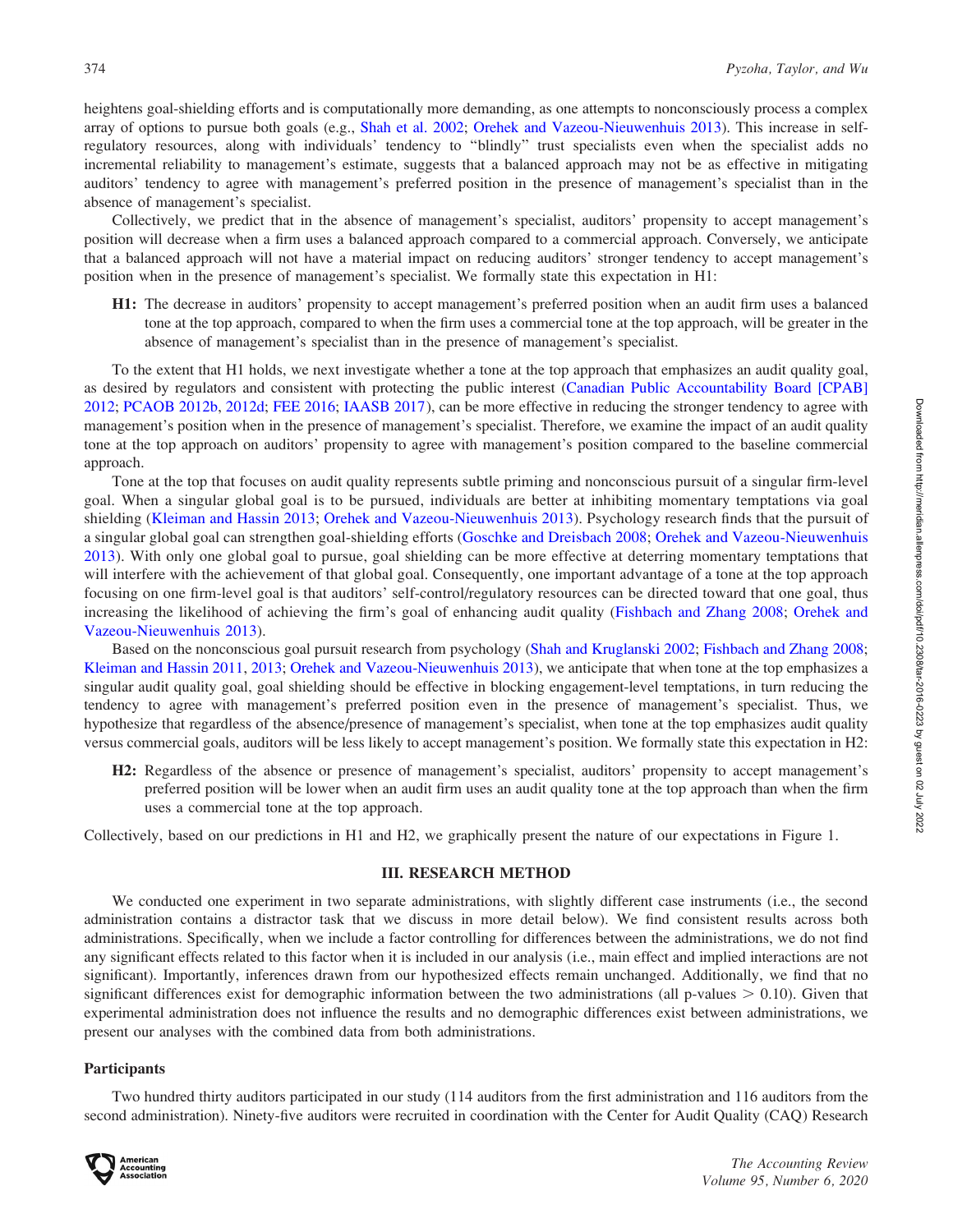

FIGURE 1

Figure 1 graphically presents our hypotheses. The dependent variable is RECOMMEND (likelihood of recommending to the engagement partner that goodwill is impaired: "0% = Definitely Not Recommend" and "100% = Absolutely Recommend), and the independent variables are TONE AT THE TOP (emphasis on commercial goals; balanced [emphasis on both commercial and audit quality goals]; and emphasis on audit quality goals), and MANAGEMENT'S SPECIALIST (absent or present).

We predict the following: (1) H1:  $C - A > D - B$ , and (2) H2:  $A \leq E$  and  $B \leq F$ .

Advisory Board and 135 auditors were recruited from professional contacts.<sup>11</sup> Table 1 summarizes the auditors' demographic information. The participant pool includes both Big 4 (53.0 percent) and non-Big 4 (47.0 percent) auditors at the following ranks: experienced associate (2.2 percent; see Panel A), senior associate (63.0 percent), manager (26.1 percent), senior manager (8.3 percent), and partner (0.4 percent). There are no significant differences among auditors' ranks on our dependent variables (both  $p > 0.10$ ).

Participants have an average of 5.1 years of audit experience, and 90.9 percent are CPAs. In Table 1, Panel B, participants rated their experience auditing FVM and goodwill using an 11-point scale (" $0 =$  Very Little Experience," " $5 =$  Moderate Experience," and " $10 =$ Significant Experience"). Means of 5.5 and 4.4, respectively, indicate that they had a moderate level of experience. Participants indicated that they have audited goodwill on an average of 4.1 engagements during their careers.<sup>12</sup> Participants have experience across a wide range of primary and secondary industries (see Panel A). The participants' experience is consistent with research investigating auditors' JDM related to complex estimates ([Griffith, Hammersley, Kadous,](#page-23-0) [and Young 2015b](#page-23-0); [Joe et al. 2017](#page-23-0)), and [Griffith et al. \(2015a\)](#page-23-0), who find that seniors and managers are most frequently tasked with evaluating assumptions related to complex estimates, including goodwill.



<sup>&</sup>lt;sup>11</sup> IRB approval to use human subjects was granted at our institutions. Participants were instructed to complete the study in one sitting; thus, we ensured that participants in our final sample completed the study in one sitting and also provided adequate effort (e.g., did not quickly click through the study). We compensated participants in the second administration with a \$20 Amazon gift card. They provided an email in a separate survey to maintain

anonymity.<br><sup>12</sup> No statistically significant differences exist (all p-values  $> 0.10$ ) across the conditions for the demographic variables, with the exception of: (1) years of auditing experience; (2) experience auditing fair value measurements (FVMs); and (3) experience auditing goodwill. We controlled for all demographic variables, including these three variables, in our analyses and find that none of the variables are statistically significant covariates ( $p > 0.10$ ) with the exception of firm size, which is marginally significant ( $F_{1, 223} = 3.267$ , p = 0.072, two-tailed). Inferences remain unchanged when these variables are included in our hypothesis tests; thus, we do not include them in our analyses.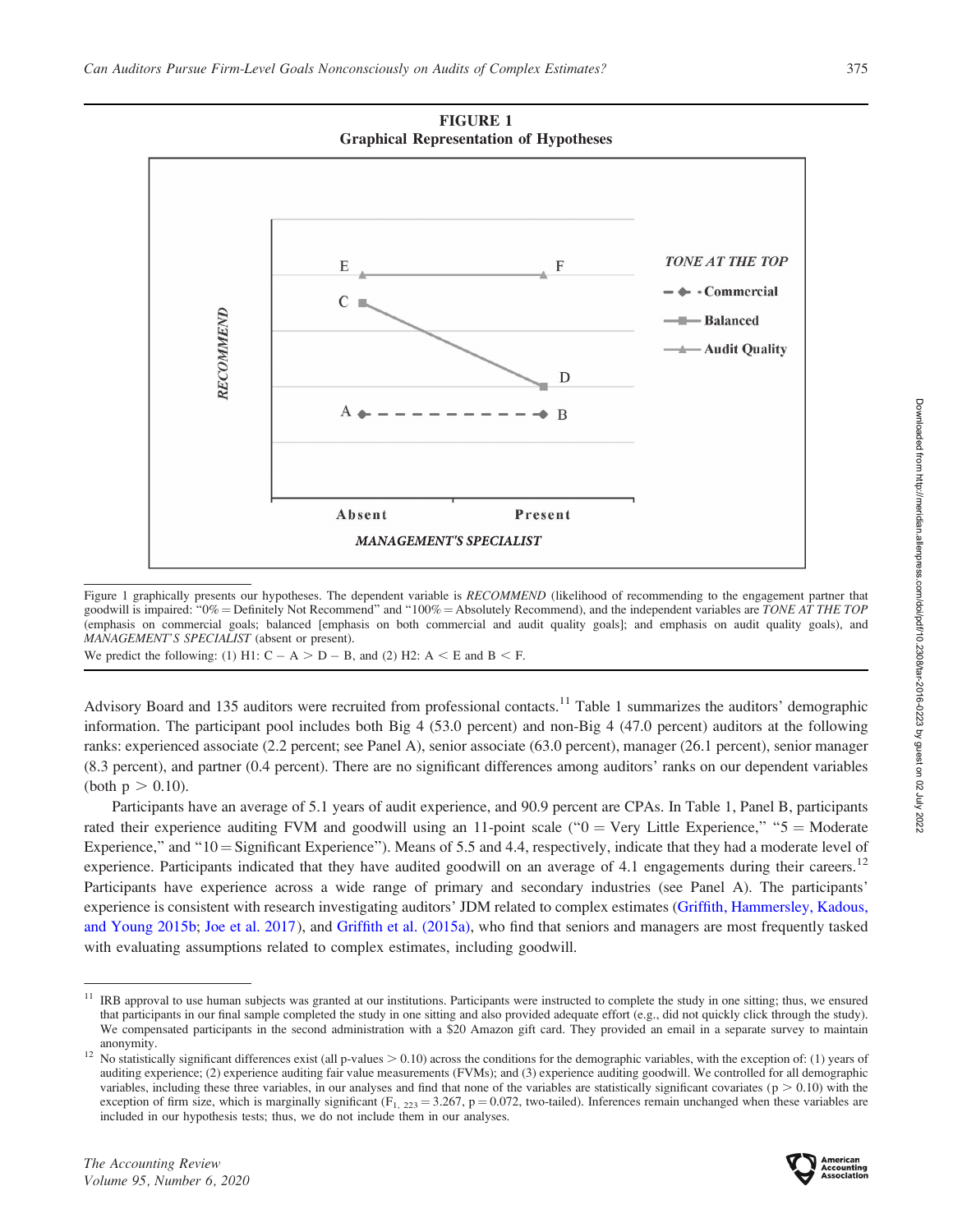# TABLE 1 **Demographics**

# Panel A: Frequencies  $(n = 230)$

|                                                     | <b>Frequency</b>         | <b>Percent</b> |
|-----------------------------------------------------|--------------------------|----------------|
| Auditor rank                                        |                          |                |
| Experienced associate                               | 5                        | 2.2            |
| Senior (in-charge)                                  | 145                      | 63.0           |
| Manager                                             | 60                       | 26.1           |
| Senior manager                                      | 19                       | 8.3            |
| Partner                                             | 1                        | 0.4            |
| Big 4 public accounting firm                        | 122.                     | 53.0           |
| Certified public accountant (CPA)                   | 209                      | 90.9           |
| Primary industry experience                         |                          |                |
| Banking and financial services                      | 42                       | 18.3           |
| Consumer products and retail                        | 32                       | 13.9           |
| Healthcare and pharmaceuticals                      | 12                       | 5.2            |
| Insurance                                           | $\overline{\mathcal{A}}$ | 1.7            |
| Manufacturing/industrial                            | 78                       | 33.9           |
| Non-profit and governmental                         | 13                       | 5.7            |
| Oil, gas, and utilities                             | 10                       | 4.4            |
| Real estate                                         | 21                       | 9.1            |
| Technology                                          | 18                       | 7.8            |
| Secondary industry experience                       |                          |                |
| Banking and financial services                      | 20                       | 8.7            |
| Consumer products and retail                        | 35                       | 15.2           |
| Employee benefit plans                              | 4                        | 1.7            |
| Healthcare and pharmaceuticals                      | 14                       | 6.1            |
| Insurance                                           | 4                        | 1.7            |
| Manufacturing/industrial                            | 41                       | 17.9           |
| Non-profit and governmental                         | 25                       | 10.9           |
| Oil, gas, and utilities                             | $\overline{4}$           | 1.7            |
| Real estate                                         | 6                        | 2.6            |
| Technology                                          | 16                       | 7.0            |
| NA-Participants do not have a<br>secondary industry | 61                       | 26.5           |

# Panel B: Means  $(n = 230)$

|                                                          | Mean | S.D. |
|----------------------------------------------------------|------|------|
| Years of auditing experience                             | 5.13 | 2.62 |
| Experience auditing fair value measurements <sup>a</sup> | 5.53 | 2.51 |
| Experience auditing goodwill <sup>a</sup>                | 4.41 | 2.81 |
| Number of engagements where they have                    | 4.10 | 5.55 |
| audited goodwill                                         |      |      |

<sup>a</sup> Participants responded using the following scale: " $0 = \text{Very Little Experience},$ " " $5 = \text{Modern}$  Experience," and " $10 = \text{Significant Experience}$ ."

### Materials and Procedure

Using an online instrument administered by Qualtrics, participants were instructed to complete the case study in one session. We used a between-subjects design and followed the ''separate experiments'' paradigm from psychology research [\(Chartrand and Bargh 1996](#page-22-0); [Bargh et al. 2001](#page-21-0); [Kleiman and Hassin 2011,](#page-24-0) [2013](#page-24-0)) to subtly prime firm-level goals in Stage 1, and then examine auditors' nonconscious goal pursuit based on the extent of engagement-level temptation (i.e., absence/presence of management's specialist) in Stage 2. Stage 1 primed tone at the top via a video presentation, and Stage 2 involved a separate

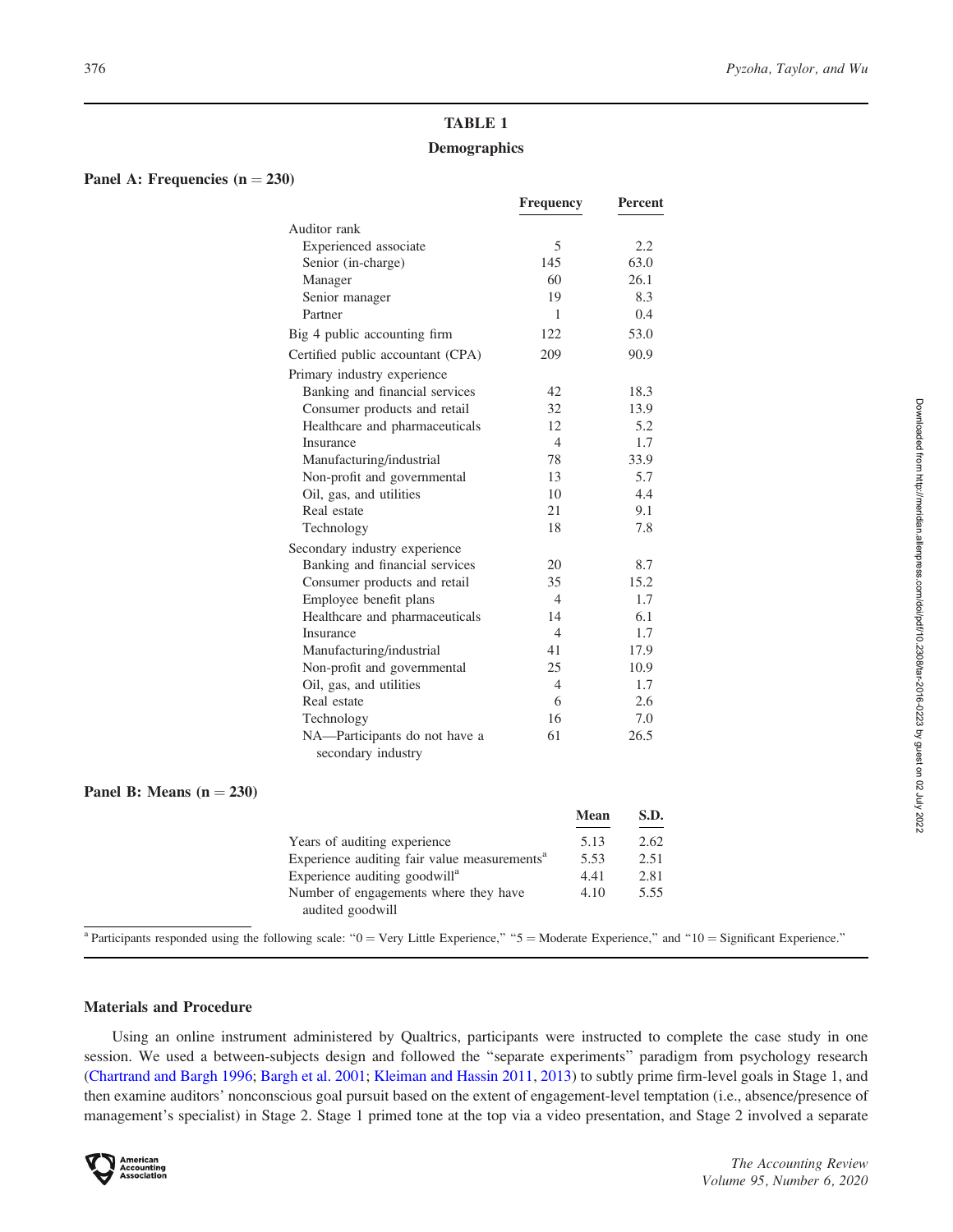task where participants performed year-end substantive testing (i.e., audited goodwill) for a publicly traded audit client. To enhance the external validity of our design and to examine a quality control mechanism that can be adapted and implemented in practice, the two stages are independent and separate, yet necessarily set in the audit context.<sup>13</sup>

In Stage 1, participants reviewed an email from the U.S. assurance practice leader asking them to watch a video presentation containing an update about several important firm initiatives for the upcoming year.<sup>14</sup> The video, which contained the tone at the top manipulation, automatically started on the next screen and continued until finished. To ensure that the manipulation was presented consistently across all experimental conditions, participants were unable to pause, restart, or bypass the video. We discuss the tone at the top manipulation in more detail below.

Next, in Stage 2, participants assumed the role of a senior (in-charge) for a large publicly traded corporation (Sequoia) in the luxury electronics industry. Participants were asked to complete the year-end substantive testing of goodwill, a material account for the current-year audit (i.e., it exceeds the 5 percent of pretax income materiality). In doing so, they were instructed to make their final audit conclusion regarding the reasonableness of the company's goodwill impairment analysis. Participants were provided with background information on Sequoia and its goodwill balance, as well as audit testing already completed by the audit team. The case also indicated that: (1) no control deficiencies were identified that rose to the level of a material weakness; (2) the discounted cash flow method was appropriate to estimate the value of the reporting unit; (3) the audit team recalculated, tied-out, and tested the completeness of the discounted cash flow model; and (4) in the management's specialist present condition, the audit team noted no issues with the specialist's professional qualifications. We discuss the management's specialist manipulation in detail below.

We use a goodwill scenario because this area has been cited numerous times in regulatory inspection reports suggesting that goodwill is a complex, challenging area for auditors,<sup>15</sup> and that auditors have overlooked biases in management's assumptions despite contradictory evidence (e.g., [PCAOB 2012c,](#page-24-0) [2012d](#page-24-0), [2016a\)](#page-25-0). Importantly, we employ a setting similar to previous research where auditors encounter common engagement-level incentives/pressures to agree with management's preferred position despite the presence of contradictory evidence (e.g., [Wilks 2002](#page-25-0); [Kadous et al. 2003](#page-23-0); [Griffith et al. 2015b](#page-23-0); [Koch and Salterio 2017](#page-24-0)). Consistent with prior literature (e.g., [Kadous et al. 2003;](#page-23-0) [Earley et al. 2008;](#page-22-0) [Koch and Salterio 2017](#page-24-0)), these pressures/incentives include: (1) Sequoia is an important audit client for the firm; (2) Sequoia concluded that goodwill is not impaired in the current year; (3) management has already informed the board of directors, including the audit committee, that it does not anticipate any significant issues as the audit is near completion; (4) no issues or disputes have arisen with Sequoia in the past three years, past audit differences have always been resolved, and their firm has always rendered unqualified financial statement and internal controls opinions; and (5) Sequoia and the audit team have tested goodwill annually for impairment and concluded each year that goodwill was not impaired.

Finally, participants were presented with the remaining 20 pieces of evidence that the audit team collected. The evidence consists of ten pieces of supporting evidence and ten pieces of contradictory evidence related to the reasonableness of goodwill across three categories: (1) economic and industry trends, (2) revenues, and (3) expenses (see Appendix A).<sup>16</sup> Participants were instructed to select the eight pieces of evidence that they considered most relevant when evaluating the remaining critical assumptions (i.e., estimated future revenues and expenses) used in the discounted cash flow model to derive the fair value estimate of the reporting unit. Participants were asked to assess the reasonableness of the analysis, rank the eight pieces of



<sup>&</sup>lt;sup>13</sup> In the second administration, we further decoupled the subtle priming in Stage 1 and the task in Stage 2 by including a distractor task and separate Qualtrics links for each stage. The distractor task is designed to clear short-term memory after Stage 1, simulate a time interval between the subtle priming in Stage 1 and the task in Stage 2, and provide some closure for Stage 1. Importantly, we designed the distractor task to provide no new information that could affect auditors' JDM in Stage 2. The distractor task includes one debriefing question that is unrelated to H1 and H2 (i.e., perceived length of the presentation) and four demographic questions. Demographics have often been employed in behavioral research as a distractor task to clear short-term memory and simulate time intervals [\(Bonner, Libby, and Nelson 1997;](#page-22-0) [Ricchiute 1999](#page-25-0); [Wilks 2002;](#page-25-0) [Borthick, Curtis, and](#page-22-0) [Sriram 2006](#page-22-0); [S. Tan and H. Tan 2008;](#page-25-0) [Dong, Lui, and Wong-On-Wing 2017](#page-22-0)). We also created separate links in Qualtrics for Stages 1 and 2. After Stage 1, we asked participants to click forward to be automatically redirected to the separate task in Stage 2. As discussed above and in footnote 18, these two design differences did not change the inferences from our results.<br>Audit firms use email alerts to communicate firm-level tone at the top goals to their audit personnel, including firm leadership's focus on audit

<sup>(</sup>[IFAC 2007](#page-23-0); [CAQ 2013](#page-22-0)). For example, PricewaterhouseCoopers [\(PwC 2012\)](#page-24-0) indicated that ''they continually emphasized the importance of quality in periodic emails.'' Similarly, per discussions with a Big 4 senior manager, firms also use internal emails to communicate operational performance and

objectives, such as growth, profitability, retention of clients, and engagement of new clients.<br><sup>15</sup> Participants' mean rating for the difficulty of the goodwill task was 6.73 (" $0 = Not$  at All Difficult" and "10 = Very Diff across conditions (p > 0.10). The mean (6.73) is significantly higher than the midpoint of the scale ( $t_{229} = 12.782$ , p < 0.001), suggesting that participants perceived the task as being difficult.

<sup>&</sup>lt;sup>16</sup> We pretested the evidence with one audit manager, four seniors, and four staff auditors from both Big 4 (88.9 percent) and non-Big 4 firms (11.1) percent). We asked whether each piece of evidence supported a potential impairment, did not support a potential impairment, or neither. They successfully selected the appropriate type of evidence 62.2 percent of the time and indicated neither 28.3 percent of the time. Based on the feedback, we modified the evidence that was not identified successfully to be more supporting or contradictory, respectively.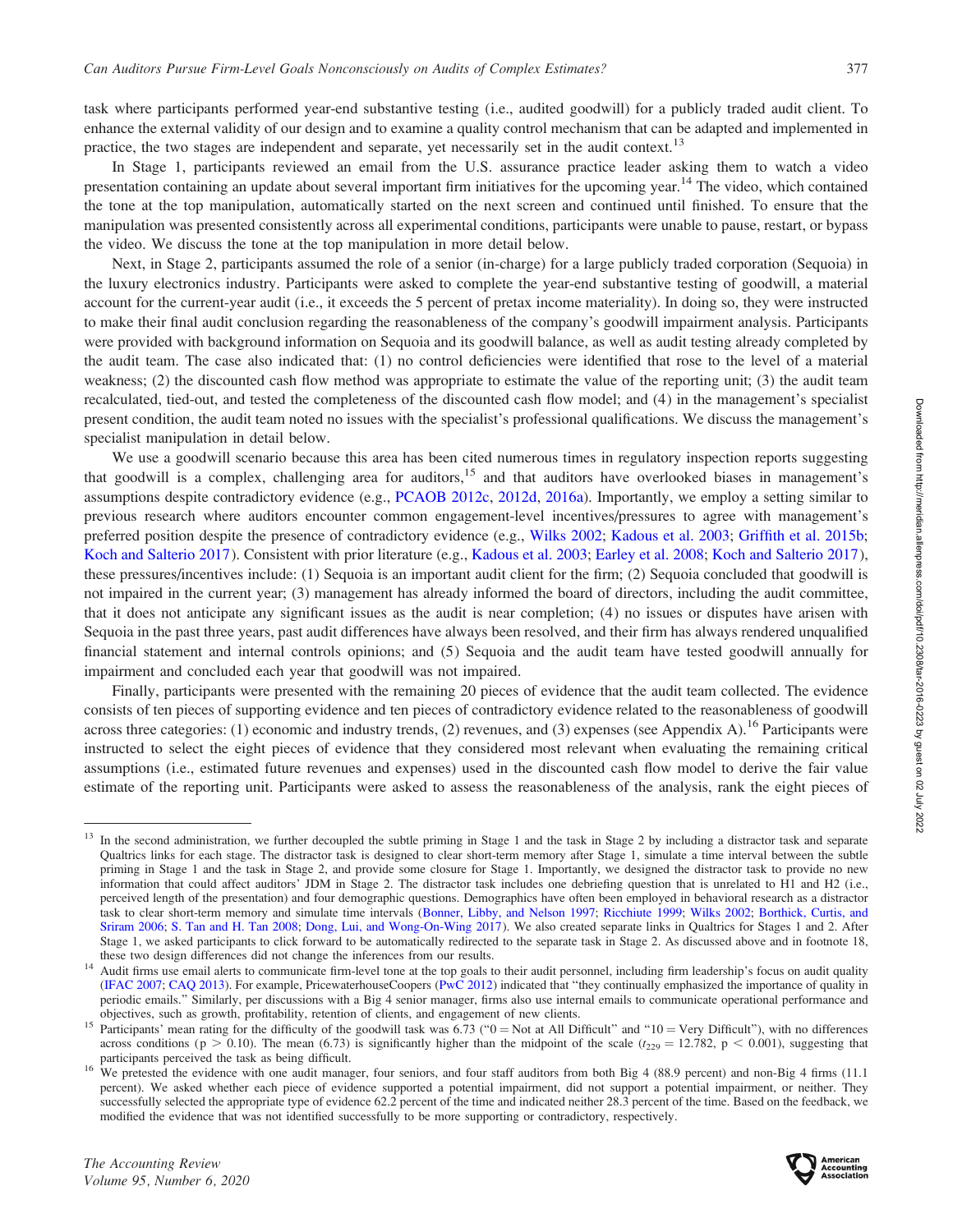FIGURE 2 Flowchart of Experimental Procedures



evidence that they previously selected by importance, and respond to manipulation check questions and a post-experiment questionnaire. Figure 2 depicts the sequential flow of the experimental procedures discussed above.

### Independent Variables

We manipulated tone at the top in Stage 1 at three levels: (1) emphasis of a singular commercial goal; (2) emphasis of a singular audit quality goal; or (3) a balanced approach (equal emphasis of the two conflicting goals). Consistent with the method used in psychology literature (e.g., [Kleiman and Hassin 2013](#page-24-0)), the video presentation presented one goal indicator at a time. Participants were shown only commercial goal indicators in the commercial condition, only audit quality goal indicators in the audit quality condition, or both commercial and audit quality goal indicators (in equal proportion) in the balanced condition (see Appendix B). Thus, the balanced approach, consistent with the manipulation of nonconscious goal conflicts in psychology literature [\(Kleiman and Hassin 2011,](#page-24-0) [2013\)](#page-24-0), is manipulated by simultaneously priming two sets of conflicting goals equally.<sup>17</sup> We adapted the commercial goals from PCAOB inspection findings and audit quality goals from the PCAOB's report on audit quality indicators [\(PCAOB 2012d](#page-24-0); [2013a](#page-24-0), [2015a\)](#page-24-0).<sup>18</sup>

We manipulated management's specialist in Stage 2 at two levels: (1) absent, or (2) present. Holding all else constant, we described in the absent condition that either ''Sequoia's management estimated the fair value measurement of the reporting unit and performed its annual goodwill impairment analysis,'' or in the present condition that ''Sequoia hired an independent 3rd

goal, audit quality goal, commercial goal, audit quality goal, and so forth).<br><sup>18</sup> We pretested the goal indicators with seven undergraduate auditing students, 11 Master's of Accountancy students, and eight recently gradua auditors from a private university. We asked whether each goal indicator related to audit quality, performance (i.e., commercial), or neither. Pretest participants successfully selected the appropriate type of goal indicator 92.3 percent of the time. This verified that the goal indicators were properly created.



<sup>&</sup>lt;sup>17</sup> We mixed the goals in the balanced approach such that participants did not see two commercial or audit quality goals consecutively (i.e., commercial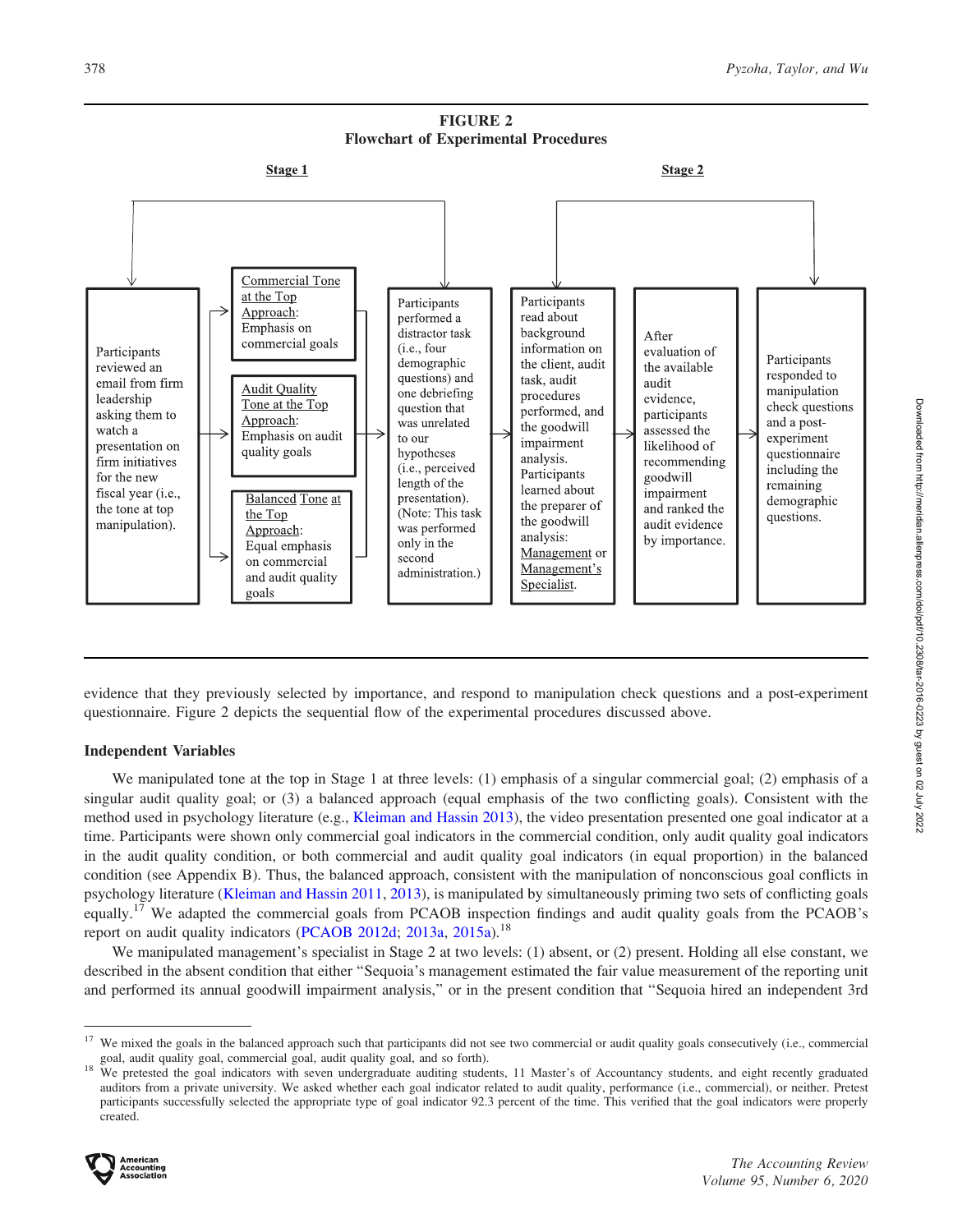party valuation specialist, Banyan Valuation Experts, to estimate the fair value measurement of the reporting unit and performed its annual goodwill impairment analysis.'' Importantly, we hold constant management's evidence across treatment conditions. Therefore, the presence of management's specialist in our setting should not incrementally increase auditors' perceived reliability of the client's goodwill analysis (and the risk that goodwill could be impaired) unless auditors infer that the underlying evidence is more diagnostic and reliable in the presence versus absence of management's specialist.

### Dependent Variable

To test H1 and H2, participants provide their final conclusion regarding their goodwill assessment. Specifically, the dependent variable is their assessment of the likelihood that they will recommend to the engagement partner that a goodwill impairment is required (" $0\%$  = Definitely Not Recommend" and " $100\%$  = Absolutely Recommend"). This reflects participants' tendency to accept management's position. We expect that auditors exhibiting greater directional engagement-level goal pursuit in favor of management's position will be less likely to recommend impairment. Consistent with the approach taken in prior research, the presence of contradictory evidence indicates an increased likelihood of impairment and greater potential for management bias/aggressiveness in the estimate (e.g., [Wilks 2002;](#page-25-0) [Griffith et al. 2015b](#page-23-0); [Koch and Salterio 2017](#page-24-0); [Backof,](#page-21-0) [Carpenter, and Thayer 2018\)](#page-21-0). Consequently, a higher likelihood of recommending impairment (i.e., less likely to accept management's position) represents a higher-quality audit judgment. That being said, as noted earlier, if reliance on the specialist occurs due to perceived higher reliability of the goodwill analysis, then, arguably, a higher likelihood of recommending impairment would not represent a higher-quality judgment. We perform supplemental analyses below to rule out this alternative possibility.

### IV. RESULTS

### Evidence of Nonconscious Goal Pursuit

Similar to the established questions used in the ''separate experiments'' paradigm from psychology on establishing nonconscious goal pursuit (e.g., [Kleiman and Hassin 2011,](#page-24-0) [2013\)](#page-24-0), we asked a series of five scale questions and one open-ended question to verify that the auditors were not consciously aware of the firm-level goals subtly primed in the tone at the top approach in Stage 1 when completing the subsequent audit task in Stage 2. We expect to find no significant differences for the five scale questions across the three tone at the top conditions, and that no participants will indicate in the open-ended question that they considered the tone at the top approach from Stage 1 when making their goodwill judgment in Stage 2.<sup>19</sup>

We asked two questions to assess conflict phenomenology (i.e., whether participants were consciously aware of any goal conflicts). We asked the extent to which they felt conflicted (" $0 = Not$  at All Conflicted" and " $10 = Very$  Conflicted") and the extent to which they would describe their state of mind as deliberating between different contradictory alternatives ( $0 = Not$  at All" and " $10 = To$  a Large Extent") when making judgments regarding the goodwill analysis. The overall means to each of the above questions were 3.64 and 4.84, respectively, with no differences across groups ( $p = 0.959$  and  $p = 0.719$ , respectively), thus providing evidence that there were no differences in conscious conflict among tone at the top conditions. Next, results related to the following three questions further rule out the possibility that participants pursued the firm-level goals primed in Stage 1 intentionally and consciously. Participants first rated whether they believed that the video presentation was relevant for making judgments about the goodwill analysis in Stage 2 (" $0 = Not$  at All" and " $10 = To$  a Large Extent"). The next two questions captured participants' ratings of the importance that the firm in the case performs well financially and performs highquality audit work, respectively (" $0 = Not$  at All Important" and " $10 = Very$  Important"). No significant differences exist across the conditions for the relevance of the video (overall mean of 2.92,  $p = 0.696$ ). In addition, no differences exist across conditions for the importance of performing well financially (overall mean of 5.36,  $p = 0.585$ ) and the importance of performing high-quality audit work (overall mean of 8.94,  $p = 0.365$ ).<sup>20,21</sup> Last, for the open-ended question, participants were





<sup>&</sup>lt;sup>19</sup> We only asked the open-ended question in the second administration. As no informational differences existed between the two administrations, we rely on the second administration data for the open-ended question analysis.<br><sup>20</sup> When we control for differences in the two administrations, we find strong theory-consistent evidence across the administrations that participant

exhibited nonconscious goal pursuit based on the awareness measures [\(Hassin et al. 2009](#page-23-0); [Kleiman and Hassin 2011,](#page-24-0) [2013](#page-24-0)).<br><sup>21</sup> We compared the overall means for the five awareness questions to the midpoint of each respectiv consciously conflicted, as the mean was significantly less than the midpoint ( $p < 0.001$ ). The mean for deliberating was not different than the midpoint  $(p = 0.357)$ , indicating moderate deliberation. We find that the mean for video relevance is significantly less than the midpoint  $(p < 0.001)$ , providing evidence that auditors did not consider the video to be relevant when completing Stage 2. Last, we find the mean for performing well financially is marginally greater than the midpoint ( $p = 0.086$ ), and the mean for performing high-quality audit work is significantly greater than the midpoint ( $p$  < 0.001), which is not surprising given the PCAOB's concerns related to auditors' overemphasis on commercial goals (e.g., [PCAOB 2012b](#page-24-0), [2012d,](#page-24-0) [2015c](#page-25-0), [2018a](#page-25-0)) and the PCAOB's continued focus on enhancing audit quality [\(PCAOB 2012d](#page-24-0), [2013a,](#page-24-0) [2015b](#page-25-0), [2018a](#page-25-0)), respectively.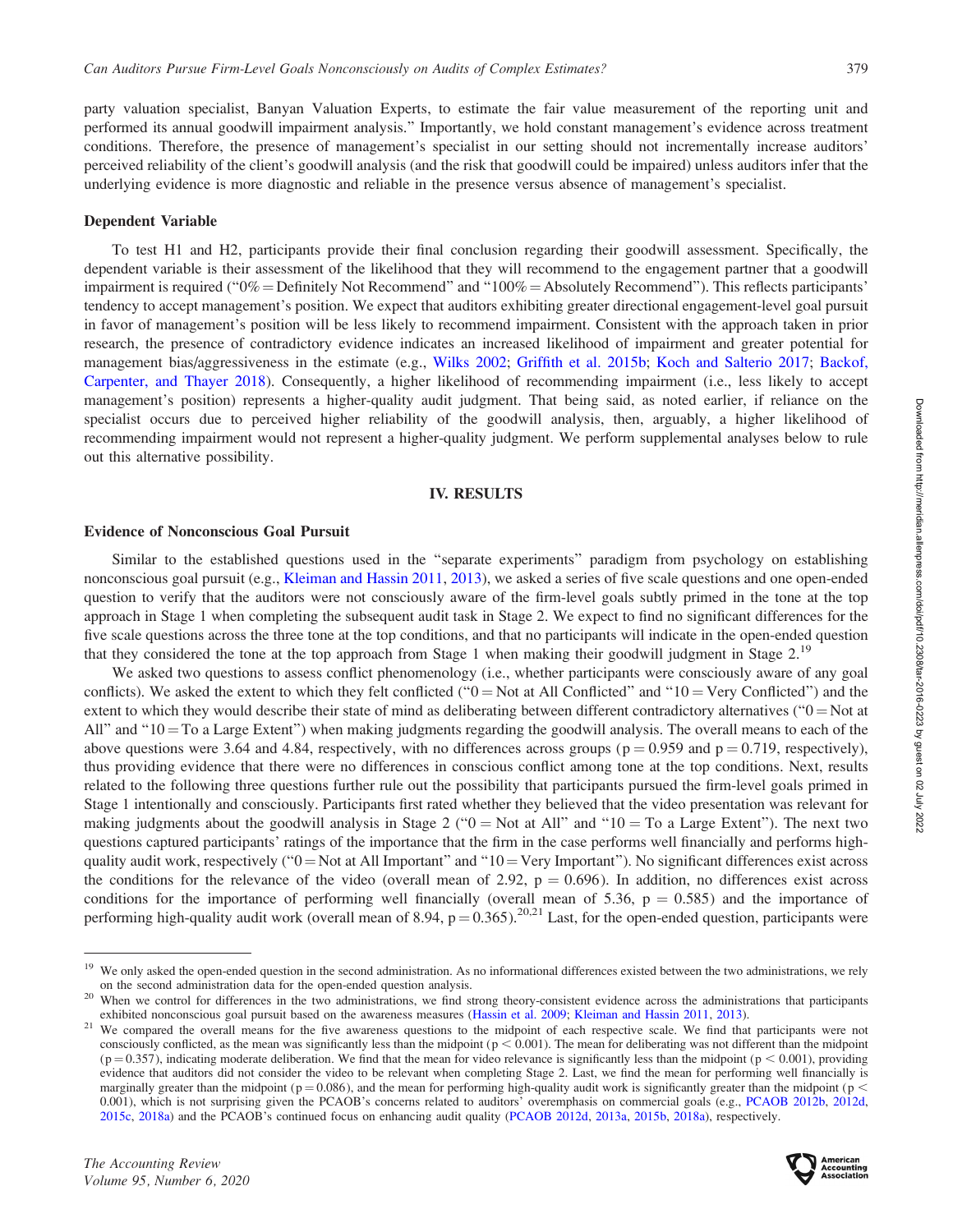asked to briefly list key factors that most influenced their judgments on the likelihood of impairment. We find that none of the participants listed an item related to the tone at the top video presented in Stage 1.

Collectively, the lack of significant differences across the three tone at the top conditions for the five nonconscious goal awareness questions and the fact that no participants listed any tone at the top-related items from Stage 1 in the open-ended question indicate that participants were not consciously aware of the tone at the top manipulation when subsequently performing an engagement-level task (i.e., auditing goodwill) and, further, that we successfully followed the ''separate experiments'' paradigm from the psychology literature [\(Kleiman and Hassin 2011](#page-24-0), [2013](#page-24-0)). Importantly, these results establish that firm-level goals can be subtly primed and activated nonconsciously via a firm's tone at the top to influence auditors' tendency to agree with management's position when performing a complex engagement-level task.

#### Manipulation Check for Management's Specialist

The preparer manipulation check question asked participants to indicate who prepared the goodwill impairment analysis for Sequoia (i.e., management or management's specialist). Participants correctly identified who prepared the impairment analysis 82.6 percent of the time. We include all of the participants in the final sample because in doing so we also take into account the possibility that some participants might not have been concerned with whether management's specialist is present or not (i.e., did not perceive it to be of relevance, and therefore did not care enough to commit it to memory). Further, the results and inferences drawn from our tests of H1 and H2 are not sensitive to inclusion or exclusion of participants who failed this check question.

### Tests of H1 and H2

To test H1 and H2, we examine the influence of tone at the top (*TONE AT THE TOP*) and whether management engages a specialist (MANAGEMENT'S SPECIALIST) on auditors' likelihood of recommending to the engagement partner that goodwill is impaired (RECOMMEND). Table 2, Panel A provides descriptive statistics for RECOMMEND by treatment conditions; Panel B provides the  $3 \times 2$  ANOVA results for completeness of presentation; and Panel C presents the tests of H1 and H2. Figure 3 graphically presents the results.

H1 predicts a TONE AT THE TOP  $\times$  MANAGEMENT'S SPECIALIST interaction such that the increase in RECOMMEND when a balanced approach (*Balanced*) is used compared to a commercial approach (*Commercial*) will be greater when management does not employ a specialist (*Absent*) than when management employs a specialist to prepare the estimate (Present). We perform a series of planned contrasts and pairwise comparisons to test H1. The H1 interaction prediction suggests that the effect of *Commercial* versus *Balanced* will be stronger when there is no specialist (i.e., lower engagementlevel temptation) compared to when there is a specialist (i.e., higher engagement-level temptation). As shown in Panel C of Table 2, the planned contrast of  $(Balanced/Absent - Commercial/Absent) > (Balanced/Present - Commercial/Present)$  is significant  $(F_{1, 224} = 4.342, p = 0.019,$  one-tailed). We next perform pairwise comparisons to further investigate H1 (see Panel D of Table 2). As anticipated, we find no significant difference between the MANAGEMENT'S SPECIALIST conditions in Commercial (Panel D, Comparison A:  $F_{1, 224} = 0.004$ , p = 0.953, two-tailed). In contrast, and consistent with H1, we find a significant difference between MANAGEMENT'S SPECIALIST conditions in Balanced (Panel D, Comparison B:  $F_{1, 224} =$ 9.479,  $p = 0.001$ , one-tailed). Further, we find that RECOMMEND is significantly higher in Balanced/Absent (42.70 percent) than in *Commercial/Absent* (29.17 percent) (Panel D, Comparison C:  $F_{1, 224} = 6.883$ , p = 0.005, one-tailed). Moreover, consistent with expectations, RECOMMEND is not significantly different between Commercial/Present (28.86 percent) and *Balanced/Present* (27.32 percent) (Panel D, Comparison D:  $F_{1, 224} = 0.092$ , p = 0.762, two-tailed). Collectively, the evidence supports H1 that the decrease in auditors' propensity to accept management's preferred position when a firm uses a balanced approach, compared to when the firm uses a commercial approach, will be greater in the absence versus presence of management's specialist.

H2 predicts that regardless of the preparer, auditors will be less likely to agree with management's estimate when an audit quality approach (Audit Quality) is used compared to a commercial approach. Overall, we find a main effect of TONE AT THE TOP such that RECOMMEND is higher with Audit Quality (47.16 percent) as compared to Commercial (29.01 percent) ( $F_{1, 224}$  $=$  24.519, p  $<$  0.001, one-tailed, untabulated). However, consistent with the simple main effects (SMEs) of interest implied by our H2 prediction, we perform two SME tests and a series of pairwise comparisons, as shown in Panel C of Table 2, to more directly test H2. For the first SME, when management does not employ a specialist, we find that RECOMMEND is significantly higher in the Audit Quality/Absent condition (50.00 percent) than in Commercial/Absent condition (29.17 percent) ( $F_{1, 224}$  =  $17.873$ ,  $p = 0.001$ , one-tailed). For the second SME, when management's specialist prepares the estimate, we find that RECOMMEND is significantly higher in the Audit Quality/Present condition (43.61 percent) than in Commercial/Present condition (28.86 percent) (F<sub>1, 224</sub> = 7.954, p = 0.003, one-tailed). Additionally, as presented above (Panel D, Comparison A), we find that the difference between the MANAGEMENT'S SPECIALIST conditions in Commercial is not significant ( $F_{1, 224}$  =

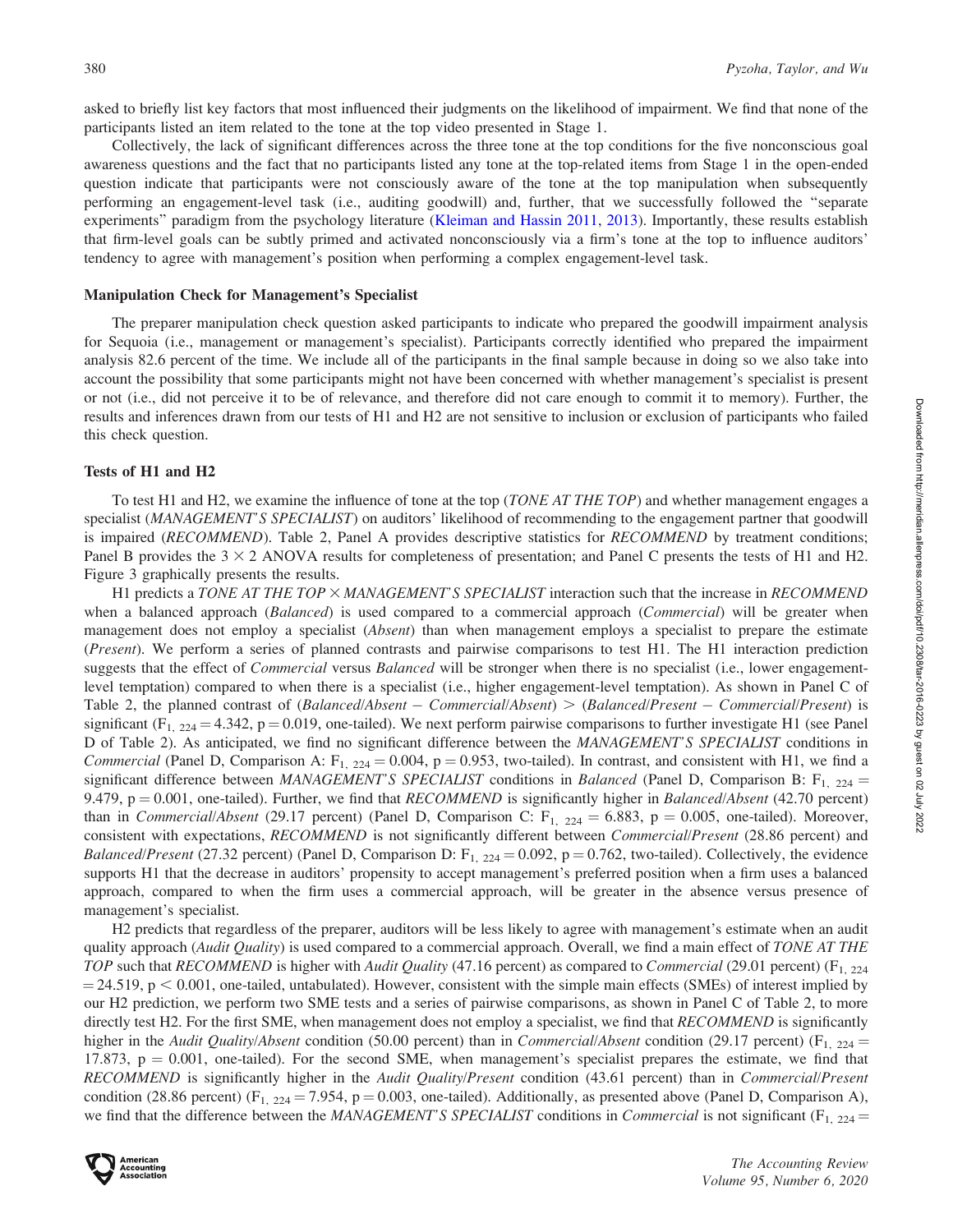# TABLE 2

# Results for Auditors' Likelihood of Recommending to the Engagement Partner that Goodwill Is Impaired

### Panel A: Means (Standard Deviations)

|                      | <b>Absent</b> | <b>Present</b> | <b>Totals</b> |
|----------------------|---------------|----------------|---------------|
| Commercial           | 29.17         | 28.86          | 29.01         |
|                      | (24.66)       | (20.40)        | (22.50)       |
|                      | $n = 36$      | $n = 35$       | $n = 71$      |
| <b>Balanced</b>      | 42.70         | 27.32          | 34.62         |
|                      | (21.17)       | (22.92)        | (23.28)       |
|                      | $n = 37$      | $n = 41$       | $n = 78$      |
| <b>Audit Quality</b> | 50.00         | 43.61          | 47.16         |
|                      | (22.76)       | (19.59)        | (21.52)       |
|                      | $n = 45$      | $n = 36$       | $n = 81$      |
| <b>Totals</b>        | 41.36         | 33.04          | 37.30         |
|                      | (24.28)       | (22.17)        | (23.60)       |
|                      | $n = 118$     | $n = 112$      | $n = 230$     |

### Panel B: Analysis of Variance with RECOMMEND

| <b>Variable</b>                                  | SS        | df |        | p-value <sup>a</sup> |
|--------------------------------------------------|-----------|----|--------|----------------------|
| TONE AT THE TOP <sup>b</sup>                     | 12.512.49 |    | 12.881 | 0.000                |
| MANAGEMENT'S SPECIALIST <sup>c</sup>             | 3.091.31  |    | 6.365  | 0.012                |
| TONE AT THE TOP $\times$ MANAGEMENT'S SPECIALIST | 2.151.40  |    | 2.215  | 0.112                |

# Panel C: Planned Contrasts

| <b>Comparisons</b>                                                                          |        | p-value <sup>b</sup> |  |
|---------------------------------------------------------------------------------------------|--------|----------------------|--|
| $H1: (Balanced/Absent - Commercial/Absent) > (Balanced/Present)$<br>$-$ Commercial/Present) | 4.342  | 0.019                |  |
| H2: Specialist Absent: <i>Commercial/Absent</i> $\lt$ <i>Audit Quality/Absent</i>           | 17.873 | 0.001                |  |
| H2: Specialist Present: <i>Commercial/Present</i> $\lt$ <i>Audit Quality/Present</i>        | 7.954  | 0.003                |  |

### Panel D: Pairwise Comparisons

| <b>Comparisons</b>                                   |       | p-value         |
|------------------------------------------------------|-------|-----------------|
| A. Commercial/Absent versus Commercial/Present       | 0.004 | 0.953           |
| $B.$ Balanced/Absent $>$ Balanced/Present            | 9.479 | $0.001^{\circ}$ |
| $C.$ Balanced/Absent $\geq$ Commercial/Absent        | 6.883 | $0.005^{\circ}$ |
| D. Commercial/Present versus Balanced/Present        | 0.092 | 0.762           |
| E. Audit Quality/Absent versus Audit Quality/Present | 1.681 | 0.196           |

<sup>a</sup> p-values are two-tailed.

<sup>b</sup> Given our directional predictions, reported p-values are one-tailed.

<sup>c</sup> Given our directional predictions, reported p-value is one-tailed.

Variable Definitions:

 $Absent = management's specialist is absent;$ 

 $Present = management's specialist is present;$ 

 $Commercial$  = emphasis on commercial goals in the firm's tone at the top;

 $Balanced$  = emphasis on both commercial and audit quality goals in the firm's tone at the top;

Audit Quality = emphasis on audit quality goals in the firm's tone at the top;

 $RECOMMEND = likelihood$  of recommending to the engagement partner that goodwill is impaired ("0% = Definitely Not Recommend" and "100% = Absolutely Recommend'');

TONE AT THE TOP = commercial, balanced, or audit quality; and

 $MANAGEMENT'S SPECIALIST = absent or present.$ 

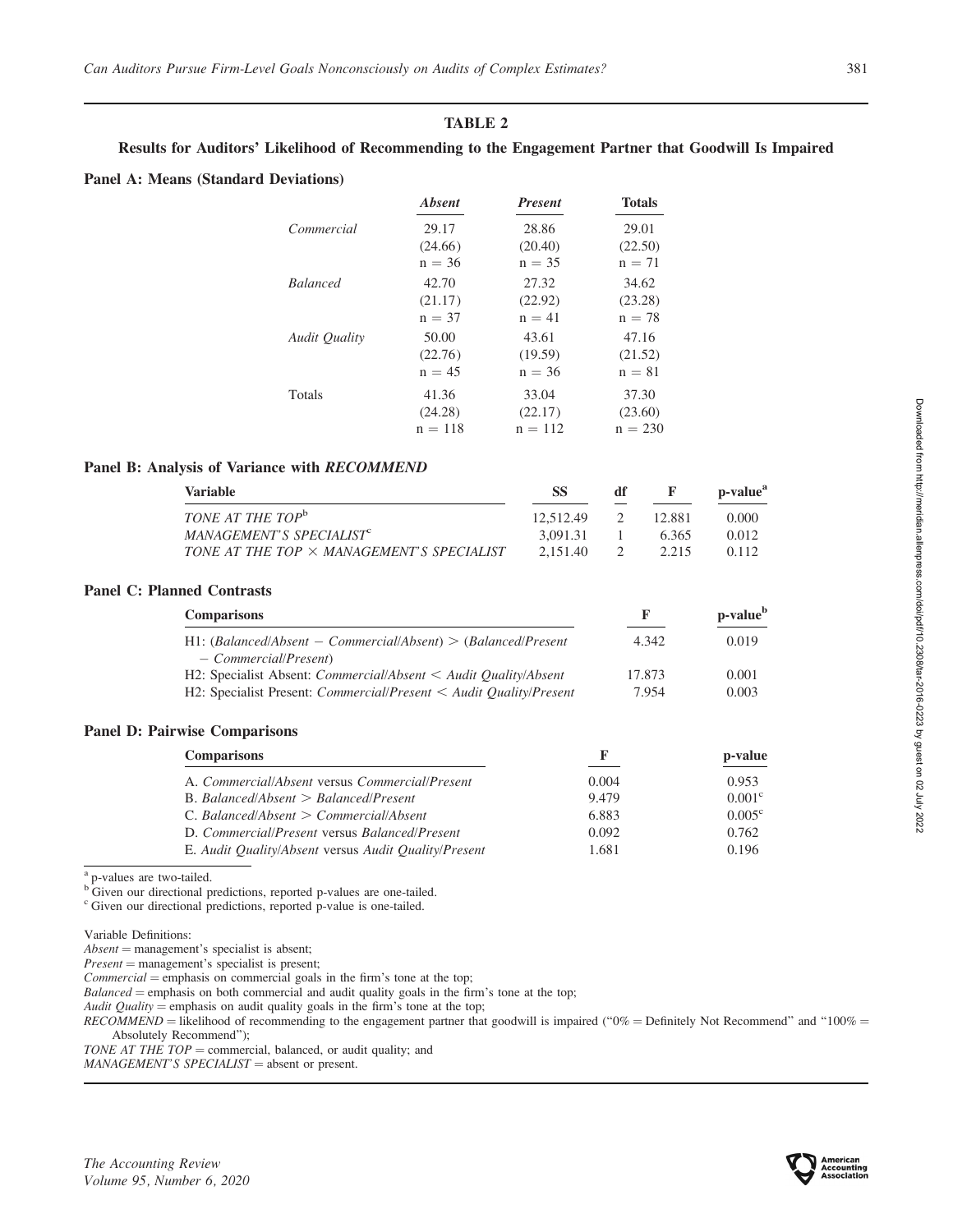FIGURE 3 Results for Auditors' Likelihood of Recommending an Impairment of Goodwill



Figure 3 graphically presents our results. The dependent variable is RECOMMEND (likelihood of recommending to the engagement partner that goodwill is impaired: " $0\%$  = Definitely Not Recommend" and "100% = Absolutely Recommend), and the independent variables are TONE AT THE TOP (emphasis on commercial goals; balanced [emphasis on both commercial and audit quality goals]; and emphasis on audit quality goals), and MANAGEMENT'S SPECIALIST (absent or present).

We predict the following: (1) H1:  $C - A > D - B$ , and (2) H2:  $A < E$  and  $B < F$ .

0.004,  $p = 0.953$ , two-tailed). Also consistent with expectations, the difference between the MANAGEMENT'S SPECIALIST conditions in Audit Quality is not significant (Panel D, Comparison E:  $F_{1, 224} = 1.681$ , p = 0.196, two-tailed). These comparisons further lend support to H2. Taken together, the evidence supports H2 that, regardless of the preparer, a tone at the top approach emphasizing audit quality (consistent with protecting the public's interest) can induce auditors to be more skeptical when auditing complex estimates compared to a commercial approach.<sup>22</sup>

H1 and H2 do not formally hypothesize whether Balanced or Audit Quality will lead to higher RECOMMEND and whether this effect on RECOMMEND will differ by MANAGEMENT'S SPECIALIST. However, we perform additional analyses to provide insight regarding the efficacy of *Balanced* versus *Audit Quality*. In untabulated pairwise comparisons, we first find a main effect of TONE AT THE TOP where Audit Quality is more effective than Balanced at increasing RECOMMEND (47.16 versus 34.62 percent;  $F_{1, 224} = 11.299$ , p = 0.001, two-tailed). Next, we find that RECOMMEND between Audit Quality and *Balanced* is not significantly different when MANAGEMENT'S SPECIALIST is absent (50.00 versus 42.70 percent;  $F_{1, 224} =$ 2.226,  $p = 0.137$ , two-tailed). In contrast, we find that RECOMMEND between Audit Quality and Balanced is significantly different when MANAGEMENT'S SPECIALIST is present (43.61 versus 27.32 percent;  $F_{1, 224} = 10.478$ , p = 0.001, two-tailed). Our additional analysis lends further support for H1 and H2. That is, a tone at the top approach focusing on audit quality can be effective in reducing auditors' tendency to agree with management's estimate when the evidence is prepared by management's specialist.

 $^{22}$  As discussed above, nonconscious goal literature finds that goals activated in Stage 1 can be contextually related or unrelated to the Stage 2 task (e.g., [Hassin et al. 2009;](#page-23-0) [Kleiman and Hassin 2011](#page-24-0), [2013](#page-24-0)). We perform a supplemental experiment to investigate priming goals in Stage 1 that were contextually unrelated to our audit setting in Stage 2 and find consistent results with our primary analysis (see the Online Appendix for more details; see Appendix C for the link to the downloadable file).

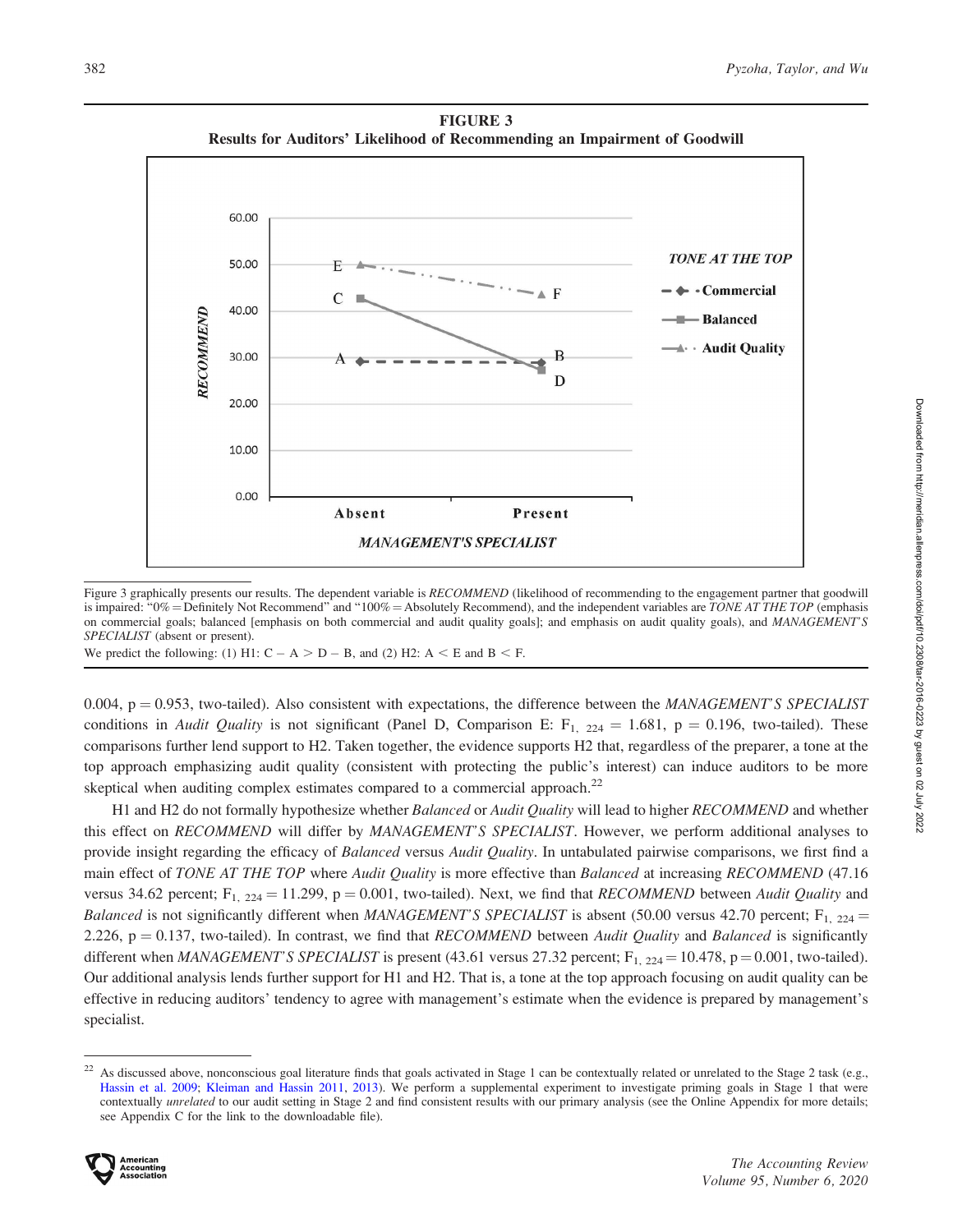We use RECOMMEND as the primary dependent variable in our analysis above since it better captures participants' final audit conclusion related to testing of goodwill impairment. However, to provide further support for our findings, we perform additional analyses using participants' assessed likelihood that goodwill should be impaired ( $0\%$  = Absolutely Not Impaired'') and "100% = Absolutely Impaired") (*LIKELIHOOD*), which is an assessment that participants made prior their final audit conclusion (i.e., RECOMMEND). We first find that responses for RECOMMEND and LIKELIHOOD are highly correlated ( $r =$ 0.83,  $p < 0.001$ ), but not perfect. Table 3, Panel A provides descriptive statistics for *LIKELIHOOD*, and Panels B and C present results using *LIKELIHOOD*. As shown in Panel C, we find that inferences from our tests for H1 ( $p = 0.057$ ) and H2 ( $p < 0.001$ ) and  $p = 0.059$ ) remain unchanged, providing further support for our predictions. Finally, findings for all pairwise comparisons remain unchanged except for Comparison E in Panel D, where we find a significant difference between Audit Quality/Present and Audit Quality/Absent ( $p = 0.035$ ). In summary, LIKELIHOOD results are by and large consistent with RECOMMEND.<sup>23</sup>

#### Supplemental Analysis of Auditors' Evidence Selection

As previously noted, one main challenge that auditors encounter when evaluating management's estimates is the tendency to accept management's position despite the presence of contradictory evidence [\(PCAOB 2012b](#page-24-0), [2012c](#page-24-0), [2012d](#page-24-0); [Griffith et al.](#page-23-0) [2015b\)](#page-23-0). As a result, both regulators and firms have emphasized the consideration and documentation of contradictory evidence (e.g., [Ranzilla, Chevalier, Herrmann, Glover, and Prawitt 2011](#page-25-0); [PCAOB 2012b](#page-24-0), [2017a](#page-25-0), [2017b;](#page-25-0) [IAASB 2018](#page-23-0)). To further explore auditors' selection and documentation of supporting and contradictory evidence, we perform a supplemental analysis of participants' selection and ranking of the evidence that they considered to be most important when making their judgment. Specifically, we analyze auditors' NET EVIDENCE (i.e., number of contradictory less number of supporting evidence selected) to investigate whether TONE AT THE TOP influences auditors' evidence selection and, in turn, whether NET EVIDENCE mediates the relationship between TONE AT THE TOP and RECOMMEND.<sup>24</sup>

We find results consistent with [Kleiman and Hassin's \(2013\)](#page-24-0) theory when a Balanced approach is used, i.e., NET EVIDENCE in Balanced (0.41) is not significantly different from zero  $(t_{77} = 1.321, p = 0.190,$  two-tailed, untabulated). The priming of two conflicting goals appears to enhance auditors' consideration of both supporting and contradictory evidence. In contrast, we find that NET EVIDENCE in Commercial and in Audit Quality is significantly greater than zero (mean = 0.76,  $t_{71}$  = 2.345,  $p = 0.022$ , two-tailed, and mean = 1.19,  $t_{81} = 4.257$ ,  $p < 0.001$ , two-tailed, respectively). Further, we find that there is no difference in NET EVIDENCE between the Commercial and Audit Quality conditions  $(t_{150} = 0.993, p = 0.322,$  two-tailed). This finding is worth noting in that although NET EVIDENCE does not differ between the Commercial and Audit Quality approaches, we find in H2 that auditors' final audit conclusions differ significantly between these two tone at the top approaches. Given these results, it is not surprising that we find that NET EVIDENCE does not mediate the effects of TONE AT THE TOP on RECOMMEND.<sup>25</sup>

Prior psychology research provides additional insight that may explain, at least in part, why we did not find a mediating effect of NET EVIDENCE on the relationship between TONE AT THE TOP and RECOMMEND. For example, [Ditto and Lopez \(1992\)](#page-22-0) suggest that individuals may be more likely to scrutinize and document evidence that runs contrary to their conclusion and, therefore, readily accept and not document evidence that supports their preferred conclusion. Arguably, in this current regulatory inspection environment, auditors are even more motivated to scrutinize evidence that counters management's preferred conclusions, as well as document such consideration in workpapers (e.g., [Ranzilla et al. 2011](#page-25-0); [PCAOB 2012b,](#page-24-0) [2012c](#page-24-0), [2012d](#page-24-0)). [Ditto and Lopez \(1992\)](#page-22-0) further acknowledge that although an individual may be motivated to scrutinize contradictory evidence and acknowledge its validity, he or she may still engage in information processing that reduces the importance or relevance of such evidence when arriving at a final judgment. Together, this research suggests that scrutiny and documentation of contradictory evidence may not perfectly align with how such evidence is eventually processed and incorporated into one's judgments.

#### Sensitivity Analyses

As discussed earlier, our theoretical predictions are not without tension as they relate to the diagnostic value or enhancement of reliability of client evidence in the presence of management's specialist. Thus, between the two levels of

 $^{23}$  Inferences for H1 and H2 remain unchanged when we control for *LIKELIHOOD* in our primary analysis, or if we combine *RECOMMEND* and

LIKELIHOOD. <sup>24</sup> Prior research that suggests that only a few salient items influence auditors' JDM and that they select evidence sequentially, starting with the most probative and diagnostic ([Kida 1984](#page-24-0); [Knechel and Messier 1990;](#page-24-0) [Weil, Frank, Hughes, and Wagner 2007](#page-25-0); [Ricchiute 2010\)](#page-25-0). We find results consistent with this prior research, such that NET EVIDENCE for the four highest-ranked pieces of evidence is significantly correlated with RECOMMEND ( $p$  < 0.001), whereas NET EVIDENCE for items ranked from 5 to 8 are not significantly correlated to RECOMMEND ( $p = 0.299$ ). Thus, we limit our analysis of NET EVIDENCE to the four highest-ranked pieces of evidence because the last four pieces of evidence selected are not associated with

auditors' judgments.<br><sup>25</sup> We do find that NET EVIDENCE is significant ( $p < 0.001$ ) when we control for it in our analyses; however, results for H1 and H2 remain unchanged.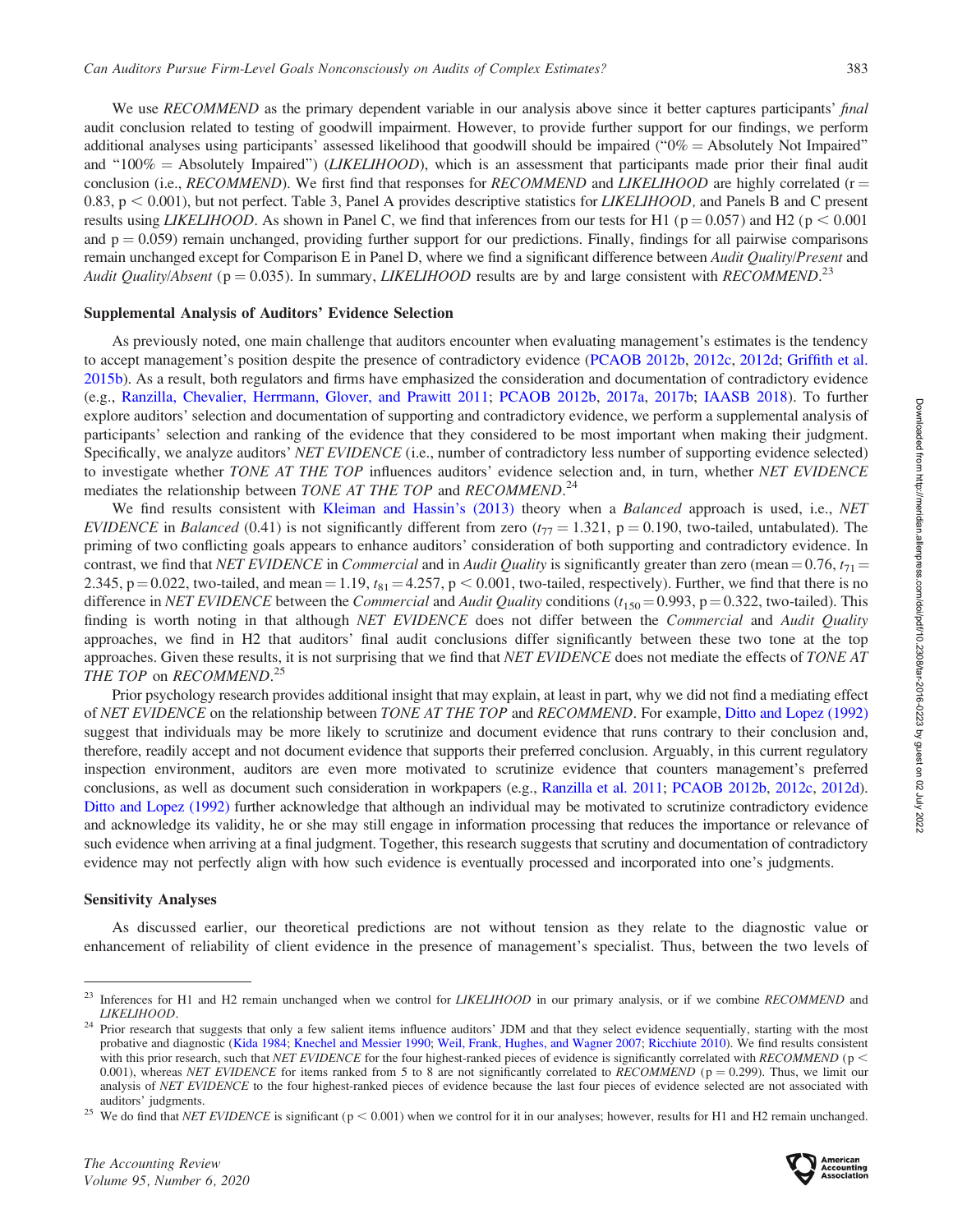# TABLE 3

### Results for Auditors' Likelihood that Goodwill Should be Impaired

### Panel A: Means (Standard Deviations)

|                      | <b>Absent</b> | <b>Present</b> | <b>Totals</b> |
|----------------------|---------------|----------------|---------------|
| Commercial           | 33.33         | 34.00          | 33.66         |
|                      | (21.65)       | (19.73)        | (20.58)       |
|                      | $n = 36$      | $n = 35$       | $n = 71$      |
| <b>Balanced</b>      | 43.51         | 33.41          | 38.21         |
|                      | (19.47)       | (23.83)        | (22.32)       |
|                      | $n = 37$      | $n = 41$       | $n = 78$      |
| <b>Audit Quality</b> | 51.78         | 41.94          | 47.41         |
|                      | (20.03)       | (18.64)        | (19.92)       |
|                      | $n = 45$      | $n = 36$       | $n = 81$      |
| <b>Totals</b>        | 43.56         | 36.34          | 40.04         |
|                      | (21.58)       | (21.18)        | (21.65)       |
|                      | $n = 118$     | $n = 112$      | $n = 230$     |
|                      |               |                |               |

### Panel B: Analysis of Variance with LIKELIHOOD

| <b>Variable</b>                |                        |  | SS df F p-value <sup>a</sup> |  |
|--------------------------------|------------------------|--|------------------------------|--|
| TONE AT THE TOP                | 6,795.06 2 7.942 0.000 |  |                              |  |
| <i>MANAGEMENT'S SPECIALIST</i> | 2.352.60 1 5.499 0.020 |  |                              |  |
| TONE AT THE TOP X              | 2.384.03 2 1.618 0.201 |  |                              |  |
| <b>MANAGEMENT'S SPECIALIST</b> |                        |  |                              |  |

### Panel C: Planned Contrasts

| <b>Comparisons</b>                                                               |        | p-value <sup>b</sup> |  |
|----------------------------------------------------------------------------------|--------|----------------------|--|
| $H1: (Balanced/Absent - Commercial/Absent) > (Balanced/Present -$                | 2.514  | 0.057                |  |
| Commercial/Present)                                                              |        |                      |  |
| H2: Specialist Absent: <i>Commercial/Absent</i> < <i>Audit Quality/Absent</i>    | 15.905 | 0.001                |  |
| H2: Specialist Present: <i>Commercial/Present</i> < <i>Audit Quality/Present</i> | 2.618  | 0.059                |  |

### Panel D: Pairwise Comparisons

| <b>Comparisons</b>                                   |       | p-value            |
|------------------------------------------------------|-------|--------------------|
| A. Commercial/Absent versus Commercial/Present       | 0.018 | 0.892              |
| $B.$ Balanced/Absent $>$ Balanced/Present            | 4.637 | $0.016^{\circ}$    |
| $C.$ Balanced/Absent $\geq$ Commercial/Absent        | 4.420 | 0.019 <sup>c</sup> |
| D. Commercial/Present versus Balanced/Present        | 0.015 | 0.902              |
| E. Audit Quality/Absent versus Audit Quality/Present | 4.521 | 0.035              |

<sup>a</sup> p-values are two-tailed.

<sup>b</sup> Given our directional predictions, reported p-values are one-tailed.

<sup>c</sup> Given our directional predictions, reported p-value is one-tailed.

Variable Definitions:

 $Absent = management's specialist is absent;$ 

 $Present = management's specialist is present;$ 

 $Commercial$  = emphasis on commercial goals in the firm's tone at the top;

 $Balanced$  = emphasis on both commercial and audit quality goals in the firm's tone at the top;

Audit Quality = emphasis on audit quality goals in the firm's tone at the top;

 $RECOMMEND = likelihood$  of recommending to the engagement partner that goodwill is impaired ("0% = definitely Not Recommend" and "100% = Absolutely Recommend'');

TONE AT THE TOP = commercial, balanced, or audit quality; and

 $MANAGEMENT'S SPECIALIST = absent or present.$ 

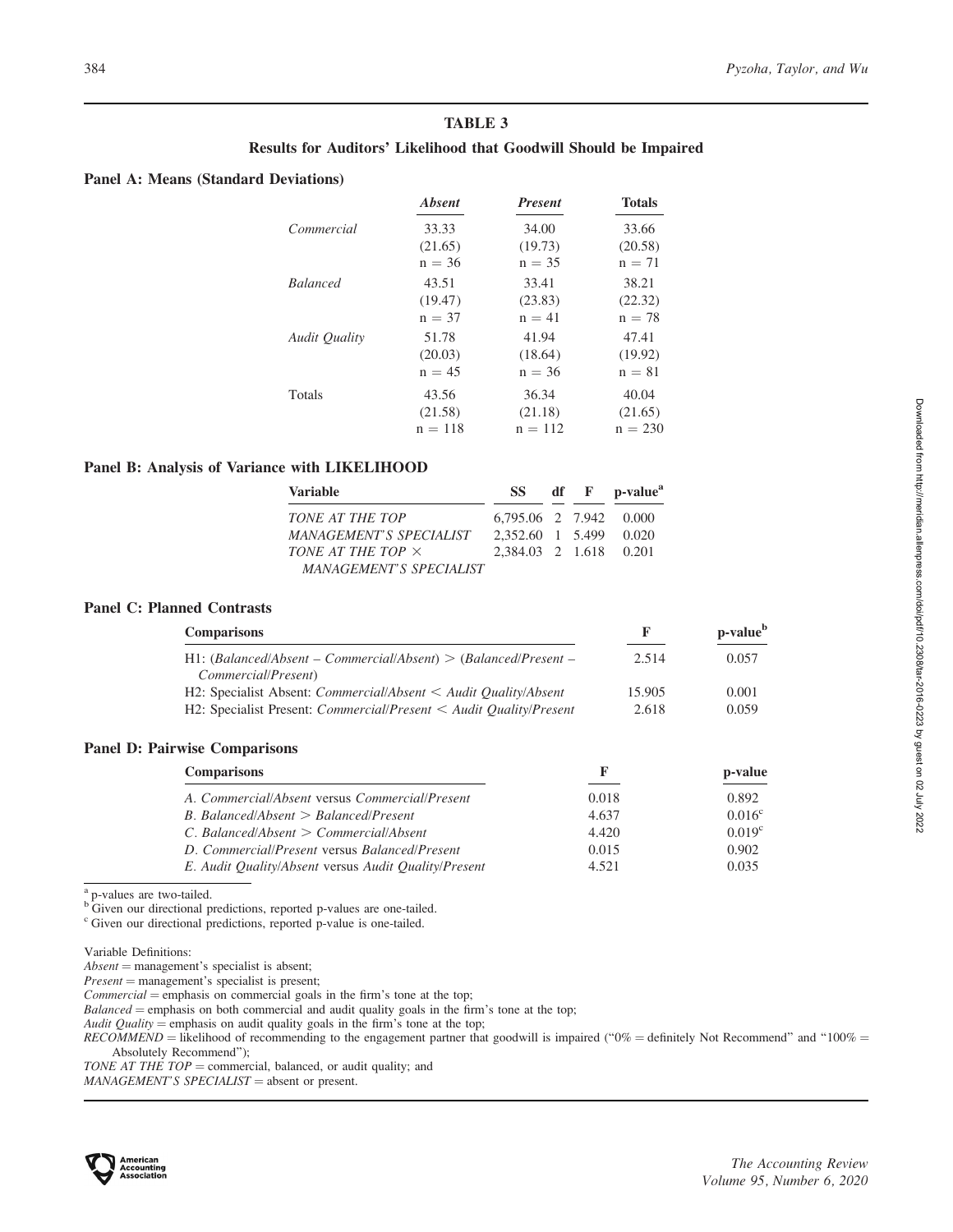MANAGEMENT'S SPECIALIST, we perform multiple analyses to verify that reliability of management's estimate (and management competence and integrity) is held constant in our experiment and to lend support for the theoretical premise of the current study. For the following three post-experimental questions: auditors' perceived reliability of the company's goodwill analysis ( $"0$  = Extremely Unreliable" and  $"10$  = Extremely Reliable") (overall mean of 5.38), perceived competence of management ( $"0 =$  Extremely Low Competence" and  $"10 =$  Extremely High Competence") (overall mean of 6.28), and perceived integrity of management (" $0 =$  Extremely Low Integrity" and " $10 =$  Extremely High Integrity") (overall mean of  $6.25$ ,<sup>26</sup> we find no significant differences between the absence versus presence of a specialist within our H1 and H2 analyses (all  $p > 0.10$ ). We also find that inferences remain unchanged when we control for each factor in our analyses. These results indicate that auditors evaluated the company's goodwill analysis as equally reliable, and management has no perceived differences in integrity and competence between MANAGEMENT'S SPECIALIST conditions. Collectively, these results, along with our theory-consistent main findings, provide evidence that auditors encounter greater engagement-level temptation to agree with management's estimate in the presence of a specialist despite the specialist adding no incremental reliability (or competence and integrity) to the estimate.

We also explore whether the absence versus presence of management's specialist influences auditors' evidence selection. Recall that participants were presented with 20 pieces of evidence and, consistent with our NET EVIDENCE analysis above, we focus on the top four pieces of evidence selected. First, we find that NET EVIDENCE does not differ based on MANAGEMENT'S SPECIALIST ( $p = 0.760$ ). Second, as shown in Table 4, we test whether MANAGEMENT'S SPECIALIST influences how often each piece of evidence is selected within the top four pieces of evidence and its average ranking therein. We find that the frequency of selection for only two of the 20 evidence items is significantly influenced by MANAGEMENT'S SPECIALIST ( $p < 0.05$ ). Last, we find that only one out of the 20 evidence items' importance ranking in the top four is significantly influenced by *MANAGEMENT'S SPECIALIST* ( $p < 0.05$ ). Based on the number of statistical comparisons being made, one would expect some differences by pure chance, so it is not surprising that we find a small number of differences in this analysis. Collectively, these findings are expected in light of our above analyses that show that auditors' perceptions of reliability, competence, and integrity provide theory-consistent evidence that auditors are more prone to agree with management's preferred position despite management's specialist adding no incremental reliability. Consequently, as anticipated, we do not find any noteworthy patterns to suggest that MANAGEMENT'S SPECIALIST influences auditors' views regarding the relevance/importance of evidence.

We also perform a series of additional analyses to rule out alternative explanations for our observed results. First, we find that auditors' assessed likelihood of engaging the audit firm's in-house valuation specialist to assist with auditing goodwill (''0 = Not Likely'' and "10 = Very Likely") does not differ between Absent (7.38) and Present (7.57) (p  $> 0.54$ ). This suggests that the presence of management's specialist does not alter auditors' likelihood of engaging the firm's specialist; thus, this variable does not drive our results. A potential explanation for this lack of difference is that auditors usually do not have much discretion on whether they use in-house specialists when auditing complex estimates. That is, prior research finds that firm policies often dictate whether auditors are required to engage an in-house specialist ([Cannon and Bedard 2017](#page-22-0); [Glover, Taylor, and Wu](#page-23-0) [2017](#page-23-0)).

Next, by design, participants in Balanced were exposed to more goal indicators than participants in both Commercial and Audit Quality. To rule out the possibility that our results are driven by differences in the perceived length of the presentation<sup>27</sup> or perceived quantity of goals presented (i.e., firm initiatives), we asked participants to rate their perceptions for the length of the presentation (" $0 = \text{Very Short},$ " " $5 = \text{About Right},$ " and " $10 = \text{Very Long}$ ") and number of initiatives presented (" $0 = \text{Very Short},$ " Few," " $5 =$  About Right," and "10 = Very Many"). Participants perceived the length in Balanced (5.33) to be longer than Commercial (4.00) and Audit Quality (4.05) (both  $p < 0.01$ ). Similarly, we find that participants perceived the number of initiatives in Balanced (6.27) to be greater than *Commercial* (5.11) and *Audit Quality* (5.26) (both  $p < 0.01$ ). We controlled for perceived length and number of goals and find that inferences drawn from our tests of H1 and H2 remain unchanged. Importantly, we rule out the alternative explanations that RECOMMEND was driven by differences in the perceived length of the presentation or number of goals.

Last, we test whether our results are driven by the order in which the evidence categories were presented or the order in which the goal indicators were presented. We randomly assigned which order the evidence categories were presented across the experimental conditions. We find no significant differences based on the order in which the evidence categories were presented on the dependent measures (both  $p > 0.62$ ). Further, we randomly assigned across *Balanced* whether the presentation began with a commercial or audit quality goal. We find no differences based on which type of goal was presented first on the



 $^{26}$  The latter two questions were only asked in the second administration. As there are no informational differences between the two administrations, we rely on the second administration data to rule out this alternati

 $27$  The presentations displayed each goal for ten seconds before automatically proceeding to the next indicator.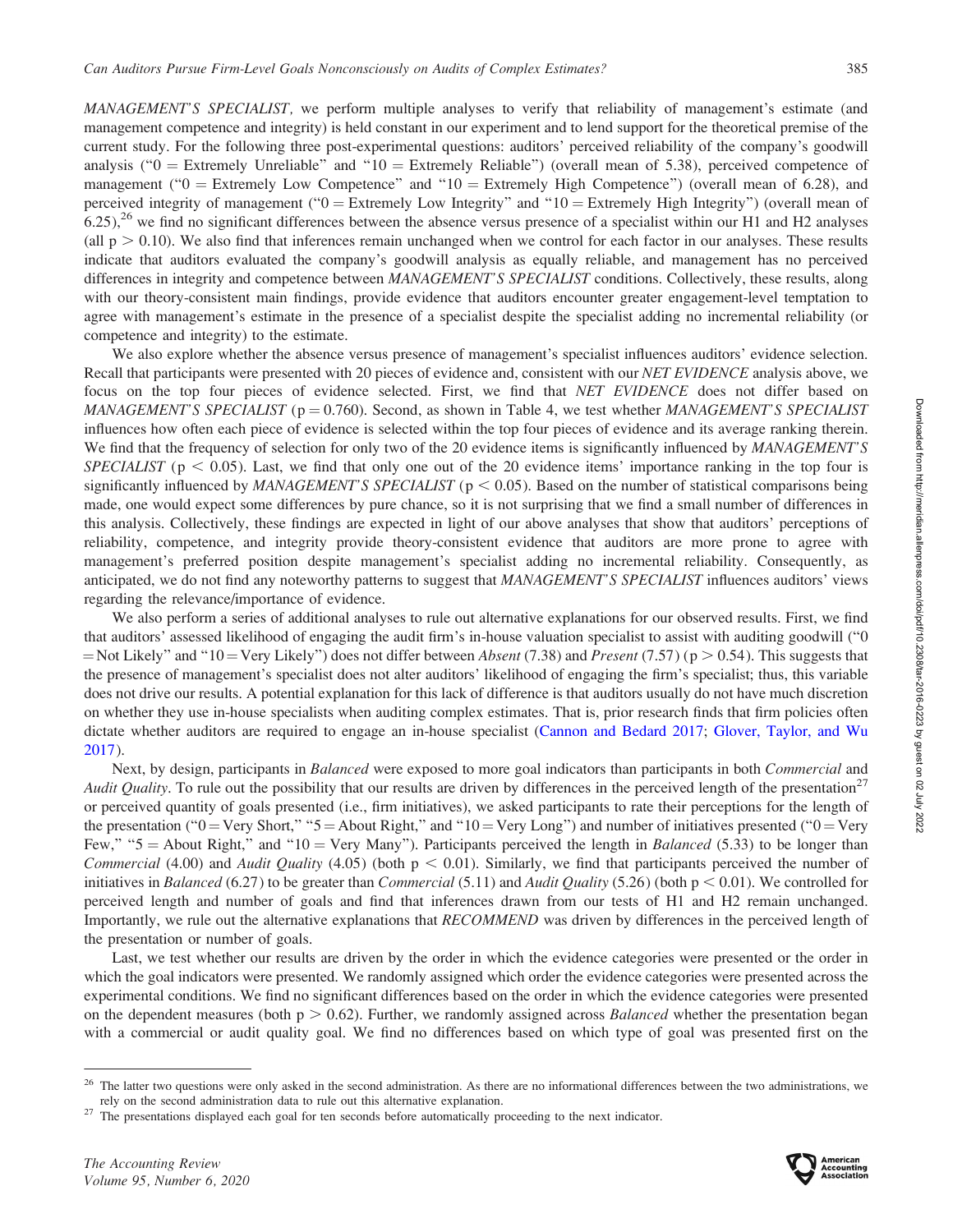(0.94) (0.99)

# TABLE 4

# Evidence Analysis Based on Preparer Top Four Pieces of Evidence Selected by Participants

### Panel A: Economic and Industry Trends Evidence

|                                                                                                         | <b>Frequency of Selection</b><br>in Top 4 $(\%)^a$ |                                          |                           | Means (Std. Dev.) for Average<br>Importance Ranking in Top 4 <sup>b</sup> |                            |                           |
|---------------------------------------------------------------------------------------------------------|----------------------------------------------------|------------------------------------------|---------------------------|---------------------------------------------------------------------------|----------------------------|---------------------------|
|                                                                                                         |                                                    | Absent <sup>c</sup> Present <sup>d</sup> | Comparison<br>$(p-value)$ | <i>Absent</i> <sup>c</sup>                                                | <b>Present<sup>a</sup></b> | Comparison<br>$(p-value)$ |
| • The economic outlook is somewhat positive as the economy<br>begins to rebound from a recent downturn. | 26.3                                               | 25.0                                     | 0.825                     | 2.31<br>(1.38)                                                            | 2.18<br>(1.17)             | 0.813                     |
| • In the past few years, the industry has experienced a gradual<br>decline in consumer demands.         | 53.4                                               | 50.0                                     | 0.607                     | 2.35<br>(1.05)                                                            | 2.94<br>(1.06)             | $0.034*$                  |
| • Competition from foreign imports has risen in recent years.                                           | 25.4                                               | 31.3                                     | 0.327                     | 2.95<br>(0.91)                                                            | 3.09<br>(0.70)             | 0.656                     |
| • The products sold by Sequoia are competitive with its top<br>industry rivals.                         | 16.9                                               | 10.7                                     | 0.175                     | 3.00<br>(1.41)                                                            | 3.33<br>(0.82)             | 0.680                     |
| • The luxury electronics segment's market share has declined in<br>recent years.                        | 35.6                                               | 42.9                                     | 0.260                     | 2.95<br>(0.74)                                                            | 2.18<br>(1.17)             | $0.029*$                  |
| • Raw materials and labor costs for manufacturing electronic                                            | 63.6                                               | 55.4                                     | 0.206                     | 3.35                                                                      | 2.88                       | 0.090                     |

products are expected to increase.

### Panel B: Revenues Evidence

|                                                                                                                                                                                                                                           | <b>Frequency of Selection</b><br>in Top 4 $(\%)^a$ |                                          |                           |                     | Means (Std. Dev.) for Average<br><b>Importance Ranking in Top 4<sup>b</sup></b> |                         |
|-------------------------------------------------------------------------------------------------------------------------------------------------------------------------------------------------------------------------------------------|----------------------------------------------------|------------------------------------------|---------------------------|---------------------|---------------------------------------------------------------------------------|-------------------------|
|                                                                                                                                                                                                                                           |                                                    | Absent <sup>c</sup> Present <sup>d</sup> | Comparison<br>$(p-value)$ | Absent <sup>c</sup> | <b>Present</b> <sup>d</sup>                                                     | Comparison<br>(p-value) |
| • The rebranding of Product A started increasing revenues in the<br>current year and Sequoia expects it will continue to increase<br>revenues in future periods.                                                                          | 36.4                                               | 43.8                                     | 0.259                     | 2.22<br>(1.18)      | 2.84<br>(1.14)                                                                  | 0.051                   |
| • The revenue growth rate decreased in the prior three-year<br>periods.                                                                                                                                                                   | 62.7                                               | 65.2                                     | 0.697                     | 1.59<br>(0.97)      | 1.62<br>(1.10)                                                                  | 0.898                   |
| • Sequoia introduced new Product C at the end of the fiscal year<br>2017, and Sequoia anticipates it will begin seeing the benefits<br>of Product C in 2018. The Company has generally been<br>successful with previous product releases. | 51.7                                               | 47.3                                     | 0.507                     | 2.22<br>(0.94)      | 2.38<br>(1.16)                                                                  | 0.556                   |
| • One of Sequoia's major customers had not placed an expected<br>order as of the end of the fiscal year 2017.                                                                                                                             | 42.4                                               | 53.6                                     | 0.090                     | 2.63<br>(1.00)      | 2.37<br>(1.07)                                                                  | 0.322                   |
| • Sequoia expects to increase revenues by the synergies created<br>through Product A and new Product C, as we expect many<br>customers to purchase both products at the same time.                                                        | 29.7                                               | 25.0                                     | 0.429                     | 3.08<br>(0.90)      | 2.71<br>(0.83)                                                                  | 0.286                   |
| • Sequoia indicated that recently proposed legislation might<br>make it more difficult to market new products in future<br>periods.                                                                                                       | 41.5                                               | 33.9                                     | 0.236                     | 3.00<br>(1.23)      | 2.50<br>(1.16)                                                                  | 0.256                   |
| • Sequoia acquired a patent for a new Product D that the<br>Company expects will increase revenues in future periods<br>when it is released next year.                                                                                    | 44.1                                               | 43.8                                     | 0.961                     | 2.83<br>(1.05)      | 2.84<br>(0.99)                                                                  | 0.981                   |
| • The Company is on the verge of securing a significant new<br>customer to purchase its products beginning next year.                                                                                                                     | 19.5                                               | 32.1                                     | $0.029*$                  | 3.00<br>(1.16)      | 2.81<br>(1.05)                                                                  | 0.705                   |

(continued on next page)

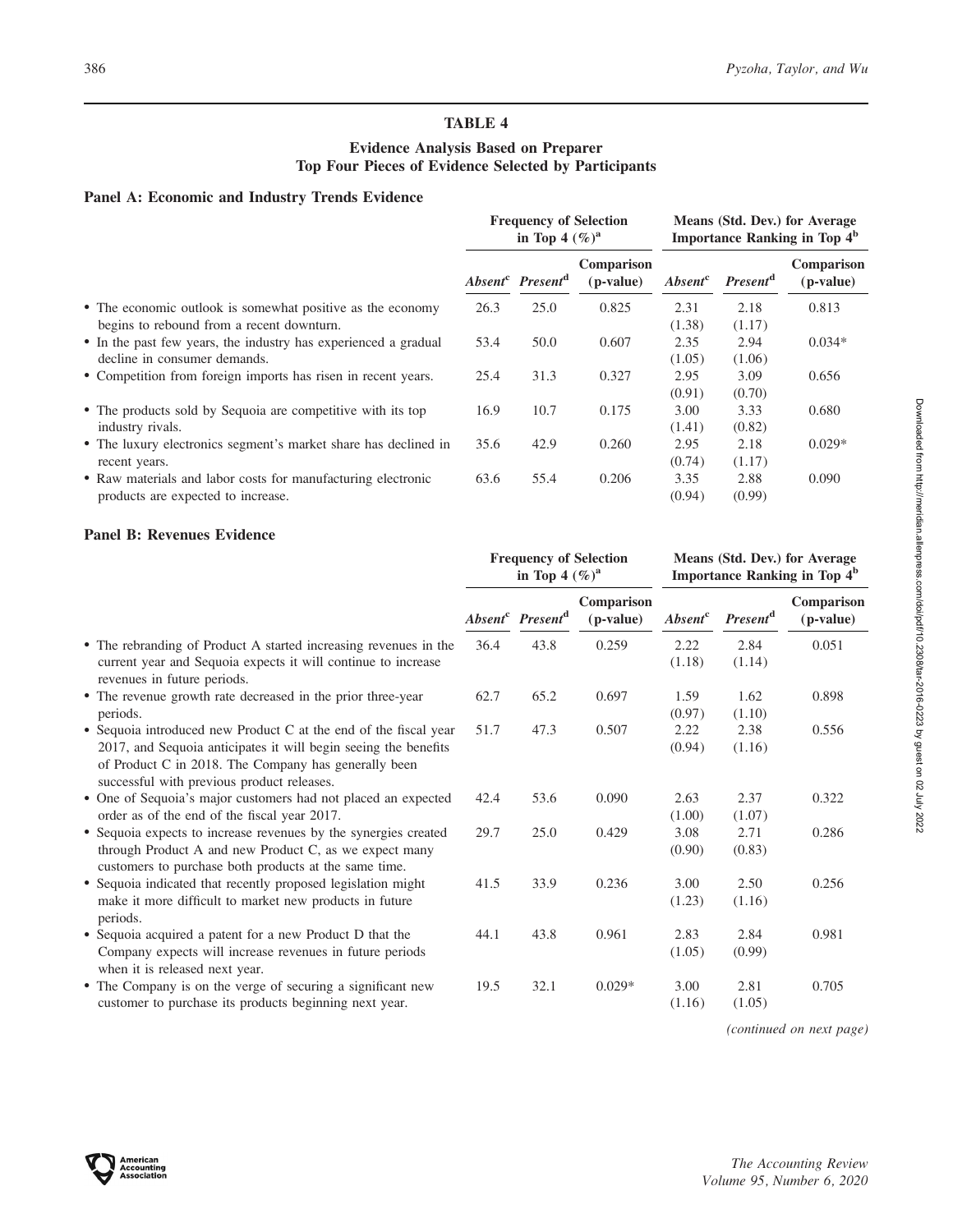### TABLE 4 (continued)

### Panel C: Expenses Evidence

|                                                                                                                               | <b>Frequency of Selection</b><br>in Top 4 $(\%)^a$ |                                          |                         | Means (Std. Dev.) for Average<br>Importance Ranking in Top 4 <sup>b</sup> |                            |                           |
|-------------------------------------------------------------------------------------------------------------------------------|----------------------------------------------------|------------------------------------------|-------------------------|---------------------------------------------------------------------------|----------------------------|---------------------------|
|                                                                                                                               |                                                    | Absent <sup>c</sup> Present <sup>d</sup> | Comparison<br>(p-value) | <i>Absent</i> <sup>c</sup>                                                | <b>Present<sup>a</sup></b> | Comparison<br>$(p-value)$ |
| • Sequoia's labor unions are demanding higher wages, which<br>has initiated negotiations between Sequoia and the union.       | 46.6                                               | 42.0                                     | 0.479                   | 3.06<br>(0.73)                                                            | 2.68<br>(1.11)             | 0.239                     |
| • Sequoia discontinued Product B at the beginning of fiscal year<br>2018, which will reduce operating expenses going forward. | 45.8                                               | 44.6                                     | 0.865                   | 2.56<br>(1.12)                                                            | 2.62<br>(1.07)             | 0.857                     |
| • EBITDA margin decreased in the prior three-year periods.                                                                    | 55.1                                               | 59.8                                     | 0.468                   | 2.18<br>(0.95)                                                            | 2.09<br>(0.77)             | 0.609                     |
| • Sequoia cut costs after consolidating its facilities in the current<br>year.                                                | 42.4                                               | 28.6                                     | $0.030*$                | 3.06<br>(0.93)                                                            | 3.18<br>(1.10)             | 0.727                     |
| • Sequoia indicated that there is a chance of losing one of its<br>low-cost suppliers.                                        | 38.1                                               | 44.6                                     | 0.317                   | 3.00<br>(1.00)                                                            | 3.00<br>(0.93)             | 1.000                     |
| • Sequoia reported positive free cash flows for the past three<br>years.                                                      | 23.7                                               | 20.5                                     | 0.560                   | 1.73<br>(1.22)                                                            | 1.83<br>(1.06)             | 0.752                     |

\* Indicates a significant difference ( $p < 0.05$ ) between *MANAGEMENT'S SPECIALIST* conditions. <br><sup>a</sup> Measured by how often participants ranked an evidence item within their Top 4 pieces of evidence.

<sup>b</sup> Average ranking of an evidence item by participants when it was ranked within the Top 4 pieces of evidence.

 $\sigma$  MANAGEMENT'S SPECIALIST condition where the specialist is absent.  $\sigma$  MANAGEMENT'S SPECIALIST condition where the specialist is present.

dependent measures (both  $p > 0.49$ ). Thus, we are able to rule out that the order of evidence categories or goal indicators influenced participants' assessments.

### V. CONCLUSIONS

Academics have long emphasized the critical role of effective firm-level tone at the top and its impact on encouraging positive employee behaviors and actions (e.g., [Brickley et al. 2003](#page-22-0); [Gronewold and Donle 2011;](#page-23-0) [Gold et al. 2013;](#page-23-0) [Skaife et al.](#page-25-0) [2013;](#page-25-0) [Patelli and Pedrini 2015](#page-24-0)). Likewise, regulators, in recent years, have contended that effective tone at the top, an important firm-level quality control mechanism, promotes audit quality goals in line with protecting the public interest [\(PCAOB 2012d,](#page-24-0) [2013a](#page-24-0), [2013b,](#page-24-0) [2018a](#page-25-0); [FRC 2012;](#page-22-0) [IFIAR 2014;](#page-23-0) [McKenna 2016](#page-24-0); [AICPA 2017](#page-21-0); [IAASB 2017](#page-23-0)). Encouraging auditors to pursue firm-level audit quality goals is especially important, given substantial evidence from regulatory inspections and extant research that indicates that auditors often pursue engagement-level goals that are consistent with management's preferred position, but detrimental to audit quality, and that this tendency is compounded in the presence of management's specialist (e.g., [Giddens](#page-23-0) [1990;](#page-23-0) [Steginga and Occhipinti 2004;](#page-25-0) [Kadous et al. 2003;](#page-23-0) [Ng and Tan 2003](#page-24-0); [Griffith et al. 2015a;](#page-23-0) [Koch and Salterio 2017](#page-24-0); [PCAOB 2012a](#page-24-0), [2012b](#page-24-0), [2017a](#page-25-0)). Drawing from the nonconscious goal pursuit research in psychology (e.g., [Kleiman and Hassin](#page-24-0) [2011,](#page-24-0) [2013\)](#page-24-0), we adapt the two-stage paradigm to investigate whether tone at the top can be used to subtly prime firm-level goals that can be nonconsciously pursued subsequently while performing an engagement-level task. Consistent with psychology theory, we find that this approach to activate auditors' nonconscious pursuit of firm-level goals at the engagement level can be effective in terms of reducing auditors' tendency to agree with management's preferred positions, thus better aligning auditors' goal pursuit with protecting the public interest (i.e., higher audit quality).

Our findings highlight the important role of firm-level tone at top in promoting auditors' pursuit of audit quality goals and reducing their temptation to agree with management's preferred position when indicators of management opportunism/bias are present. Specifically, we find theory-consistent evidence that the efficacy of a balanced tone at the top approach (i.e., emphasis on two conflicting goals, commercial and audit quality), over a baseline approach of emphasizing commercial goals, is dependent on whether management engages a specialist (i.e., extent of engagement-level temptation). That is, in the absence of management's specialist (i.e., lower engagement-level temptation), a balanced approach reduces auditors' tendency to agree with management's estimate compared to a commercial approach; however, a balanced approach is not as effective when management's specialist is present (i.e., a higher engagement-level temptation). These results suggest that a balanced approach simultaneously emphasizing firm-level commercial and audit quality goals may reduce auditors' tendency to agree with management's preferred position when management does not engage a specialist. Further, consistent with theory, results show

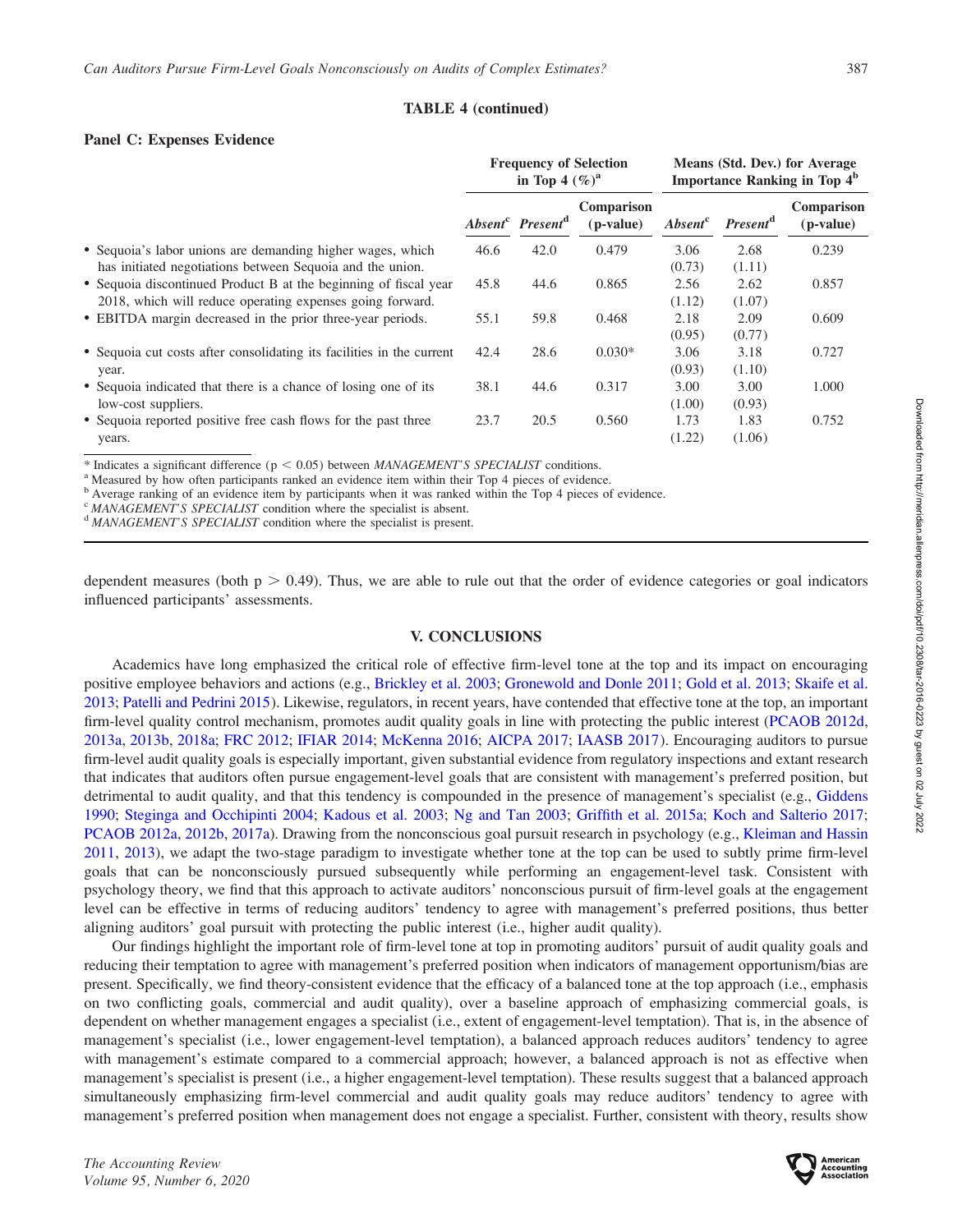<span id="page-21-0"></span>that when tone at the top emphasizes audit quality, auditors' tendency to agree with management is reduced compared to a commercial approach, regardless of the presence or absence of management's specialist. Collectively, our results suggest that tone at the top emphasizing audit quality is effective at reducing the stronger tendency to agree with management's position in the presence of management's specialist. These results provide evidence that firm-level tone at the top can serve as a mechanism for enhancing professional skepticism and, thus, audit quality, consistent with protecting the public interest.

Importantly, we provide evidence supporting a key theoretical premise of this study. We find that auditors evaluate audit evidence as equally reliable across experimental conditions, yet they exhibit a greater propensity to agree with management's position in the presence of management's specialist. These findings, along with our theory-consistent main findings, provide support that in the presence of management's specialist, auditors fall prey to a greater temptation to agree with management's estimate despite the specialist adding no incremental diagnostic value or reliability to the estimate. Such a tendency interferes with firm-level audit quality goals and reflects lower-quality judgments.

This study is subject to limitations that present opportunities for future research. First, we investigate a setting where the presence of management's specialist did not signal a change in the diagnostic value or reliability of the estimate; consequently, care should be taken when extrapolating our findings to a setting where the presence of management's specialist enhances the reliability of management's estimate. Second, our study explores three tone at the top approaches and one delivery method (i.e., a video presentation). Although the approaches and delivery method are consistent with those commonly used in practice [\(PCAOB 2012d](#page-24-0), [2013a](#page-24-0), [2013b;](#page-24-0) [CAQ 2013](#page-22-0); [IFAC 2007](#page-23-0)), future research could explore the influence of other approaches and delivery methods for conveying firm-level goals. In particular, we take an initial step forward in finding that tone at the top emphasizing audit quality goals reduces auditors' tendency to accept management's position in the presence of management's specialist. Future studies may be able to relax the audit quality approach and explore the extent of firm-level emphasis on audit quality goals required to improve engagement-level performance. Third, we investigate the effect of tone at the top in a higherrisk, more complex audit area, where regulators, practitioners, and researchers have indicated that auditors encounter significant challenges (e.g., [PCAOB 2017a;](#page-25-0) [Griffith et al. 2015a](#page-23-0); [Glover et al. 2017;](#page-23-0) [Cannon and Bedard 2017](#page-22-0)). Although we find that the effect of the balanced approach is dependent on whether management employs a specialist, future research can investigate whether other factors influence the effectiveness of the balanced approach. Last, results from a supplemental analysis of the evidence that auditors selected/documented as most relevant when evaluating the reasonableness of management's estimate are consistent with psychology research (e.g., [Ditto and Lopez 1992\)](#page-22-0), in that scrutiny of contradictory evidence and acknowledgment of its validity does not necessarily align with how such evidence is processed and incorporated into one's judgments. Future research is needed to explore the important relationship between auditors' evidence selection, documentation, and conclusions.

Notwithstanding the above limitations, our findings have important implications for U.S. and international regulators as they continue to improve firm-level quality control standards [\(FRC 2011](#page-22-0), [2012](#page-22-0); [PCAOB 2013b,](#page-24-0) [2014,](#page-24-0) [2016c,](#page-25-0) [2018a;](#page-25-0) [FEE 2016](#page-22-0); [IAASB 2014](#page-23-0), [2016](#page-23-0), [2017](#page-23-0)). To our knowledge, we provide the first systematic evidence, using the controlled setting of an experiment, that supports regulators' longstanding claims that firm-level tone at the top influences auditors' performance at the engagement level ([PCAOB 2014](#page-24-0), [2015a](#page-24-0)). Notably, we introduce an approach from the psychology literature that has proven to be successful at subtly priming global goals that can be nonconsciously pursued when subsequently performing a complex audit task. This approach can easily be implemented in practice and is promising, as it does not further deplete auditors' very limited conscious resources, especially when completing cognitively taxing tasks such as audits of complex estimates. Further, we provide insights for audit firms regarding a promising firm-level mechanism that can improve audits of complex estimates, including auditors' use of client evidence provided by management's specialists. Specifically, we demonstrate, consistent with regulators' assertions, that tone at the top focusing on audit quality can improve professional skepticism when auditors evaluate complex estimates.

#### **REFERENCES**

American Institute of Certified Public Accountants (AICPA). 2017. PCAOB Standards and Related Rules. New York, NY: AICPA. Anantharaman, D. 2017. The role of specialists in financial reporting: Evidence from pension accounting. Review of Accounting Studies 22 (3): 1261–1306. <https://doi.org/10.1007/s11142-017-9404-4>

- Backof, A. G., T. D. Carpenter, and J. Thayer. 2018. Auditing complex estimates: How do construal level and evidence formatting impact auditors' consideration of inconsistent evidence? Contemporary Accounting Research 35 (4): 1798–1815. [https://doi.org/10.1111/](https://doi.org/10.1111/1911-3846.12368) [1911-3846.12368](https://doi.org/10.1111/1911-3846.12368)
- Barber, B. M., R. Lehavy, and B. Trueman. 2007. Comparing the stock recommendation performance of investment banks and independent research firms. Journal of Financial Economics 85 (2): 490–517. <https://doi.org/10.1016/j.jfineco.2005.09.004>
- Bargh, J. A., P. Gollwitzer, A. Lee-Chai, K. Barndollar, and R. Troetschel. 2001. The automated will: Nonconscious activation and pursuit of behavioral goals. Journal of Personality and Social Psychology 81 (6): 1014–1027. [https://doi.org/10.1037/0022-3514.](https://doi.org/10.1037/0022-3514.81.6.1014) [81.6.1014](https://doi.org/10.1037/0022-3514.81.6.1014)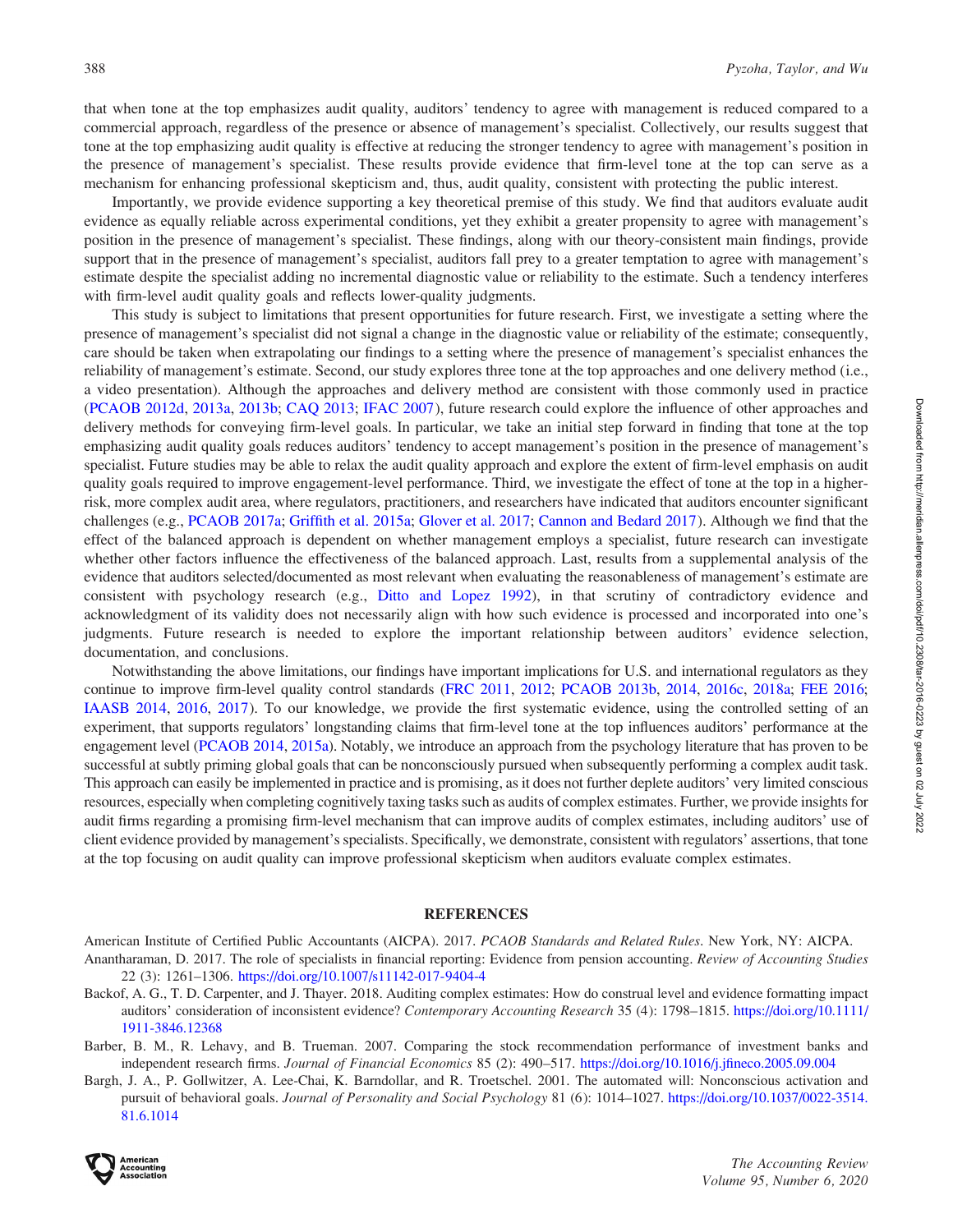- <span id="page-22-0"></span>Bell, T. B., M. E. Peecher, and I. Solomon. 2005. The 21st century public company audit: Conceptual elements of KPMG's global audit methodology. Available at: <https://pages.business.illinois.edu/accountancy/wp-content/uploads/sites/12/2014/08/monograph2.pdf>
- Bipp, T., A. Kleingeld, H. van Mierlo, and W. Kunde. 2017. The effect of subconscious performance goals on academic performance. Journal of Experimental Education 85 (3): 469–485. <https://doi.org/10.1080/00220973.2016.1252998>
- Blay, A. D. 2005. Independence threats, litigation risk, and the auditor's decision process. Contemporary Accounting Research 22 (4): 759–789. <https://doi.org/10.1506/5FQ9-ANEA-T8J0-U6GY>
- Bonner, S., R. Libby, and M. W. Nelson. 1997. Audit category knowledge as a precondition to learning from experience. Accounting, Organizations and Society 22 (5): 387–410. [https://doi.org/10.1016/S0361-3682\(96\)00049-9](https://doi.org/10.1016/S0361-3682(96)00049-9)
- Borthick, A. F., M. Curtis, and R. Sriram. 2006. Accelerating the acquisition of knowledge structure to improve performance in internal control reviews. Accounting, Organizations and Society 31 (4): 323–342. <https://doi.org/10.1016/j.aos.2005.12.001>
- Bradshaw, M. T., S. A. Richardson, and R. G. Sloan. 2006. The relation between corporate financing activities, analysts' forecasts and stock returns. Journal of Accounting and Economics 42 (1/2): 53–85. <https://doi.org/10.1016/j.jacceco.2006.03.004>
- Bratten, B., L. M. Gaynor, L. McDaniel, N. R. Montague, and G. E. Sierra. 2013. The audit of fair values and other estimates: The effects of underlying environmental, task, and auditor-specific factors. Auditing: A Journal of Practice & Theory 32 (Supplement): 7–44. <https://doi.org/10.2308/ajpt-50316>
- Brickley, J., C. Smith, and J. Zimmerman. 2003. Corporate governance, ethics and organizational architecture. Journal of Applied Corporate Finance 15 (3): 34–45. <https://doi.org/10.1111/j.1745-6622.2003.tb00459.x>
- Brown, C. E., M. E. Peecher, and I. Solomon. 1999. Auditors' hypothesis testing in diagnostic inference tasks. Journal of Accounting Research 37 (1): 1–26. <https://doi.org/10.2307/2491394>
- Canadian Public Accountability Board (CPAB). 2012. Report on the 2012 Inspections of the Quality of Audits Conducted by Public Accounting Firms. Toronto, ON: CPAB.
- Cannon, N., and J. C. Bedard. 2017. Auditing challenging fair value measurements: Evidence from the field. The Accounting Review 92 (4): 81–114. <https://doi.org/10.2308/accr-51569>
- Carpenter, T. D., and J. L. Reimers. 2013. Professional skepticism: The effects of a partner's influence and the level of fraud indicators on auditors' fraud judgments and actions. Behavioral Research in Accounting 25 (2): 45–69. <https://doi.org/10.2308/bria-50468>
- Center for Audit Quality (CAQ). 2013. CAQ resource: Audit quality reporting. Available at: [https://www.thecaq.org/resource-audit](https://www.thecaq.org/resource-audit-quality-reporting/)[quality-reporting/](https://www.thecaq.org/resource-audit-quality-reporting/)
- Chaiken, S. 1980. Heuristic versus systematic processing and the use of source versus message cues in persuasion. Journal of Personality and Social Psychology 39 (5): 752–766. <https://doi.org/10.1037/0022-3514.39.5.752>
- Chaiken, S., and D. Maheswaran. 1994. Heuristic processing can bias systematic processing: Effects of source credibility, argument ambiguity, and task importance on attitude judgment. Journal of Personality and Social Psychology 66 (3): 460–473. [https://doi.](https://doi.org/10.1037/0022-3514.66.3.460) [org/10.1037/0022-3514.66.3.460](https://doi.org/10.1037/0022-3514.66.3.460)
- Chartrand, T. L., and J. A. Bargh. 1996. Automatic activation of impression formation and memorization goals: Nonconscious goal priming reproduces effects of explicit task instructions. Journal of Personality and Social Psychology 71 (3): 464–478. [https://doi.](https://doi.org/10.1037/0022-3514.71.3.464) [org/10.1037/0022-3514.71.3.464](https://doi.org/10.1037/0022-3514.71.3.464)
- Choudhary, P. 2011. Evidence on differences between recognition and disclosure: A comparison of inputs to estimate fair values of employee stock options. Journal of Accounting and Economics 51 (1/2): 77–94. <https://doi.org/10.1016/j.jacceco.2010.09.004>
- Deloitte. 2017. 2017 audit quality report: Advancing quality for today and tomorrow. Available at: [https://www2.deloitte.com/content/](https://www2.deloitte.com/content/dam/Deloitte/ca/Documents/audit/ca-en-audti-Deloittes-2017-Audit-Quality-Report-Dec12.pdf) [dam/Deloitte/ca/Documents/audit/ca-en-audti-Deloittes-2017-Audit-Quality-Report-Dec12.pdf](https://www2.deloitte.com/content/dam/Deloitte/ca/Documents/audit/ca-en-audti-Deloittes-2017-Audit-Quality-Report-Dec12.pdf)
- Dijksterhuis, A., and H. Aarts. 2010. Goals, attention, and (un)consciousness. Annual Review of Psychology 61 (1): 467–490. [https://doi.](https://doi.org/10.1146/annurev.psych.093008.100445) [org/10.1146/annurev.psych.093008.100445](https://doi.org/10.1146/annurev.psych.093008.100445)
- Ditto, P., and D. Lopez. 1992. Motivated skepticism: Use of differential decision criteria for preferred and nonpreferred conclusions. Journal of Personality and Social Psychology 63 (4): 568–584. <https://doi.org/10.1037/0022-3514.63.4.568>
- Dong, L., G. Lui, and B. Wong-On-Wing. 2017. Unintended consequences of forecast disaggregation: A multi-period perspective. Contemporary Accounting Research 34 (3): 1580–1595. <https://doi.org/10.1111/1911-3846.12305>
- Earley, C. E., V. B. Hoffman, and J. R. Joe. 2008. Reducing management's influence on auditors' judgments: An experimental investigation of SOX 404 assessments. The Accounting Review 83 (6): 1461–1485. <https://doi.org/10.2308/accr.2008.83.6.1461>
- Federation of European Accountants (FEE). 2016. Overview of audit quality indicators initiatives. Available at: [https://www.](https://www.accountancyeurope.eu/wp-content/uploads/1607_Update_of_Overview_of_AQIs.pdf) [accountancyeurope.eu/wp-content/uploads/1607\\_Update\\_of\\_Overview\\_of\\_AQIs.pdf](https://www.accountancyeurope.eu/wp-content/uploads/1607_Update_of_Overview_of_AQIs.pdf)
- Financial Reporting Council (FRC). 2011. Audit inspection unit annual report 2010/11. Available at: [https://www.frc.org.uk/](https://www.frc.org.uk/getattachment/adf01122-7b6b-4db3-92e3-4be586c7e2af/AIU-Annual-Report-2010-111.pdf) [getattachment/adf01122-7b6b-4db3-92e3-4be586c7e2af/AIU-Annual-Report-2010-111.pdf](https://www.frc.org.uk/getattachment/adf01122-7b6b-4db3-92e3-4be586c7e2af/AIU-Annual-Report-2010-111.pdf)
- Financial Reporting Council (FRC). 2012. Audit quality inspections annual report 2011/12. Available at: [https://www.frc.org.uk/](https://www.frc.org.uk/getattachment/6de6e86c-b028-41fc-a8ed-fd898a22b4c2/Audit-Quality-annual-report-2011-2012.pdf) [getattachment/6de6e86c-b028-41fc-a8ed-fd898a22b4c2/Audit-Quality-annual-report-2011-2012.pdf](https://www.frc.org.uk/getattachment/6de6e86c-b028-41fc-a8ed-fd898a22b4c2/Audit-Quality-annual-report-2011-2012.pdf)
- Fishbach, A., and J. Y. Shah. 2006. Self-control in action: Implicit dispositions toward goals and away from temptations. Journal of Personality and Social Psychology 90 (5): 820–832. <https://doi.org/10.1037/0022-3514.90.5.820>
- Fishbach, A., and Y. Zhang. 2008. Together or apart: When goals and temptations complement versus compete. Journal of Personality and Social Psychology 94 (4): 547–559. <https://doi.org/10.1037/0022-3514.94.4.547>
- Fishbach, A., R. S. Friedman, and A. W. Kruglanski. 2003. Leading us not unto temptation: Momentary allurements elicit overriding goal activation. Journal of Personality and Social Psychology 84 (2): 296–309. <https://doi.org/10.1037/0022-3514.84.2.296>

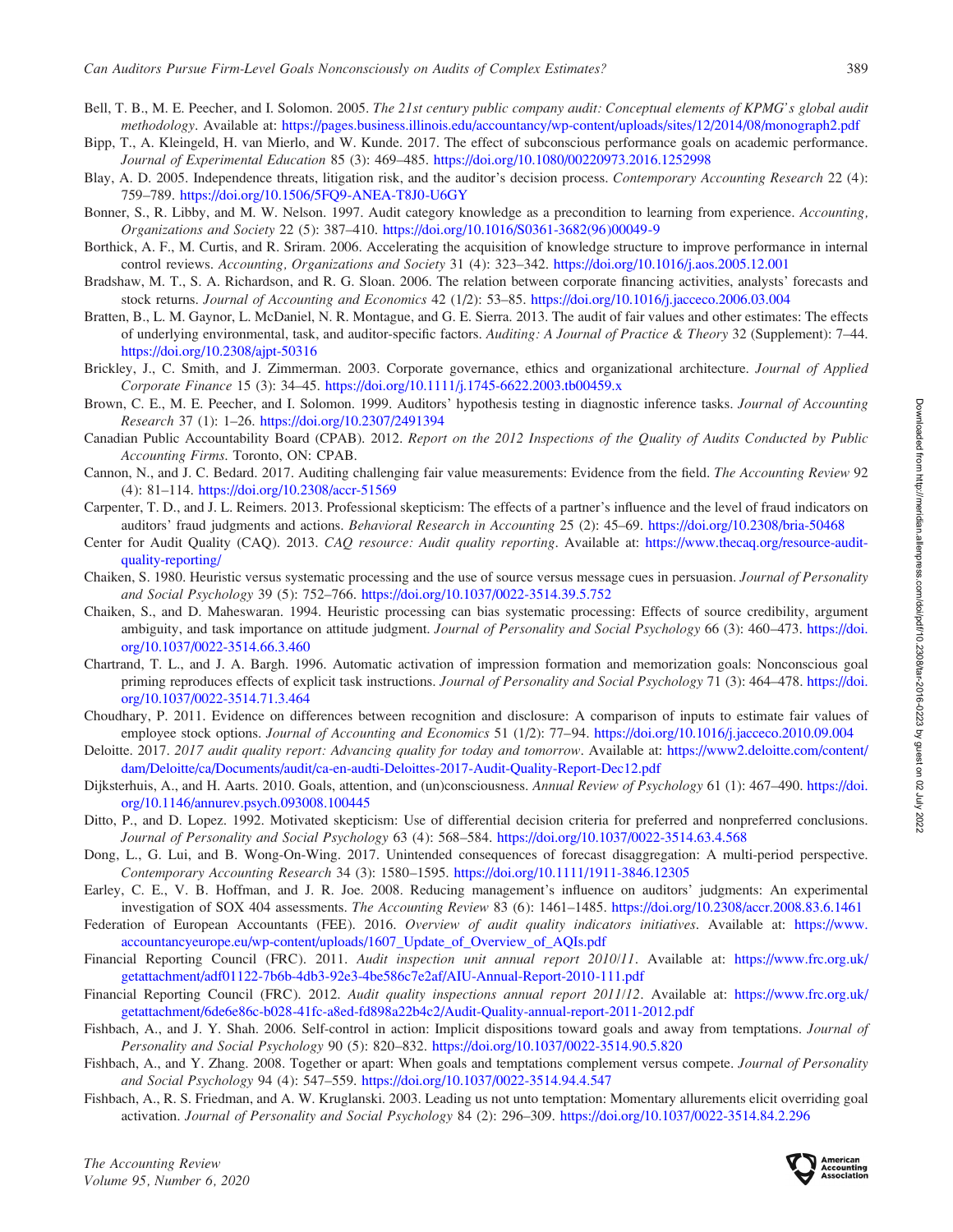<span id="page-23-0"></span>Giddens, A. 1990. The Consequences of Modernity. Stanford, CA: Stanford University Press.

- Glover, S. M., M. Taylor, and Y. Wu. 2017. Current practices and challenges in auditing fair value measurements and complex estimates: Implications for auditing standards and the academy. Auditing: A Journal of Practice & Theory 36 (1): 63–84. [https://doi.org/10.](https://doi.org/10.2308/ajpt-51514) [2308/ajpt-51514](https://doi.org/10.2308/ajpt-51514)
- Glover, S. M., M. Taylor, and Y. Wu. 2019. Mind the gap: Why do experts disagree on the sufficiency of audit evidence supporting complex fair value measurements? Contemporary Accounting Research 36 (3): 1417–1460. [https://doi.org/10.1111/1911-3846.](https://doi.org/10.1111/1911-3846.12480) [12480](https://doi.org/10.1111/1911-3846.12480)
- Gold, A., U. Gronewold, and S. E. Salterio. 2013. Error management in audit firms: Error climate, type, and originator. The Accounting Review 89 (1): 303–330. <https://doi.org/10.2308/accr-50592>
- Gollwitzer, P. M., and J. A. Bargh. 2005. Automaticity in goal pursuit. In Handbook of Competence and Motivation, edited by Elliot, A., and C. Dweck, 624–646. New York, NY: Guilford Press.
- Goschke, T., and G. Dreisbach. 2008. Conflict-triggered goal shielding: Response conflicts attenuate background monitoring for prospective memory cues. Psychological Science 19 (1): 25–32. <https://doi.org/10.1111/j.1467-9280.2008.02042.x>
- Griffith, E. E., J. S. Hammersley, and K. Kadous. 2015a. Audits of complex estimates as verification of management numbers: How institutional pressures shape practice. Contemporary Accounting Research 32 (3): 833–863. [https://doi.org/10.1111/1911-3846.](https://doi.org/10.1111/1911-3846.12104) [12104](https://doi.org/10.1111/1911-3846.12104)
- Griffith, E., K. Kadous, and D. Young. 2016. How insights from the ''new'' JDM research can improve auditor judgment: Fundamental research questions and methodological advice. Auditing: A Journal of Practice & Theory 35 (2): 1–22. [https://doi.org/10.2308/ajpt-](https://doi.org/10.2308/ajpt-51347)[51347](https://doi.org/10.2308/ajpt-51347)
- Griffith, E. E., J. S. Hammersley, K. Kadous, and D. Young. 2015b. Auditor mindsets and audits of complex estimates. Journal of Accounting Research 53 (1): 49–77. <https://doi.org/10.1111/1475-679X.12066>
- Gronewold, U., and M. Donle. 2011. Organizational error climate and auditors' predispositions toward handling errors. Behavioral Research in Accounting 23 (2): 69–92. <https://doi.org/10.2308/bria-10061>
- Hackenbrack, K., and M. W. Nelson. 1996. Auditors' incentives and their application of financial accounting standards. The Accounting Review 71 (1): 43–59.
- Hammond, K. R. 1996. Human Judgment and Social Policy: Irreducible Uncertainty, Inevitable Error, Unavoidable Injustice. New York, NY: Oxford University Press.
- Hassin, R. R., J. A. Bargh, and S. Zimmerman. 2009. Automatic and flexible: The case of non-conscious goal pursuit. Social Cognition 27 (1): 20–36. <https://doi.org/10.1521/soco.2009.27.1.20>
- Hillison, S. M. 2018. The influence of sales-focused roles on auditors' acceptance of client-preferred financial reporting: Partner-level evidence. Working paper, Virginia Polytechnic Institute and State University.
- Hilton, A. S., and P. C. O' Brien. 2009. Inco Ltd.: Market value, fair value, and management discretion. Journal of Accounting Research 47 (1): 179–211. <https://doi.org/10.1111/j.1475-679X.2008.00314.x>
- Hirst, D. E., L. Koonce, and P. Simko. 1995. Investor reactions to financial analysts' research reports. Journal of Accounting Research 33 (2): 335–351. <https://doi.org/10.2307/2491491>
- International Auditing and Assurance Standards Board (IAASB). 2014. A framework for audit quality: Key elements that create an environment for audit quality. (February). Available at: [https://www.ifac.org/system/files/publications/files/A-Framework-for-](https://www.ifac.org/system/files/publications/files/A-Framework-for-Audit-Quality-Key-Elements-that-Create-an-Environment-for-Audit-Quality-2.pdf)[Audit-Quality-Key-Elements-that-Create-an-Environment-for-Audit-Quality-2.pdf](https://www.ifac.org/system/files/publications/files/A-Framework-for-Audit-Quality-Key-Elements-that-Create-an-Environment-for-Audit-Quality-2.pdf)
- International Auditing and Assurance Standards Board (IAASB). 2016. The IAASB's work to enhance audit quality. Available at: [https://](https://www.iaasb.org/news-events/2016-05/iaasbs-work-enhance-audit-quality) [www.iaasb.org/news-events/2016-05/iaasbs-work-enhance-audit-quality](https://www.iaasb.org/news-events/2016-05/iaasbs-work-enhance-audit-quality)
- International Auditing and Assurance Standards Board (IAASB). 2017. Strengthening the pillars of professional skepticism. Available at: [https://www.iaasb.org/system/files/meetings/files/20170619-IAASB-Agenda\\_Item\\_9-B\\_Joint\\_Professional\\_Skepticism\\_](https://www.iaasb.org/system/files/meetings/files/20170619-IAASB-Agenda_Item_9-B_Joint_Professional_Skepticism_Publication-Final.pdf) [Publication-Final.pdf](https://www.iaasb.org/system/files/meetings/files/20170619-IAASB-Agenda_Item_9-B_Joint_Professional_Skepticism_Publication-Final.pdf)
- International Auditing and Assurance Standards Board (IAASB). 2018. International Standard on Auditing 540 (Revised): Auditing Accounting Estimates And Related Disclosures. Available at: [https://www.iaasb.org/system/files/meetings/files/20180616-IAASB\\_](https://www.iaasb.org/system/files/meetings/files/20180616-IAASB_Agenda_Item_2-C-ISA_540_Revised-Updated-IAASB_Approved_Text_0.pdf) [Agenda\\_Item\\_2-C-ISA\\_540\\_Revised-Updated-IAASB\\_Approved\\_Text\\_0.pdf](https://www.iaasb.org/system/files/meetings/files/20180616-IAASB_Agenda_Item_2-C-ISA_540_Revised-Updated-IAASB_Approved_Text_0.pdf)
- International Federation of Accountants (IFAC). 2007. Tone at the top and audit quality. (November). Available at: [https://www.ifac.org/](https://www.ifac.org/system/files/publications/files/tone-at-the-top-and-audit-q.pdf) [system/files/publications/files/tone-at-the-top-and-audit-q.pdf](https://www.ifac.org/system/files/publications/files/tone-at-the-top-and-audit-q.pdf)
- International Forum of Independent Audit Regulators (IFIAR). 2014. Report on 2013 survey of inspection findings. Available at: [https://](https://www.ifiar.org/?wpdmdl=2072) [www.ifiar.org/?wpdmdl](https://www.ifiar.org/?wpdmdl=2072)=[2072](https://www.ifiar.org/?wpdmdl=2072)
- Joe, J. R., S. D. Vandervelde, and Y. Wu. 2017. Use of high quantification evidence in fair value audits: Do auditors stay in their comfort zone? The Accounting Review 92 (5): 89–116. <https://doi.org/10.2308/accr-51662>
- Kadous, K., S. J. Kennedy, and M. E. Peecher. 2003. The effect of quality assessment and directional goal commitment on auditors' acceptance of client-preferred accounting methods. The Accounting Review 78 (3): 759–778. [https://doi.org/10.2308/accr.2003.78.](https://doi.org/10.2308/accr.2003.78.3.759) [3.759](https://doi.org/10.2308/accr.2003.78.3.759)
- Kahneman, D. 1973. Attention and Effort. Englewood Cliffs, NJ: Prentice Hall.
- Khim, K., B. Low, H. Tan, and S. Tan. 2012. Investors' reliance on analysts' stock recommendations and mitigating mechanisms for potential overreliance. Contemporary Accounting Research 29 (3): 991–1012. <https://doi.org/10.1111/j.1911-3846.2011.01138.x>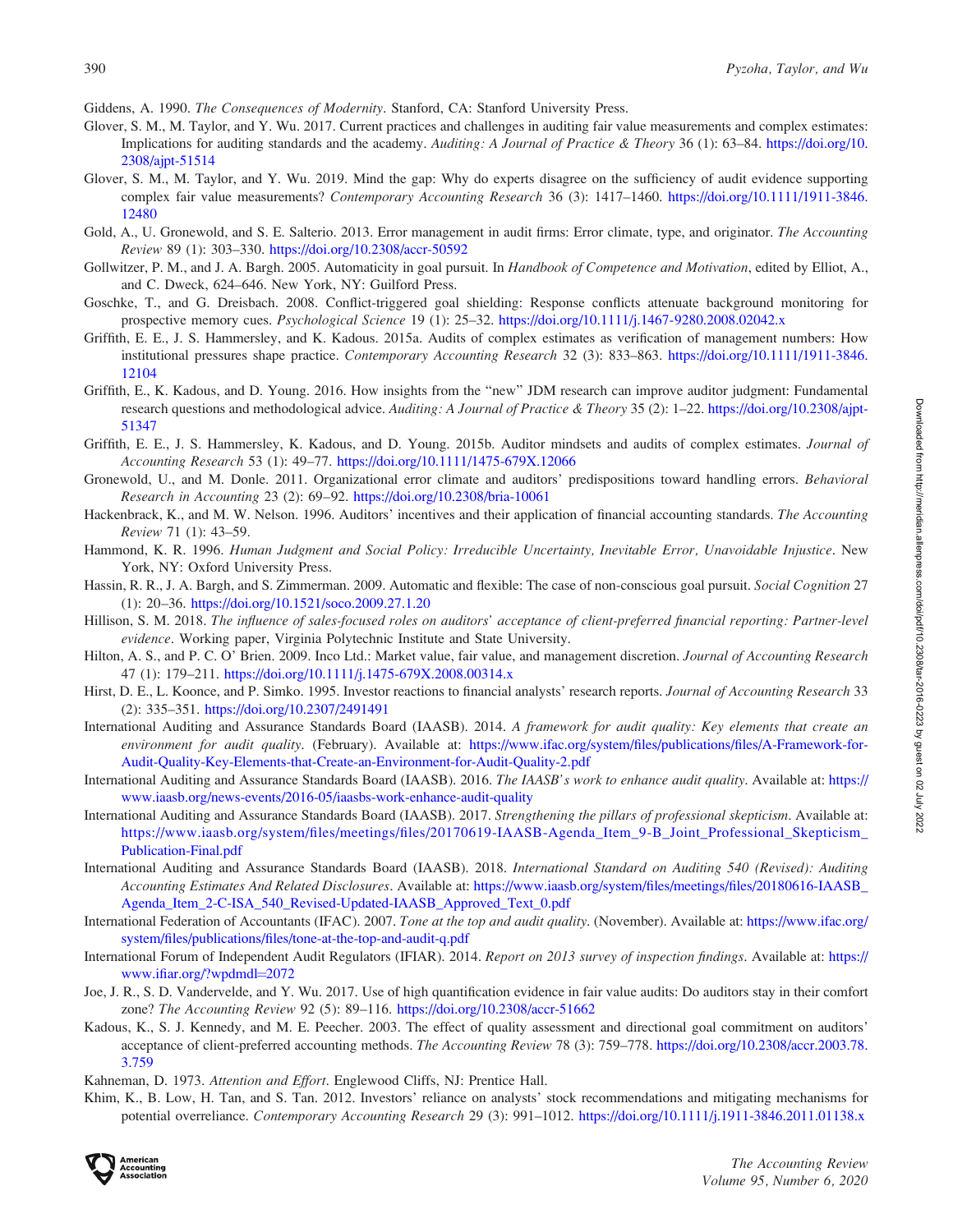- <span id="page-24-0"></span>Kida, T. 1984. The impact of hypothesis-testing strategies on auditors' use of judgment data. Journal of Accounting Research 22 (1): 332–340. <https://doi.org/10.2307/2490714>
- Kjellevold, K. 2019. Company valuation specialists' interactions with management and auditors: A field study. Working paper, NHH Norwegian School of Economics.
- Kleiman, T., and R. R. Hassin. 2011. Non-conscious goal conflicts. Journal of Experimental Social Psychology 47 (3): 521–532. [https://](https://doi.org/10.1016/j.jesp.2011.02.007) [doi.org/10.1016/j.jesp.2011.02.007](https://doi.org/10.1016/j.jesp.2011.02.007)
- Kleiman, T., and R. R. Hassin. 2013. When conflicts are good: Nonconscious goal conflicts reduce confirmatory thinking. Journal of Personality and Social Psychology 105 (3): 374–387. <https://doi.org/10.1037/a0033608>
- Knechel, W. R., and W. F. Messier, Jr. 1990. Sequential auditor decision making: Information search and evidence evaluation. Contemporary Accounting Research 6 (2): 386–406. <https://doi.org/10.1111/j.1911-3846.1990.tb00765.x>
- Koch, J., and S. E. Salterio. 2017. The effects of auditor affinity for client and perceived client pressure on auditor proposed adjustments. The Accounting Review 92 (5): 117–142. <https://doi.org/10.2308/accr-51703>
- KPMG. 2017. Audit quality 2017. Available at: [https://home.kpmg.com/content/dam/kpmg/ca/pdf/2018/01/kpmg-2017-audit-quality-en.](https://home.kpmg.com/content/dam/kpmg/ca/pdf/2018/01/kpmg-2017-audit-quality-en.pdf) [pdf](https://home.kpmg.com/content/dam/kpmg/ca/pdf/2018/01/kpmg-2017-audit-quality-en.pdf)
- McKenna, F. 2016. At Deloitte, the problems with audit quality and professionalism start at the top. (December 10). Available at: [https://](https://www.marketwatch.com/story/at-deloitte-the-problems-with-audit-quality-and-professionalism-start-at-the-top-2016-12-09) [www.marketwatch.com/story/at-deloitte-the-problems-with-audit-quality-and-professionalism-start-at-the-top-2016-12-09](https://www.marketwatch.com/story/at-deloitte-the-problems-with-audit-quality-and-professionalism-start-at-the-top-2016-12-09)
- Messier, W. F., Jr., and M. Schmidt. 2018. Offsetting misstatements: The effect of misstatement distribution, quantitative materiality, and client pressure on auditors' judgments. The Accounting Review 93 (4): 335–357. <https://doi.org/10.2308/accr-51954>
- Mumpower, J. L., and T. R. Stewart. 1996. Expert judgment and expert disagreement. Thinking and Reasoning 2 (2/3): 191–211. [https://](https://doi.org/10.1080/135467896394500) [doi.org/10.1080/135467896394500](https://doi.org/10.1080/135467896394500)
- Nelson, M. 2009. A model and literature review of professional skepticism in auditing. Auditing: A Journal of Practice & Theory 28 (2): 1–34. <https://doi.org/10.2308/aud.2009.28.2.1>
- Ng, T. B-P., and H-T. Tan. 2003. Effects of authoritative guidance availability and audit committee effectiveness on auditors' judgments in an auditor-client negotiation context. The Accounting Review 78 (3): 801–818. <https://doi.org/10.2308/accr.2003.78.3.801>
- Nolder, C. J., and K. Kadous. 2018. Grounding the professional skepticism construct in mindset and attitude theory: A way forward. Accounting, Organizations and Society 67: 1–14. <https://doi.org/10.1016/j.aos.2018.03.010>
- Orehek, E., and A. Vazeou-Nieuwenhuis. 2013. Sequential and concurrent strategies of multiple goal pursuit. Review of General Psychology 17 (3): 339–349. <https://doi.org/10.1037/a0032584>
- Patelli, L., and M. Pedrini. 2015. Is tone at the top associated with financial reporting aggressiveness? Journal of Business Ethics 126 (1): 3–19. <https://doi.org/10.1007/s10551-013-1994-6>
- Peecher, M. E. 1996. The influence of auditors' justification processes on their decisions: A cognitive model and experimental evidence. Journal of Accounting Research 34 (1): 125–140. <https://doi.org/10.2307/2491335>
- Peecher, M. E., I. Solomon, and K. T. Trotman. 2013. An accountability framework for financial statement auditors and related research questions. Accounting, Organizations and Society 38 (8): 596–620. <https://doi.org/10.1016/j.aos.2013.07.002>
- Peecher, M. E., M. D. Piercey, J. S. Rich, and R. M. Tubbs. 2010. The effects of a supervisor's active intervention in subordinates' judgments, directional goals, and perceived technical knowledge advantage on audit team judgments. The Accounting Review 85 (5): 1763–1786. <https://doi.org/10.2308/accr.2010.85.5.1763>
- Petty, R. E., and J. T. Cacioppo. 1986. Communication and Persuasion: Central and Peripheral Routes to Attitude Change. New York, NY: Springer.
- Pickerd, J. F., S. L. Summers, and D. A. Wood. 2015. An examination of how entry-level staff auditors respond to tone at the top vis-à-vis tone at the bottom. Behavioral Research in Accounting 27 (11): 79–98. <https://doi.org/10.2308/bria-50918>
- PricewaterhouseCoopers (PwC). 2012. Our focus on audit quality. Available at: [https://www.slideshare.net/abdelazizo2/pwc](https://www.slideshare.net/abdelazizo2/pwc-ourfocusonauditquality)[ourfocusonauditquality](https://www.slideshare.net/abdelazizo2/pwc-ourfocusonauditquality)
- Public Company Accounting Oversight Board (PCAOB). 2012a. Auditing the Future. (June 7). Washington, DC: PCAOB.
- Public Company Accounting Oversight Board (PCAOB). 2012b. Staff Audit Practice Alert No. 10: Maintaining and Applying Professional Skepticism in Audits. (December 4). Washington, DC: PCAOB.
- Public Company Accounting Oversight Board (PCAOB). 2012c. Report on 2011 Inspection of PricewaterhouseCoopers LLP. (September 27). Washington, DC: PCAOB.
- Public Company Accounting Oversight Board (PCAOB). 2012d. Current Trends and Issues in Public Company Auditing. (October 26). Washington, DC: PCAOB.
- Public Company Accounting Oversight Board (PCAOB). 2013a. Discussion—Audit Quality Indicators. Standing Advisory Group Meeting, May 15–16. Washington, DC: PCAOB.
- Public Company Accounting Oversight Board (PCAOB). 2013b. Update on PCAOB Auditing Standard Setting. (December 10). Washington, DC: PCAOB.
- Public Company Accounting Oversight Board (PCAOB). 2014. Standing Advisory Group Meeting: Initiatives to Improve Audit Quality— Root Cause Analysis, Audit Quality Indicators, and Quality Control Standards. (June 24–25). Washington, DC: PCAOB.
- Public Company Accounting Oversight Board (PCAOB). 2015a. Concept Release on Audit Quality Indicators. (July 1). Washington, DC: PCAOB.

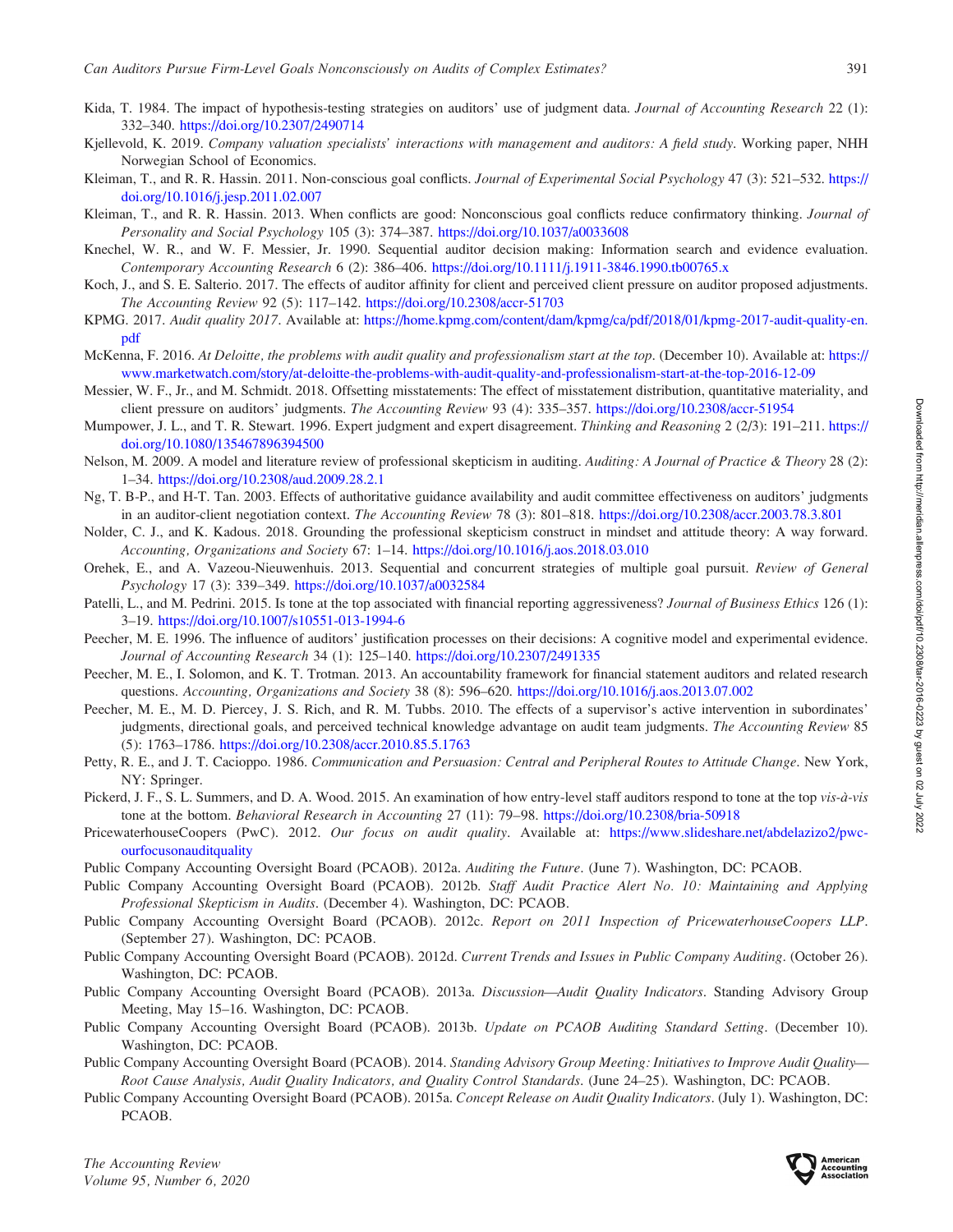- <span id="page-25-0"></span>Public Company Accounting Oversight Board (PCAOB). 2015b. The Auditor's Use of the Work of Specialists. (May 28). Staff Consultation Paper No. 2015-01. Washington, DC: PCAOB.
- Public Company Accounting Oversight Board (PCAOB). 2015c. PCAOB Impact on Financial Executives: Standards and Inspections. (November 17). Washington, DC: PCAOB.
- Public Company Accounting Oversight Board (PCAOB). 2016a. Report on 2015 Inspection of Ernst & Young LLP. (September 27). Washington, DC: PCAOB.
- Public Company Accounting Oversight Board (PCAOB). 2016b. Report on 2015 Inspection of KPMG LLP. (September 27). Washington, DC: PCAOB.
- Public Company Accounting Oversight Board (PCAOB). 2016c. PCAOB and Audit Committees—An Important Partnership. (October 26). Washington, DC: PCAOB.
- Public Company Accounting Oversight Board (PCAOB). 2017a. Proposed Amendments to Auditing Standards for Auditor's Use of the Work of Specialists. Washington, DC: PCAOB.
- Public Company Accounting Oversight Board (PCAOB). 2017b. Proposed Auditing Standard—Auditing Accounting Estimates, Including Fair Value Measurements and Proposed Amendments to PCAOB Auditing Standards. Washington, DC: PCAOB.
- Public Company Accounting Oversight Board (PCAOB). 2017c. Update on PCAOB Efforts to Enhance Audit Quality. (December 5). Washington, DC: PCAOB.
- Public Company Accounting Oversight Board (PCAOB). 2018a. Quality Control: The Next Frontier. (November 30). Washington, DC: PCAOB.
- Public Company Accounting Oversight Board (PCAOB). 2018b. Auditing Accounting Estimates, Including Fair Value Measurements And Amendments To PCAOB Auditing Standards. Washington, DC: PCAOB.
- Public Company Accounting Oversight Board (PCAOB). 2019. Staff Guidance: Using the Work of a Company's Specialist. (August 22). Washington, DC: PCAOB.
- Ranzilla, S., R. E. Chevalier, G. Herrmann, S. M. Glover, and D. F. Prawitt. 2011. Elevating Professional Judgment in Auditing: The KPMG Professional Judgment Framework. New York, NY: KPMG LLP.
- Ricchiute, D. N. 1999. The effect of audit seniors' decisions on working paper documentation and on partners' decisions. Accounting, Organizations and Society 24 (2): 155–172. [https://doi.org/10.1016/S0361-3682\(98\)00029-4](https://doi.org/10.1016/S0361-3682(98)00029-4)
- Ricchiute, D. N. 2010. Evidence complexity and information search in the decision to restate prior-period financial statements. Journal of Accounting Research 48 (3): 687–724. <https://doi.org/10.1111/j.1475-679X.2010.00366.x>
- Rich, J. S., I. Solomon, and K. Trotman. 1997. The audit review process: A characterization from the persuasion perspective. Accounting, Organizations and Society 22 (5): 481–505. [https://doi.org/10.1016/S0361-3682\(97\)80165-1](https://doi.org/10.1016/S0361-3682(97)80165-1)

Salzsieder, L. 2016. Fair value opinion shopping. Behavioral Research in Accounting 28 (1): 57–66. <https://doi.org/10.2308/bria-51238>

- Schwartz, M. S., T. W. Dunfee, and M. J. Kline. 2005. Tone at the top: An ethics code for directors? Journal of Business Ethics 58 (1/3): 79–100. <https://doi.org/10.1007/s10551-005-1390-y>
- Shah, J. Y., and A. W. Kruglanski. 2002. Priming against your will: How accessible alternatives affect goal pursuit. Journal of Experimental Social Psychology 38 (4): 368–383. [https://doi.org/10.1016/S0022-1031\(02\)00005-7](https://doi.org/10.1016/S0022-1031(02)00005-7)
- Shah, J. Y., R. Friedman, and A. W. Kruglanski. 2002. Forgetting all else: On the antecedents and consequences of goal shielding. Journal of Personality and Social Psychology 83 (6): 1261–1280. <https://doi.org/10.1037/0022-3514.83.6.1261>
- Skaife, H. A., D. Veenman, and D. Wangerin. 2013. Internal control over financial reporting and managerial rent extraction: Evidence from the profitability of insider trading. Journal of Accounting and Economics 55 (1): 91-110. [https://doi.org/10.1016/j.jacceco.](https://doi.org/10.1016/j.jacceco.2012.07.005) [2012.07.005](https://doi.org/10.1016/j.jacceco.2012.07.005)
- Smith, J. F., and T. Kida. 1991. Heuristics and biases: Expertise and task realism in auditing. Psychological Bulletin 109 (3): 472–489. <https://doi.org/10.1037/0033-2909.109.3.472>
- Smith-Lacroix, J., S. Durocher, and Y. Gendron. 2012. The erosion of jurisdiction: Auditing in a market value accounting regime. Critical Perspectives on Accounting 23 (1): 36–53. <https://doi.org/10.1016/j.cpa.2011.09.002>
- Spence, C., and C. Carter. 2014. An exploration of the professional habitus in the Big 4 accounting firms. Work, Employment and Society 28 (6): 946–962. <https://doi.org/10.1177/0950017013510762>
- Steginga, S. K., and S. Occhipinti. 2004. The application of the heuristic-systematic processing model to treatment decision making about prostate cancer. Medical Decision Making 24 (6): 573–583. <https://doi.org/10.1177/0272989X04271044>
- Stewart, T. R. 1991. Scientists' uncertainty and disagreement about global climate change: A psychological perspective. International Journal of Psychology 26 (5): 565–573. <https://doi.org/10.1080/00207599108247144>
- Tan, S., and H. Tan. 2008. Effects of exposure to subsequently invalidated evidence on judgments of audit workpaper preparers and reviewers. Contemporary Accounting Research 25 (3): 921–946. <https://doi.org/10.1506/car.25.3.10>
- Weil, R. L., P. B. Frank, C. W. Hughes, and M. J. Wagner. 2007. Litigation Services Handbook: The Role of the Financial Expert. New York, NY: Wiley.
- Wilks, T. J. 2002. Predecisional distortion of evidence as a consequence of real-time audit review. The Accounting Review 77 (1): 51–71. <https://doi.org/10.2308/accr.2002.77.1.51>

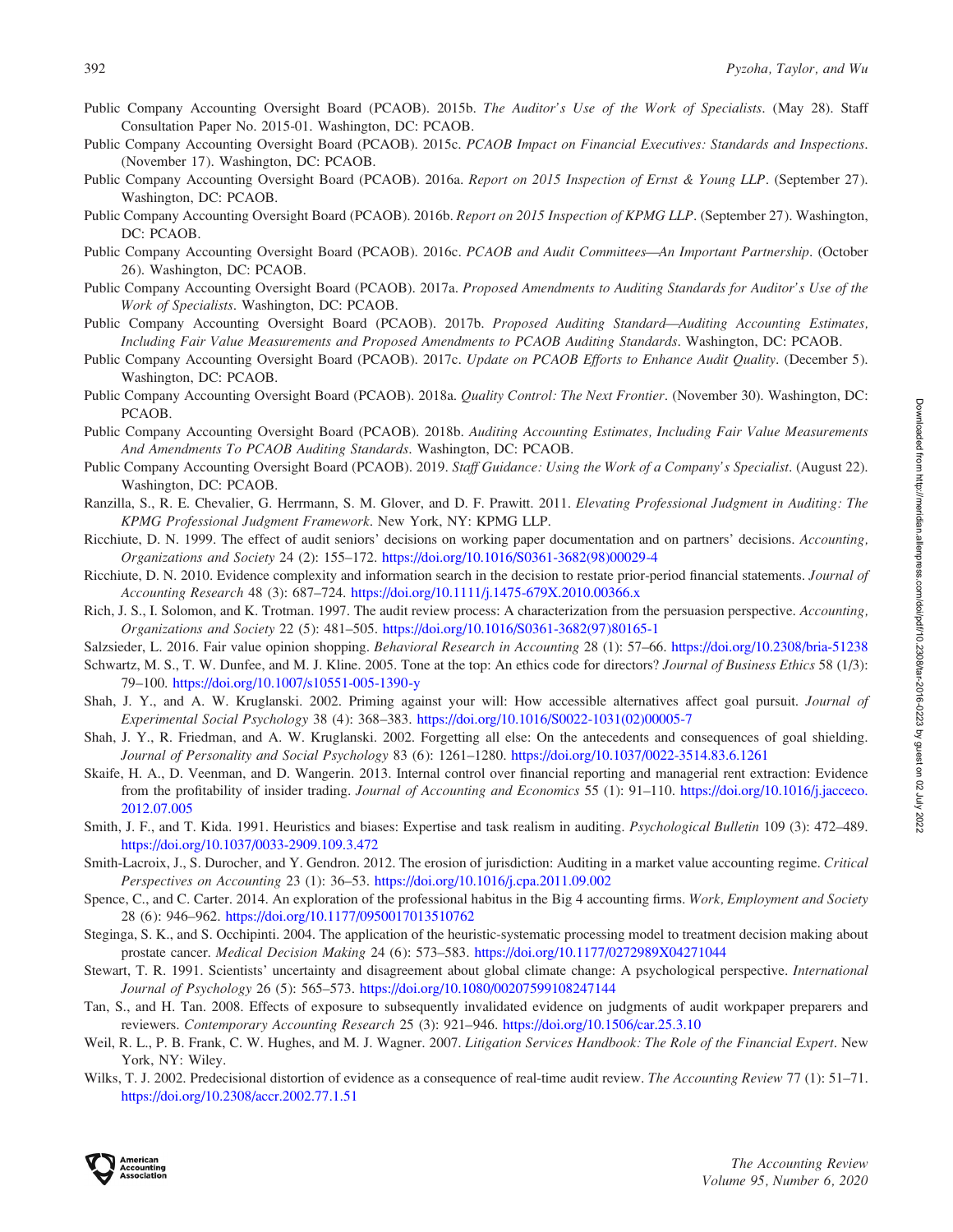# APPENDIX A

# Supporting and Contradictory Evidence

# Panel A: Economic and Industry Trends Evidence

|                                                                                                      | Supporting $(+)$ or<br>Contradictory $(-)$ |
|------------------------------------------------------------------------------------------------------|--------------------------------------------|
| • The economic outlook is somewhat positive as the economy begins to rebound from a recent downturn. |                                            |
| • In the past few years, the industry has experienced a gradual decline in consumer demands.         |                                            |
| • Competition from foreign imports has risen in recent years.                                        |                                            |
| • The products sold by Sequoia are competitive with its top industry rivals.                         | $\pm$                                      |
| • The luxury electronics segment's market share has declined in recent years.                        |                                            |
| • Raw materials and labor costs for manufacturing electronic products are expected to increase.      |                                            |

Panel A presents evidence related to economic and industry trends that participants used when assessing the reasonableness of goodwill.

### Panel B: Revenues Evidence

|                                                                                                                                                                                                                                     | Supporting $(+)$ or<br>Contradictory $(-)$ |
|-------------------------------------------------------------------------------------------------------------------------------------------------------------------------------------------------------------------------------------|--------------------------------------------|
| • The rebranding of Product A started increasing revenues in the current year and Sequoia expects it will continue to<br>increase revenues in future periods.                                                                       | $^{+}$                                     |
| • The revenue growth rate decreased in the prior three-year periods.                                                                                                                                                                |                                            |
| • Sequoia introduced new Product C at the end of the fiscal year 2017, and Sequoia anticipates it will begin seeing<br>the benefits of Product C in 2018. The Company has generally been successful with previous product releases. | $^+$                                       |
| • One of Sequoia's major customers had not placed an expected order as of the end of the fiscal year 2017.                                                                                                                          |                                            |
| • Sequoia expects to increase revenues by the synergies created through Product A and new Product C, as we expect<br>many customers to purchase both products at the same time.                                                     | $^{+}$                                     |
| • Sequoia indicated that recently proposed legislation might make it more difficult to market new products in future<br>periods.                                                                                                    |                                            |
| • Sequoia acquired a patent for a new Product D that the Company expects will increase revenues in future periods<br>when it is released next year.                                                                                 | $^{+}$                                     |
| • The Company is on the verge of securing a significant new customer to purchase its products beginning next year.                                                                                                                  | $^{+}$                                     |
| Panel B presents evidence related to company revenues that participants used when assessing the reasonableness of goodwill.                                                                                                         |                                            |

# Panel C: Expenses Evidence

|                                                                                                                               | Supporting $(+)$ or<br>Contradictory $(-)$ |
|-------------------------------------------------------------------------------------------------------------------------------|--------------------------------------------|
| • Sequoia's labor unions are demanding higher wages, which has initiated negotiations between Sequoia and the<br>union.       |                                            |
| • Sequoia discontinued Product B at the beginning of fiscal year 2018, which will reduce operating expenses going<br>forward. |                                            |
| • EBITDA margin decreased in the prior three-year periods.                                                                    |                                            |
| • Sequoia cut costs after consolidating its facilities in the current year.                                                   | ∸                                          |
| • Sequoia indicated that there is a chance of losing one of its low-cost suppliers.                                           |                                            |
| • Sequoia reported positive free cash flows for the past three years.                                                         | -                                          |
| Panel C presents evidence related to company expenses that participants used when assessing the reasonableness of goodwill.   |                                            |